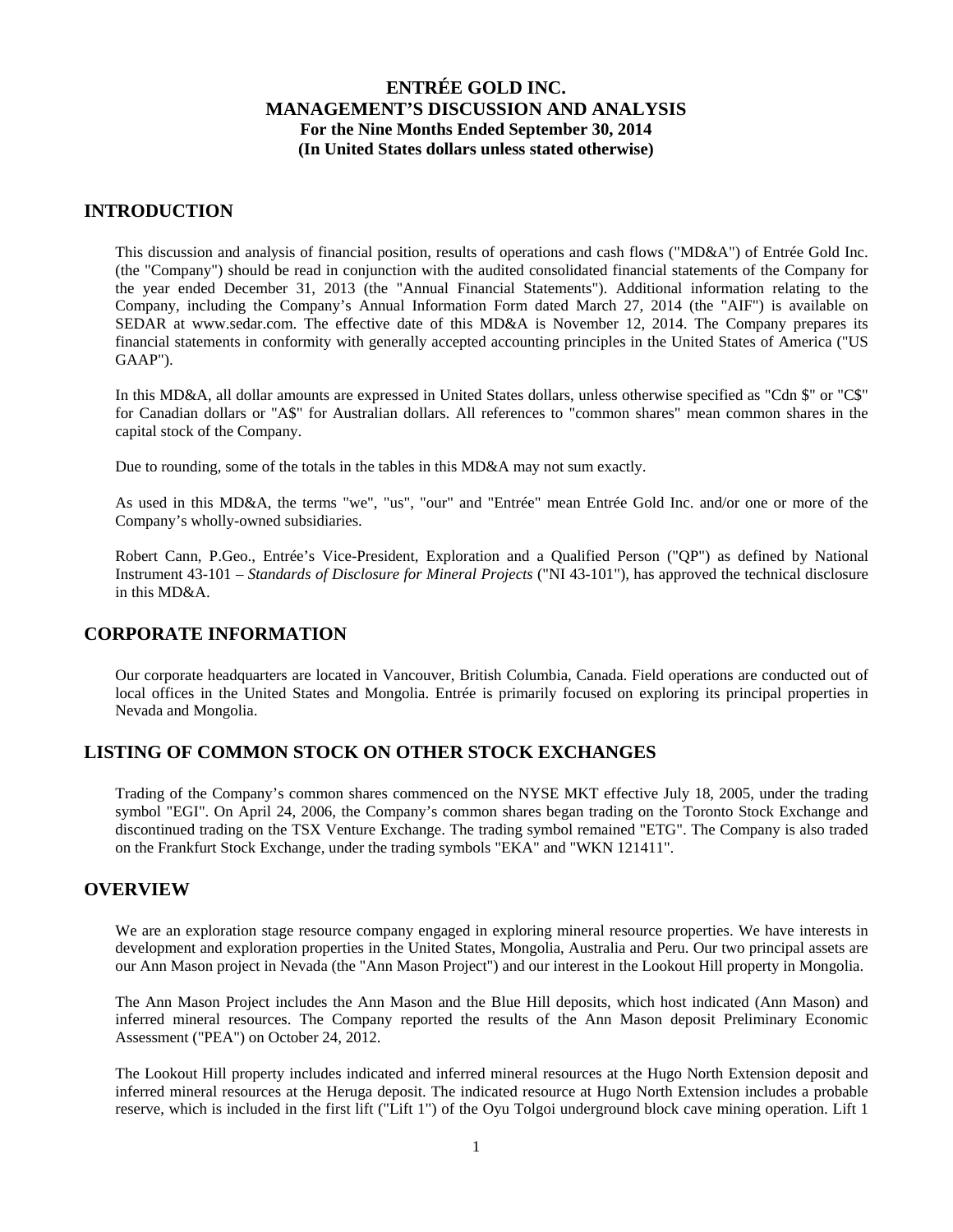of the Hugo North Extension deposit is scheduled to generate first development production in 2020, although underground development at Oyu Tolgoi is currently halted. A second lift for the Oyu Tolgoi underground block cave operation, including additional resources from Hugo North Extension, has been proposed but has not yet been modeled within the existing mine plan.

The following is an overview of our two principal assets.

## **UNITED STATES – ANN MASON**

One of Entrée's principal assets is the Ann Mason Project in the Yerington District of Nevada.

The Ann Mason Project is currently defined by the mineral rights to 1657 unpatented lode claims on public land administered by the Bureau of Land Management ("BLM"), and title to 33 patented lode claims. Together, these cover an area of approximately 12,730 hectares (31,456 acres). Entrée assembled this package of claims through a combination of staking and a series of transactions undertaken since August 2009, including the acquisition of PacMag Metals Limited ("PacMag"). The Roulette, Blackjack, Shamrock and Ann South properties have been folded into the Ann Mason Project, which now includes the Ann Mason copper-molybdenum porphyry deposit, the Blue Hill copper deposit, the Blackjack IP, Blackjack Oxide and Roulette targets, and the Minnesota, Shamrock and Ann South copper skarn targets. Unless otherwise described below, Entrée has, or has an option to acquire, a 100% interest in the claims comprising the Ann Mason Project.

A total of 226 of the unpatented lode claims (formerly part of the Blackjack property) are subject to a mining lease and option to purchase agreement (the "MLOPA") with two individuals. The MLOPA provides for an option to purchase the claims for \$500,000, a 3% net smelter returns ("NSR") royalty (which may be bought down to a 1% NSR royalty for \$2 million) and annual advance minimum royalty payments of \$27,500 until the commencement of sustained commercial production. The advance payments will be credited against future NSR royalty payments or the buy down of the royalty.

In September 2009, Entrée entered into an agreement with a third party whereby Entrée may acquire an 80% interest in 216 unpatented lode claims formerly known as the Roulette property. In order to acquire its interest, Entrée must: (a) incur expenditures of \$1,000,000, make cash payments of \$140,000 and issue 85,000 common shares of the Company within three years (completed); (b) make aggregate advance royalty payments totaling \$375,000 between the fifth and tenth anniversaries of the agreement (\$50,000 paid to date); and (c) deliver a bankable feasibility study before the tenth anniversary of the agreement.

On April 30, 2014, Entrée entered into an option agreement to purchase 21 unpatented placer claims within the boundaries of the Ann Mason Project. Entrée was also granted access over the placer claims for the purpose of locating its own unpatented lode claims. Pursuant to the grant of the option and the grant of access, Entrée paid \$35,000 and issued 250,000 common shares of the Company. Entrée may extend the option period to a maximum of five years, by making additional payments of \$35,000 each on the six-month, first, second, third and fourth anniversaries of the effective date of the agreement. Entrée may exercise the option at any time by paying a purchase price of \$500,000. All cash option payments made by Entrée will be credited towards the purchase price.

Seventeen of the patented lode claims are subject to a 2% NSR royalty granted to a third party. In addition, 235 of the unpatented lode claims, including the claims covering the Ann Mason and Blue Hill deposits, are subject to a 0.4% NSR royalty.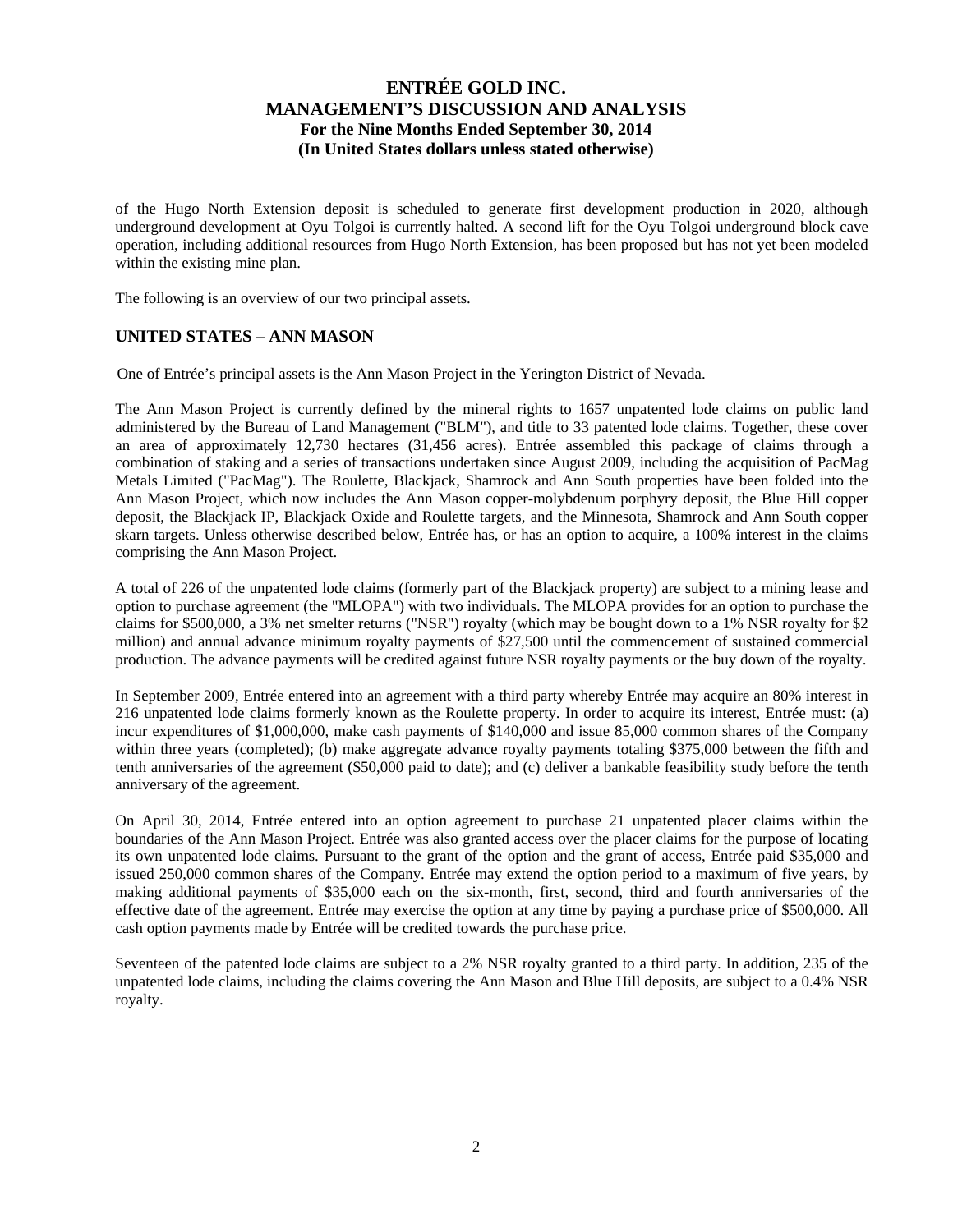

The illustration below depicts the target locations and current land status of the Ann Mason Project.

## *Preliminary Economic Assessment*

On October 24, 2012, the Company announced the results of its PEA on the Ann Mason deposit. The Company subsequently filed a technical report titled "Amended and Restated Preliminary Economic Assessment on the Ann Mason Project Nevada, U.S.A." with an effective date of October 24, 2012, amended October 15, 2014 ("AMTR12"). AMTR12 was prepared by AGP Mining Consultants Inc. ("AGP"). The following information is summarized, derived or extracted from AMTR12. For a complete description of the assumptions, qualifications and procedures associated with the information in AMTR12, reference should be made to the full text of AMTR12, which is available for review on SEDAR located at www.sedar.com or on www.entreegold.com.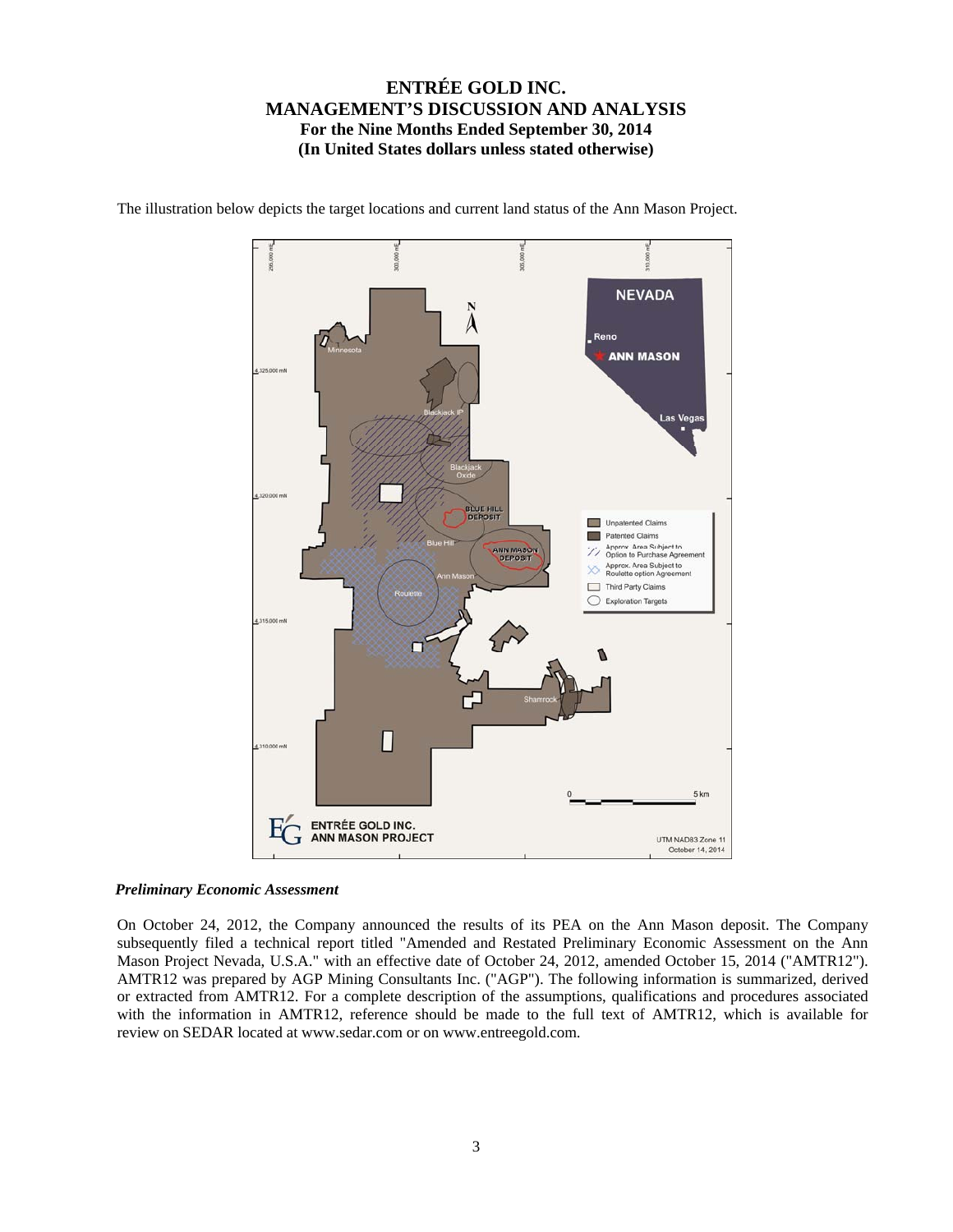Key results from the PEA can be summarized as follows:

- Base case, pre-tax net present value (using a 7.5% discount rate) ("NPV7.5") of \$1.11 billion, internal rate of return ("IRR") of 14.8%, and payback of 6.4 years, based on long term metal prices of \$3.00/lb copper, \$13.50/lb molybdenum, \$1,200/oz gold and \$22/oz silver (the "Base Case").
- Base Case, post-tax NPV7.5 of \$690 million, IRR of 12.6%, and payback of 7.1 years.
- Development (pre-production plus year 1) capital costs of approximately \$1.28 billion, including contingency.
- Average cash costs (net of by-product credits) of \$1.46/lb copper (see "Non-US GAAP Performance Measurement" below).
- Net annual undiscounted cash flow over the life of mine ("LOM") is approximately \$227 million per year.
- 100,000 tonnes per day ("tpd") conventional open pit mine utilizing a conventional sulphide flotation mill with a 24 year mine life.
- LOM production of 5.14 billion pounds of copper and 36.4 million pounds of molybdenum.
- LOM strip ratio of 2.16:1 waste to mineralized material.
- LOM average copper recovery of 93.5%.
- Copper concentrate grading 30%.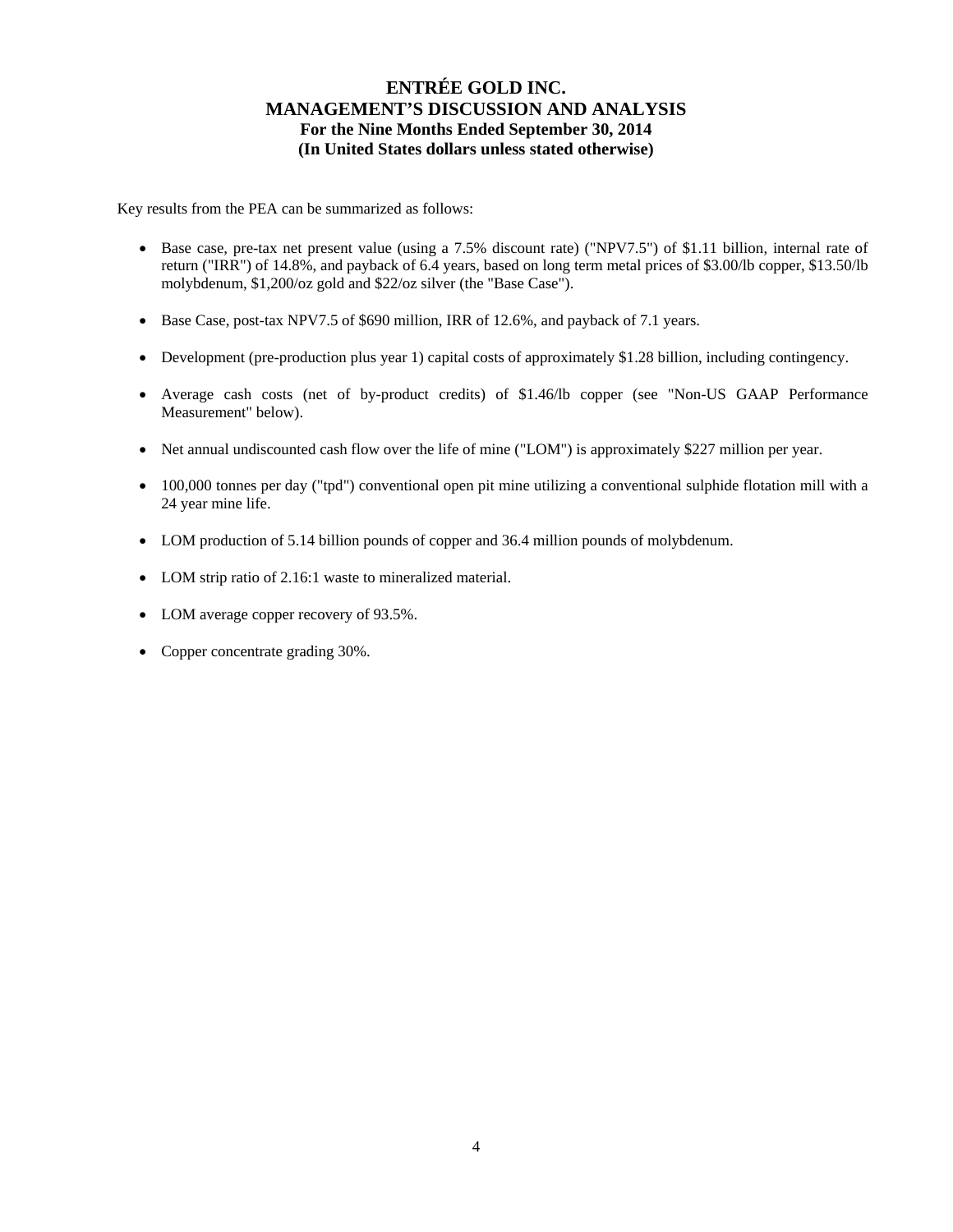The following table summarizes the main economic parameters and outputs of the discounted cash flow, without taking into account the 0.4% NSR royalty granted to Sandstorm subsequent to the effective date of the PEA.

| Table 1. Summary of Ann Mason PEA key financial outputs. |                   |                 |                  |                  |  |  |  |  |  |  |
|----------------------------------------------------------|-------------------|-----------------|------------------|------------------|--|--|--|--|--|--|
|                                                          |                   | <b>Low Case</b> | <b>Base Case</b> | <b>High Case</b> |  |  |  |  |  |  |
|                                                          | $\frac{1}{2}$ /lb | \$2.75          | \$3.00           | \$3.25           |  |  |  |  |  |  |
| Copper                                                   |                   | \$13.50         |                  |                  |  |  |  |  |  |  |
| Molybdenum                                               | \$/lb             |                 | \$13.50          | \$13.50          |  |  |  |  |  |  |
| <b>Silver</b>                                            | $\frac{2}{3}$ /0Z | \$15.00         | \$22.00          | \$26.00          |  |  |  |  |  |  |
| Gold                                                     | $\frac{2}{3}$ /0z | \$1,100         | \$1,200          | \$1,300          |  |  |  |  |  |  |
| <b>Metal Revenue</b>                                     |                   |                 |                  |                  |  |  |  |  |  |  |
| (after smelting, refining,                               | \$ Million        | \$14,200        | \$15,600         | \$17,000         |  |  |  |  |  |  |
| roasting, payable)                                       |                   |                 |                  |                  |  |  |  |  |  |  |
| <b>Net Present Value (Pre-Tax)</b>                       |                   |                 |                  |                  |  |  |  |  |  |  |
| <b>NPV (5%)</b>                                          | \$ Million        | \$1,223         | \$1,918          | \$2,602          |  |  |  |  |  |  |
| <b>NPV (7.5%)</b>                                        | \$ Million        | \$589           | \$1,106          | \$1,614          |  |  |  |  |  |  |
| <b>NPV (10%)</b>                                         | \$ Million        | \$182           | \$576            | \$964            |  |  |  |  |  |  |
| <b>IRR</b>                                               |                   | 11.6%           | 14.8%            | 17.8%            |  |  |  |  |  |  |
| <b>Payback Period</b>                                    | Years (Year paid) | 7.9 (Yr 8)      | 6.4 (Yr 7)       | 5.3 ( $Yr$ 6)    |  |  |  |  |  |  |
| <b>Net Present Value (Post-Tax)</b>                      |                   |                 |                  |                  |  |  |  |  |  |  |
| <b>NPV (5%)</b>                                          | \$ Million        | \$807           | \$1,320          | \$1,814          |  |  |  |  |  |  |
| <b>NPV (7.5%)</b>                                        | \$ Million        | \$304           | \$690            | \$1,062          |  |  |  |  |  |  |
| <b>NPV (10%)</b>                                         | \$ Million        | \$(18)          | \$281            | \$568            |  |  |  |  |  |  |
| <b>IRR</b>                                               |                   | 9.8%            | 12.6%            | 15.1%            |  |  |  |  |  |  |
| <b>Payback Period</b>                                    | Years (Year paid) | 8.6 (Yr 9)      | $7.1$ (Yr 8)     | $6.0$ (Yr $6$ )  |  |  |  |  |  |  |
|                                                          |                   |                 |                  |                  |  |  |  |  |  |  |

The PEA is preliminary in nature and includes inferred mineral resources that are considered too speculative geologically to have the economic considerations applied to them that would enable them to be categorized as mineral reserves, and there is no certainty that the PEA will be realized. Mineral resources that are not mineral reserves do not have demonstrated economic viability.

## *Mineral Resource Estimate*

Entrée contracted QG to prepare an updated mineral resource estimate for the Ann Mason deposit. The current resource estimate is contained within a constraining Lerchs-Grossmann ("LG") pit shell, generated by AGP, and is based on approximately 33,000 metres of recent drilling in 30 holes and approximately 49,000 metres of historic drilling in 116 holes. The resource database also includes re-assaying of 6,333 samples from 44 historical Anaconda core holes, to allow molybdenum, gold and silver values to be estimated. At a base case lower cut-off of 0.20% copper, the deposit is estimated to contain an indicated mineral resource of 1.14 billion tonnes ("Bt") at 0.33% copper and 0.006% molybdenum and an inferred mineral resource of 0.873 Bt at 0.29% copper and 0.004% molybdenum. By-product levels of gold and silver were also estimated, and are shown in Table 2. The following table summarizes the mineral resource for the Ann Mason deposit: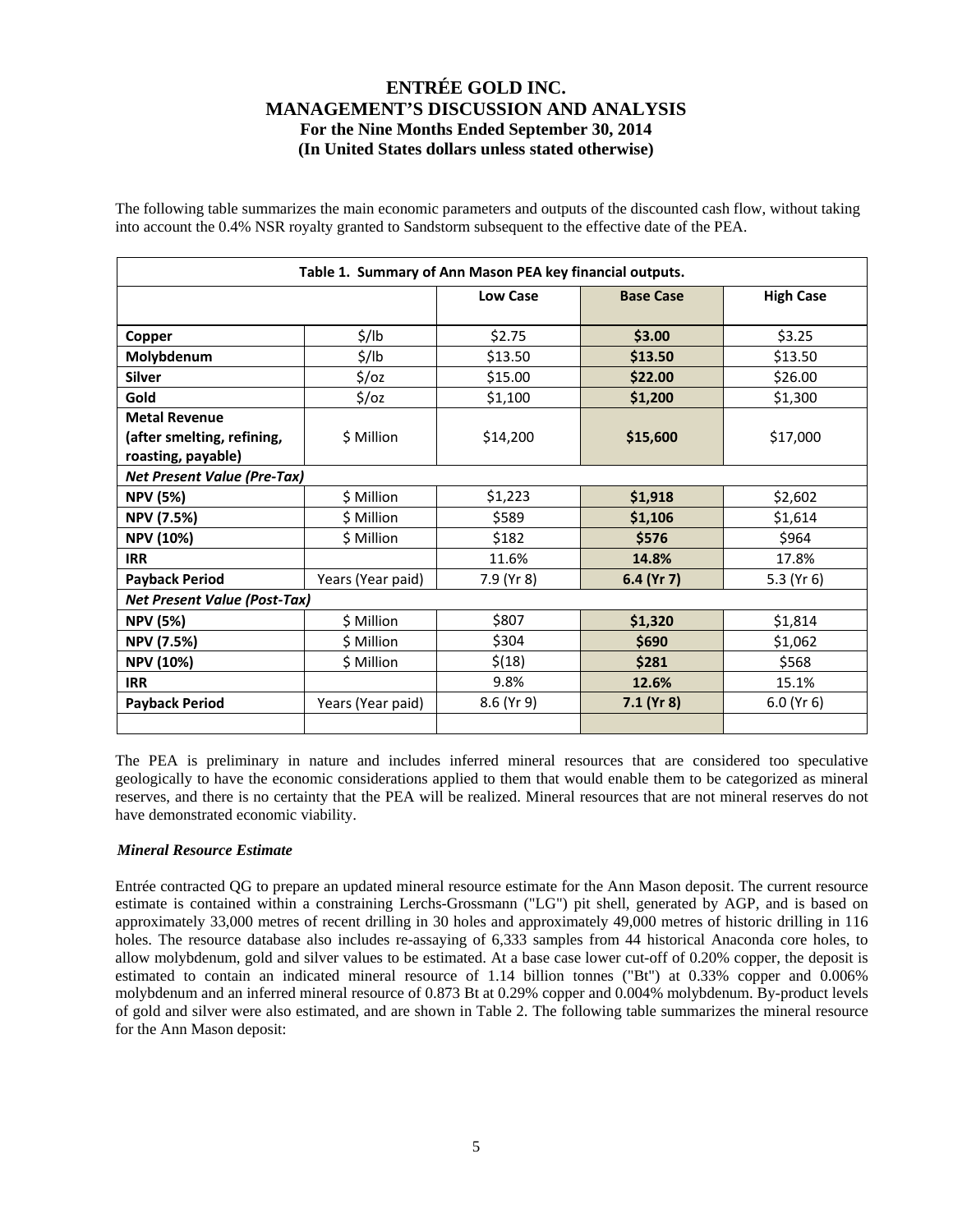|                   | Table 2. Ann Mason Pit-Constrained Mineral Resource (Effective August 14, 2012) |           |           |             |             |                    |                    |  |  |  |  |  |  |
|-------------------|---------------------------------------------------------------------------------|-----------|-----------|-------------|-------------|--------------------|--------------------|--|--|--|--|--|--|
|                   | <b>Indicated</b>                                                                |           |           |             |             |                    |                    |  |  |  |  |  |  |
| Cut-off<br>(% Cu) | <b>Tonnes</b><br>(million)                                                      | Cu<br>(%) | Mo<br>(%) | Au<br>(g/t) | Ag<br>(g/t) | Ib Cu<br>(billion) | lb Mo<br>(billion) |  |  |  |  |  |  |
| 0.15              | 1,233                                                                           | 0.31      | 0.006     | 0.02        | 0.55        | 8.53               | 0.16               |  |  |  |  |  |  |
| 0.20              | 1,137                                                                           | 0.33      | 0.006     | 0.02        | 0.57        | 8.15               | 0.15               |  |  |  |  |  |  |
| 0.25              | 912                                                                             | 0.35      | 0.006     | 0.03        | 0.60        | 7.02               | 0.12               |  |  |  |  |  |  |
| 0.30              | 639                                                                             | 0.38      | 0.006     | 0.03        | 0.64        | 5.37               | 0.09               |  |  |  |  |  |  |
| 0.35              | 388                                                                             | 0.42      | 0.007     | 0.03        | 0.69        | 3.58               | 0.06               |  |  |  |  |  |  |

|                   |                            | <b>Inferred</b> |              |             |             |                    |                    |  |  |  |  |  |  |
|-------------------|----------------------------|-----------------|--------------|-------------|-------------|--------------------|--------------------|--|--|--|--|--|--|
| Cut-off<br>(% Cu) | <b>Tonnes</b><br>(million) | Cu<br>(%)       | Mo<br>$(\%)$ | Au<br>(g/t) | Ag<br>(g/t) | Ib Cu<br>(billion) | lb Mo<br>(billion) |  |  |  |  |  |  |
| 0.15              | 1,017                      | 0.27            | 0.004        | 0.03        | 0.61        | 6.16               | 0.10               |  |  |  |  |  |  |
| 0.20              | 873                        | 0.29            | 0.004        | 0.03        | 0.65        | 5.59               | 0.08               |  |  |  |  |  |  |
| 0.25              | 594                        | 0.32            | 0.004        | 0.04        | 0.73        | 4.20               | 0.05               |  |  |  |  |  |  |
| 0.30              | 330                        | 0.36            | 0.004        | 0.04        | 0.81        | 2.60               | 0.03               |  |  |  |  |  |  |
| 0.35              | 152                        | 0.40            | 0.004        | 0.04        | 0.86        | 1.34               | 0.01               |  |  |  |  |  |  |

Mineral resources that are not mineral reserves do not have demonstrated economic viability.

Although the mineral resources previously reported in March 2012 are not significantly different than the total mineralized inventory, which forms the basis of the current estimate, approximately 14% of the previously reported mineralization at the 0.20% copper cut-off now occurs outside of the resource constraining pit shell and therefore is not included in the current estimate. Further exploration may bring a portion of this additional mineralization into a resource category.

AGP has also prepared an initial resource estimate for the Blue Hill copper deposit, which is not included in the economic calculations of the PEA. Blue Hill is located 1.5 kilometres northwest of the Ann Mason copper-molybdenum porphyry deposit. The resource estimate was prepared as a first step in determining if Blue Hill could serve to generate early cash flow for Ann Mason, should the Ann Mason deposit advance to production.

The resource is reported within a LG pit shell, generated by AGP, and is based on Entrée's drilling of 30 reverse circulation ("RC") and core holes totaling approximately 6,822 metres. In addition, the estimate incorporates approximately 2,381 metres of RC drilling (7 holes) and 1,057 metres of core drilling (2 holes) completed by PacMag, and 10 historic Anaconda RC and core holes totaling approximately 2,927 metres. The following table summarizes the pit-constrained mineral resource for the Blue Hill deposit (reported separately for oxide, mixed and sulphide copper mineralization):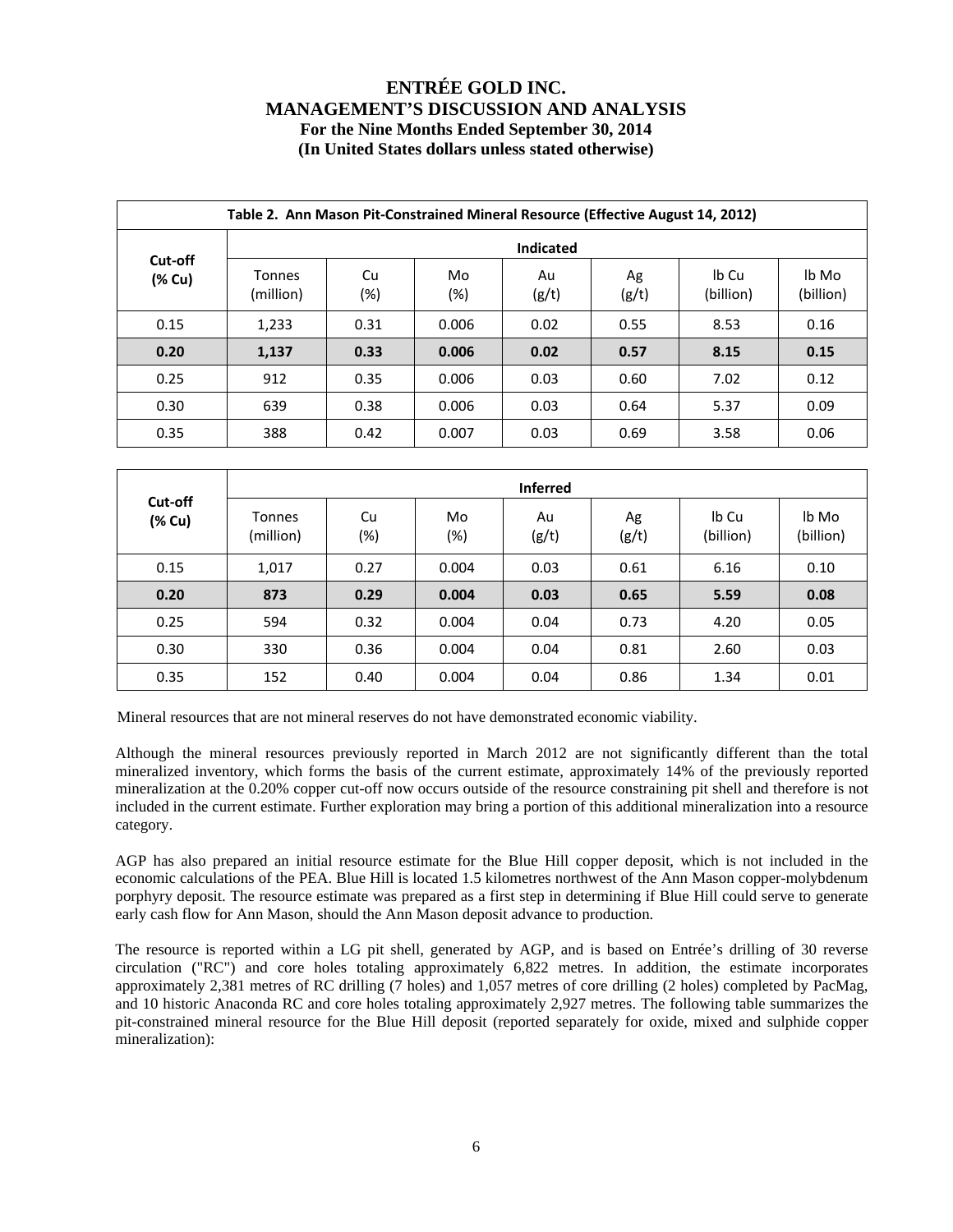|                          | Table 3. Summary of Blue Hill Pit-Constrained Inferred Mineral Resource (Effective July 31, 2012) |                            |           |                    |              |             |             |  |  |  |  |  |
|--------------------------|---------------------------------------------------------------------------------------------------|----------------------------|-----------|--------------------|--------------|-------------|-------------|--|--|--|--|--|
| Zone                     | <b>Base Case</b><br>Cut-off<br>(Cu %)                                                             | <b>Tonnes</b><br>(Million) | Cu<br>(%) | Cu<br>(Million Ib) | Mo<br>$(\%)$ | Au<br>(g/t) | Ag<br>(g/t) |  |  |  |  |  |
| Oxide                    | 0.10                                                                                              | 47.44                      | 0.17      | 179.37             | ---          | ---         |             |  |  |  |  |  |
| Mixed                    | 0.10                                                                                              | 24.69                      | 0.18      | 98.12              | ---          | ---         |             |  |  |  |  |  |
| Oxide/Mixed<br>Sub-total | 0.10                                                                                              | 72.13                      | 0.17      | 277.49             | ---          | ---         |             |  |  |  |  |  |
| Sulphide                 | 0.15                                                                                              | 49.86                      | 0.23      | 253.46             | 0.005        | 0.01        | 0.3         |  |  |  |  |  |

**Notes:** 

- Molybdenum, gold and silver were estimated for the sulphide only.
- Contained metal values are in-situ and not in consideration of metallurgical recoveries.
- See the News Release dated October 29, 2012 for additional information.

The Blue Hill deposit underlies a 900 by 450 metre area. Combined oxide and mixed zones range up to 185 metres in thickness (thinning to the northwest) with the sulphide zone appearing at an average depth of 160 metres below surface. Mineralization remains open in several directions.

Preliminary metallurgy suggests the oxide and mixed copper mineralization is amenable to low-cost, heap leach and solvent extraction/electrowinning ("SX/EW") processing. Average copper recovery in the oxide mineralization in column leach testing is 86%, while the mixed material returned 83% recovery. The underlying sulphide-copper mineralization has only been tested with ten widely spaced holes and remains open in most directions.

## **MONGOLIA – LOOKOUT HILL**

The Lookout Hill property in the South Gobi region of Mongolia is comprised of two mining licences, Shivee Tolgoi and Javhlant. The original Shivee Tolgoi and Javhlant exploration licences were converted into mining licences by the Mineral Resources Authority of Mongolia ("MRAM") in October 2009 as a condition precedent to the Oyu Tolgoi Investment Agreement. Shivee Tolgoi and Javhlant completely surround Oyu Tolgoi LLC's ("OTLLC") Oyu Tolgoi mining licence and host the Hugo North Extension copper-gold deposit and the Heruga copper-gold-molybdenum deposit, respectively. These deposits are located within a land area that is subject to a joint venture between Entrée and OTLLC (the "Entrée-OTLLC Joint Venture"). OTLLC is owned 66% by Turquoise Hill Resources Ltd. (formerly Ivanhoe Mines Ltd.) ("Turquoise Hill") and 34% by the Government of Mongolia (through Erdenes Oyu Tolgoi LLC).

The Shivee Tolgoi and Javhlant mining licences are divided between Entrée and the Entrée-OTLLC Joint Venture as follows:

• The Entrée-OTLLC Joint Venture covers 39,807 hectares consisting of the eastern portion of Shivee Tolgoi and all of the Javhlant mining licence (the "Joint Venture Property"). The Joint Venture Property is contiguous with, and on three sides (to the north, east and south) surrounds OTLLC's Oyu Tolgoi mining licence. The Joint Venture Property hosts the Hugo North Extension deposit and the Heruga deposit.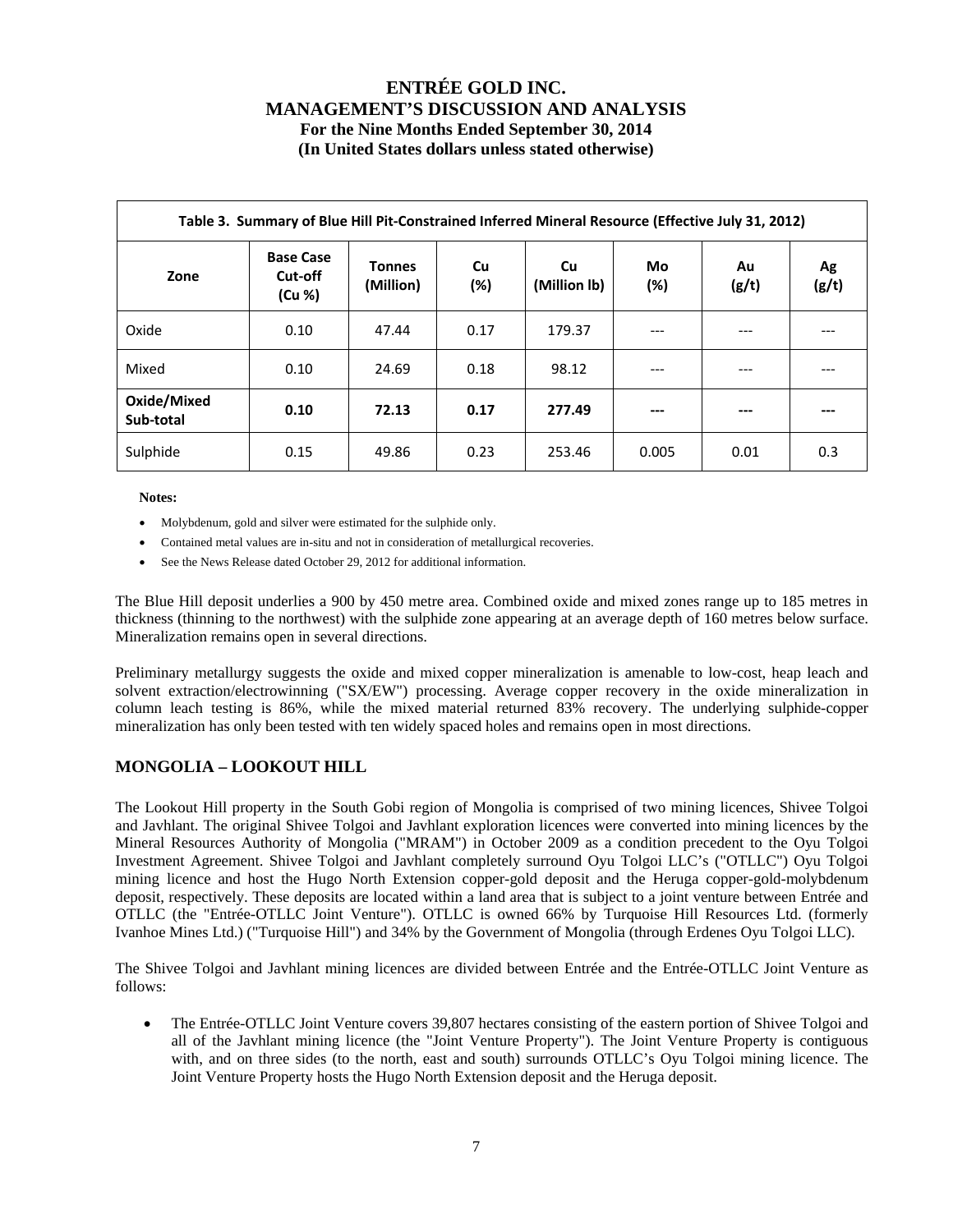The portion of the Shivee Tolgoi mining licence outside of the Joint Venture Property ("Shivee West") covers an area of 35,173 hectares. Shivee West is 100% owned by Entrée but is subject to a first right of refusal by OTLLC.

In February 2013, the Company entered into an equity participation and funding agreement (the "Funding Agreement") with Sandstorm Gold Ltd. ("Sandstorm") that provided an upfront deposit (the "Deposit") from Sandstorm of \$40 million. The Company will use future payments that it receives from its mineral property interests, including from the Joint Venture Property, to purchase and deliver metal credits to Sandstorm, in amounts that are indexed to the Company's share of gold, silver and copper production from the Joint Venture Property as follows:

- 25.7% of the Company's share of gold and silver, and 2.5% of the Company's share of copper, produced from the portion of the Shivee Tolgoi mining licence included in the Joint Venture Property (represented by the shaded upper right portion of the following illustration); and
- 33.8% of the Company's share of gold and silver, and 2.5% of the Company's share of copper, produced from the Javhlant mining licence (represented by the lower hatched portion of the following illustration).

In addition to the Deposit, upon delivery of the metal credits Sandstorm will make a cash payment to the Company equal to the lesser of the prevailing market price and \$220 per ounce of gold, \$5 per ounce of silver and \$0.50 per pound of copper (subject to inflation adjustments). After approximately 8.6 million ounces of gold, 40.3 million ounces of silver and 9.1 billion pounds of copper have been produced from the entire Joint Venture Property, the cash payment will increase to the lesser of the prevailing market price and \$500 per ounce of gold, \$10 per ounce of silver and \$1.10 per pound of copper (subject to inflation adjustments). To the extent that the prevailing market price is greater than the amount of the cash payment, the difference between the two will be credited against the Deposit (the net amount of the Deposit being the "Unearned Balance").

In the event of a partial expropriation of Entrée's interest in the Joint Venture Property, which is not reversed during the abeyance period provided for in the Funding Agreement, the Company will be required to return a pro rata portion of the Deposit (the amount of the repayment not to exceed the amount of the Unearned Balance) and the metal credits that the Company is required to deliver will be reduced proportionately. In the event of a full expropriation, the full amount of the Unearned Balance must be returned with interest.

The Company is not required to deliver actual metal, and the Company may use revenue from any of its assets to purchase the requisite amount of metal credits.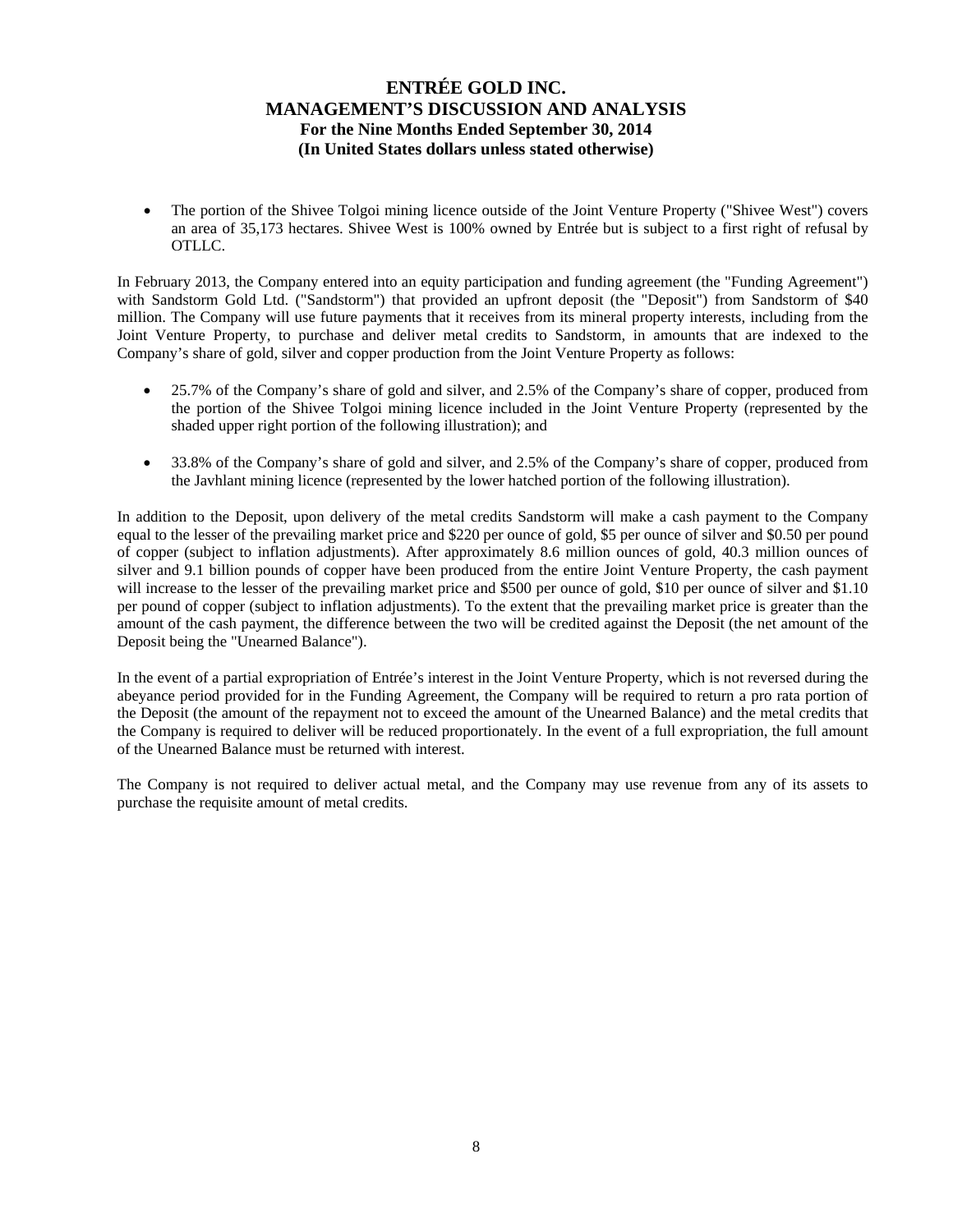

The illustration below depicts the different areas of Lookout Hill:

On February 27, 2013, notice (the "Notice") was delivered to Entrée by MRAM that by Order No. 43 dated February 22, 2013, the Ministry of Mining has cancelled the July 10, 2009 Order of the Ministry of Mineral Resources and Energy (the "2009 Order") registering the Hugo Dummett (including the Hugo North Extension) and Heruga reserves. The Notice states that the 2009 Order breached Clause 48.4 of the Minerals Law of Mongolia and Clause 9 of the Charter of the Minerals Resource Council. The Notice further advises that any transfer, sale or lease of the Shivee Tolgoi and Javhlant mining licences is temporarily restricted. On September 4, 2013, the Minister of Mining issued Order No. 179, advising the Minerals Professional Council to re-submit its previous conclusions regarding the reserves to MRAM for review and registration. On September 6, 2013, the head of MRAM ordered that the Hugo Dummett (including the Hugo North Extension) and Heruga reserves be registered. Entrée was also subsequently advised that the temporary transfer restriction on the joint venture mining licences will be lifted.

Entrée has been in discussions with stakeholders of the Oyu Tolgoi project, including the Government of Mongolia, OTLLC, Erdenes Oyu Tolgoi LLC and Rio Tinto, since the Government of Mongolia temporarily restricted the joint venture licences from transfer in February 2013. The discussions to date have focussed on issues arising from Entrée's exclusion from the 2009 Oyu Tolgoi Investment Agreement, including the fact that the Government of Mongolia does not have a full 34% interest in the Joint Venture Property; the fact that the mining licences integral to future underground operations are held by more than one corporate entity; and the fact that Entrée does not benefit from the stability that it would otherwise have if it were a party to the Oyu Tolgoi Investment Agreement. No agreements have been finalized.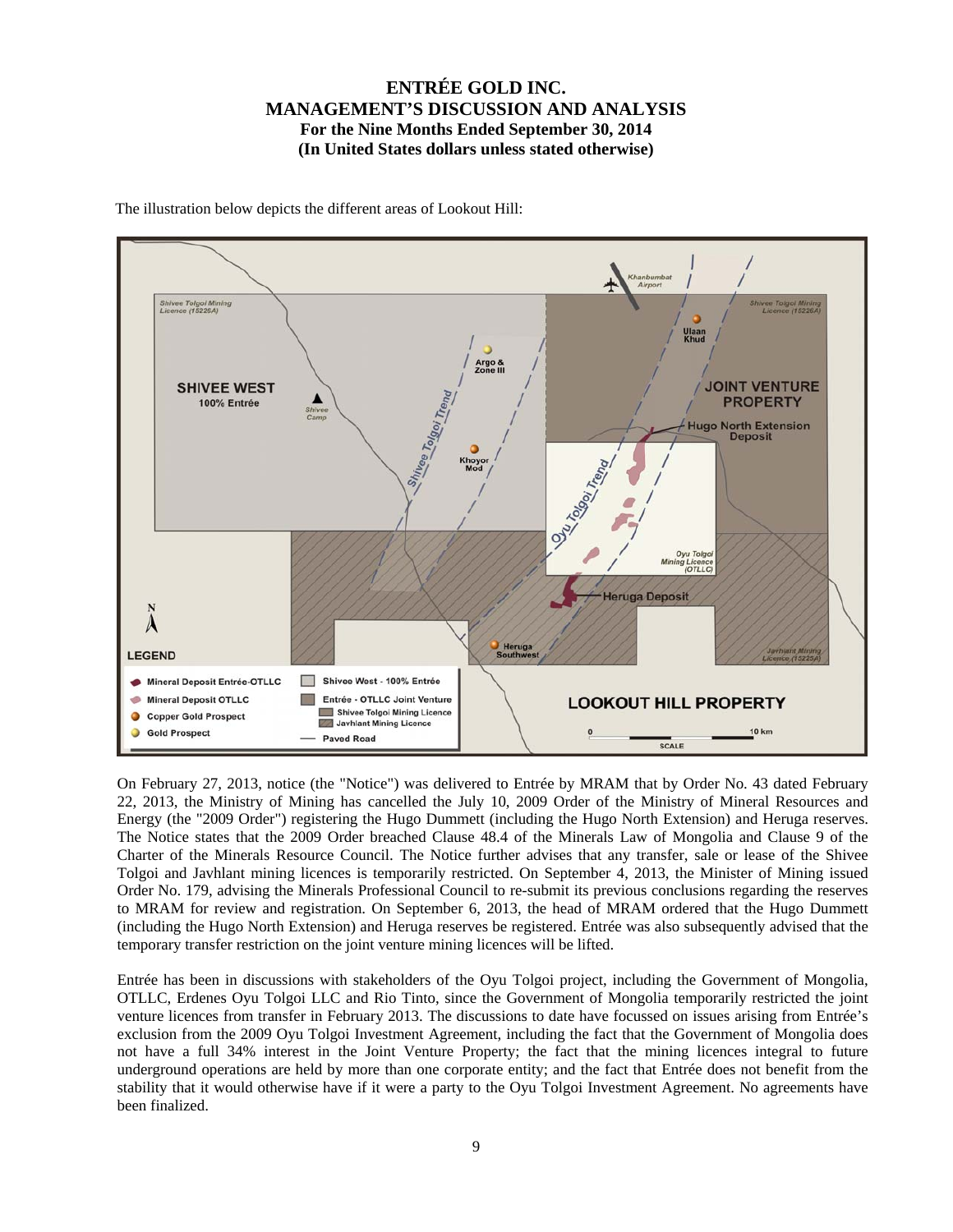## *Entrée-OTLLC Joint Venture*

In October 2004, the Company entered into an arm's-length Equity Participation and Earn-In Agreement (the "Earn-In Agreement") with Turquoise Hill. Under the Earn-In Agreement, Turquoise Hill agreed to purchase equity securities of the Company, and was granted the right to earn an interest in the Joint Venture Property. Most of Turquoise Hill's rights and obligations under the Earn-In Agreement, including its right of first refusal on Shivee West, were subsequently assigned by Turquoise Hill to what was then its wholly-owned subsidiary, OTLLC. The Government of Mongolia subsequently acquired from Turquoise Hill a 34% interest in OTLLC, which is also the title holder of the Oyu Tolgoi mining licence, illustrated in the map above.

OTLLC undertook an exploration program which established the presence of two significant resources on the Joint Venture Property: the Hugo North Extension deposit immediately to the north of the Oyu Tolgoi mining licence and the Heruga deposit immediately to the south of the Oyu Tolgoi mining licence.

On June 30, 2008, OTLLC gave notice to Entrée that it had completed its earn-in obligations by expending a total of \$35 million on exploration on the Joint Venture Property. OTLLC earned an 80% interest in all minerals extracted below a sub-surface depth of 560 metres from the Joint Venture Property and a 70% interest in all minerals extracted from surface to a depth of 560 metres from the Joint Venture Property. The Earn-In Agreement provides that at such time as OTLLC completes its earn-in obligations, the parties will enter into a joint venture agreement in the form attached to the Earn-In Agreement. While the parties have not formally executed the joint venture agreement, the Entrée-OTLLC Joint Venture is operating under those terms.

Under the terms of the Entrée-OTLLC Joint Venture, Entrée elected to have OTLLC debt finance Entrée's share of costs with interest accruing at OTLLC's actual cost of capital or prime plus 2%, whichever is less, at the date of the advance. Debt repayment may be made in whole or in part from (and only from) 90% of monthly available cash flow arising from sale of Entrée's share of products. Available cash flow means all net proceeds of sale of Entrée's share of products in a month less Entrée's share of costs of operations for the month.

#### *Investment by Rio Tinto in Entrée and Turquoise Hill*

In June 2005, following the announcement in May 2005 of the discovery of high grade mineralization at Hugo North Extension, Rio Tinto Exploration Canada Inc. (formerly Kennecott Canada Exploration Inc.), a subsidiary of Rio Tinto plc (together with its subsidiaries, "Rio Tinto") took part in a private placement in the Company and became its then largest shareholder. The terms of the private placement agreement provide that in the event the Company undertakes an equity financing, Rio Tinto has pre-emptive rights to maintain its ownership percentage in the Company (unless and until such time as its proportionate share falls below 10% of the issued and outstanding common shares or it fails to exercise its pre-emptive rights in full). On August 2, 2012, Rio Tinto Exploration Canada Inc. assigned its shares and its pre-emptive rights to Rio Tinto International Holdings Limited. Rio Tinto elected not to exercise its pre-emptive rights in connection with a private placement that the Company completed on March 1, 2013. Accordingly, as at March 1, 2013, Rio Tinto's pre-emptive rights terminated. At September 30, 2014, Rio Tinto owned approximately 11.3% of the Company's issued and outstanding shares.

Following Rio Tinto's investment in the Company in June 2005, Rio Tinto acquired, through a series of transactions, approximately 49% of Turquoise Hill's issued and outstanding shares. On January 24, 2012, Rio Tinto announced that it had increased its ownership interest in Turquoise Hill to 51%. At that time, Rio Tinto was deemed to have acquired beneficial ownership over the common shares of the Company held by Turquoise Hill. At September 30, 2014, Turquoise Hill owned approximately 9.4% of the Company's issued and outstanding common shares, which it acquired pursuant to the Earn-In Agreement. When combined with the common shares of the Company held by Rio Tinto, at September 30, 2014, Rio Tinto beneficially owned approximately 20.7% of the Company's issued and outstanding shares.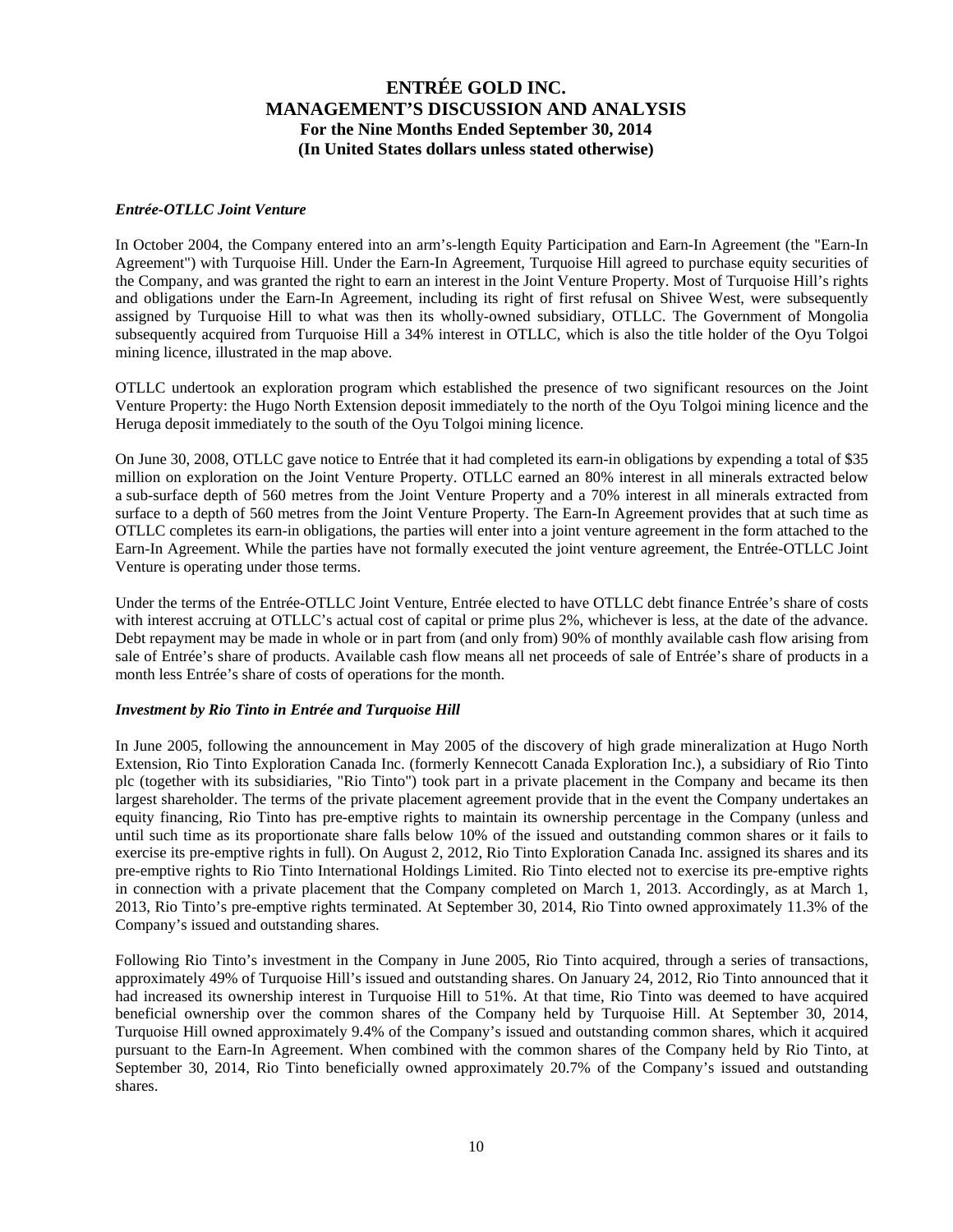#### *Heads of Agreement and Memorandum of Agreement*

On December 8, 2010, Rio Tinto and Turquoise Hill entered into a Heads of Agreement (the "Heads of Agreement") which provides for the management structure of OTLLC and the project management structure of the Oyu Tolgoi project, among other things. Under the Heads of Agreement, Rio Tinto is entitled to appoint three of the nine directors of OTLLC (with Turquoise Hill appointing three and the Government of Mongolia appointing three (as directed within the Amended and Restated Shareholders Agreement among the parties (the "Shareholders' Agreement") dated June 8, 2011)) and Rio Tinto assumes management of the building and operation of the Oyu Tolgoi project, which includes the Heruga and Hugo North Extension deposits on the Joint Venture Property.

On April 18, 2012, Rio Tinto announced that it had signed a Memorandum of Agreement (the "MOA") with Turquoise Hill under which Rio Tinto agrees to support and provide certain elements of a comprehensive funding package that will underpin the development of the Oyu Tolgoi project. In accordance with the MOA, Rio Tinto assumed responsibility for all exploration operations on behalf of OTLLC, including exploration on the Joint Venture Property.

## *Oyu Tolgoi Development and Funding*

As reported by Turquoise Hill, overall construction of the first phase of the Oyu Tolgoi project (the Southern Oyu open pits) was essentially complete at the end of 2012. First ore was processed through the concentrator on January 2, 2013 and production of the first copper-gold concentrate followed on January 31, 2013. The first shipment of copper concentrate was sent to customers in China on July 9, 2013. On October 14, 2013, Turquoise Hill reported that the concentrator was operating at name-plate capacity of approximately 100,000 tonnes of ore processed per day. On October 14, 2014, Turquoise Hill announced that Oyu Tolgoi had produced 98,200 tonnes of copper in concentrate and 311,000 ounces of gold in concentrate during the first nine months of 2014 and is expected to produce between 135,000 and 150,000 tonnes of copper in concentrates and 550,000 to 600,000 ounces of gold in concentrates in 2014.

As reported by Turquoise Hill, on April 17, 2013, Rio Tinto signed commitment letters with 15 global banks that locked in pricing and terms for long-term project financing for Oyu Tolgoi. On July 28, 2013, following receipt of notification from the Government of Mongolia that project financing for the Oyu Tolgoi underground mine would require approval by the Mongolian Parliament, Turquoise Hill announced that funding and all work on the underground development of Oyu Tolgoi would be delayed. On August 12, 2013, development of the underground mine, including Lift 1 of the Entrée-OTLLC Joint Venture's Hugo North Extension deposit, was suspended. However, Turquoise Hill reported that the feasibility study for expansion of the Oyu Tolgoi mine was ongoing, and expected to be completed in the first half of 2014.

On September 22, 2014, Turquoise Hill announced that the 2014 Oyu Tolgoi Feasibility Study ("OTFS14") has been finalized and presented to the board of directors of OTLLC. The OTFS14 contains two production cases – the 2014 Reserve Case and the 2014 Life of Mine (LOM) Case. The OTFS14 is subject to approval by OTLLC's shareholders and the Mongolian Minerals Counsel.

On November 10, 2014, Turquoise Hill announced that they continue to engage with the proposed project financing lender group and has kept both the international financial institutions and the commercial banks informed of the status of discussions with the Government of Mongolia. The commitments from the commercial bank consortium formally expired on September 30, 2014. Timing of any lender commitment extension requests will be determined when definitive progress or resolution has been made on the shareholder matters. The lending group continues to be supportive of Oyu Tolgoi project finance and current indications are that a suitable project financing package would be available upon resolution of the shareholder matters; however this is not guaranteed.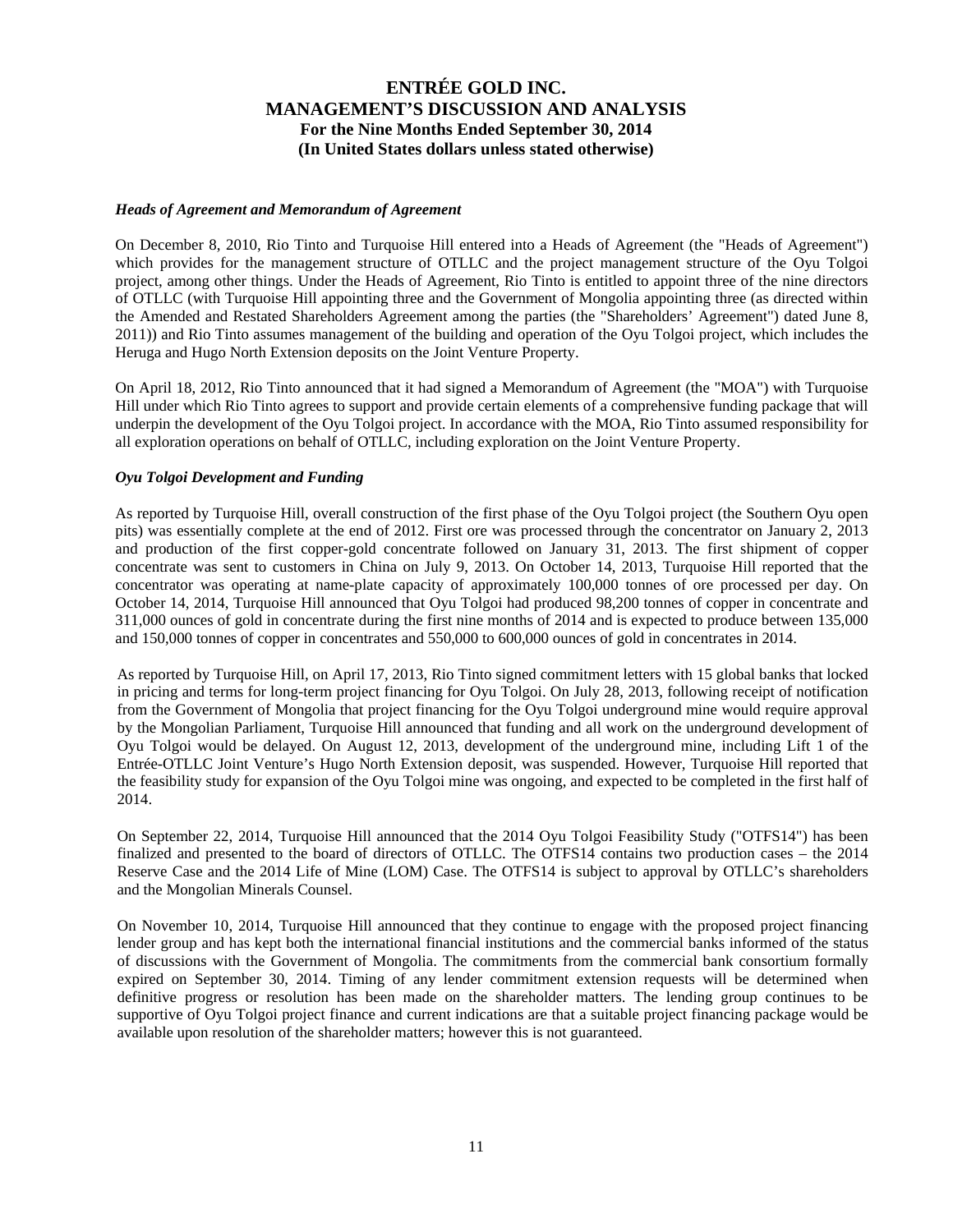On November 10, 2014, Turquoise Hill stated that underground development is subject to: (1) successful resolution of the mine's remaining shareholder issues, including the tax situation; (2) agreement of a comprehensive funding plan including project finance; (3) approval of the OTFS14 by the OTLLC shareholders and acceptance by the Mongolian Minerals Council; and (4) obtaining all necessary permits for the mine's operations and development.

#### *Investment Agreement and the Mongolian Government*

On October 6, 2009, Turquoise Hill, OTLLC and Rio Tinto signed an Investment Agreement (the "Investment Agreement") with the Mongolian Government, which regulates the relationship among the parties and stabilizes the long term tax, legal, fiscal, regulatory and operating environment to support the development of the Oyu Tolgoi project, which includes the Joint Venture Property. The Investment Agreement specifies that the Government of Mongolia will own 34% of the shares of OTLLC (and by extension, 34% of OTLLC's interest in the Joint Venture Property) through its subsidiary Erdenes Oyu Tolgoi LLC.

On October 15, 2012, Turquoise Hill announced that it, along with OTLLC and Rio Tinto, had rejected a request from the Mongolia Ministry of Mining to renegotiate the Investment Agreement. This followed re-affirmation by the Mongolian Government in October 2011 that the Investment Agreement was signed in full compliance with all laws and regulations of Mongolia.

In early 2013, Turquoise Hill announced that a number of substantive issues had been raised by the Government of Mongolia relating to implementation of the Investment Agreement and Shareholders' Agreement, including Oyu Tolgoi project development and costs, operating budget, project financing, management fees and governance. On August 12, 2013, development of the Oyu Tolgoi underground mine was suspended pending the resolution of outstanding OTLLC shareholder issues.

On June 23, 2014, Turquoise Hill announced that OTLLC had received an audit report from the Mongolian Tax Authority claiming unpaid taxes, penalties and disallowed entitlements associated with the initial development of the Oyu Tolgoi mine. Turquoise Hill advised that any element of the claim that amounts to a breach of the tax stabilization provisions of the Investment Agreement will trigger the dispute resolution process outlined in the Investment Agreement. On June 25, 2014, Turquoise Hill announced that as OTLLC has paid all taxes and charges as required under the Investment Agreement. Turquoise Hill has reported that given the nature of the tax assessment and the breaches of the Investment Agreement, two formal dispute resolution processes have been undertaken. First, OTLLC has given formal notice to the Government of Mongolia of a dispute under the Investment Agreement. The Investment Agreement provides that if the parties are unable to reach a resolution during a 60-day negotiation period, the dispute can be referred to international arbitration. Although the notice period has been completed, OTLLC has reserved its rights to commence a formal international arbitration proceeding. Secondly, OTLLC appealed the assessment to the Tax Dispute Resolution Council of the General Taxation Authority of Mongolia. On September 22, 2014, Turquoise Hill announced that while the Tax Dispute Resolution Council issued a ruling that reduced the amount of tax, interest and penalties claimed to be payable by OTLLC, from approximately \$127 million to approximately \$30 million, there are aspects of the ruling that require further clarification. In October 2014, OTLLC submitted an appeal of the outcome from the Tax Dispute Resolution Council to the Administrative Appellate Court. On November 10, 2014, Turquoise Hill reported that OTLLC maintains that certain items remaining under dispute are breaches of the Investment Agreement and it has reserved its rights to dispute these breaches under the process outlined in the Investment Agreement.

On November 10, 2014, Turquoise Hill reported that it and Rio Tinto have made an offer to the Government of Mongolia to resolve the shareholder matters in a manner which Turquoise Hill believes is beneficial to all stakeholders. Upon successful resolution of shareholder matters, Turquoise Hill and Rio Tinto intend to formalize the agreement between the parties, which will be in alignment and accordance with the Investment Agreement and the Shareholders' Agreement.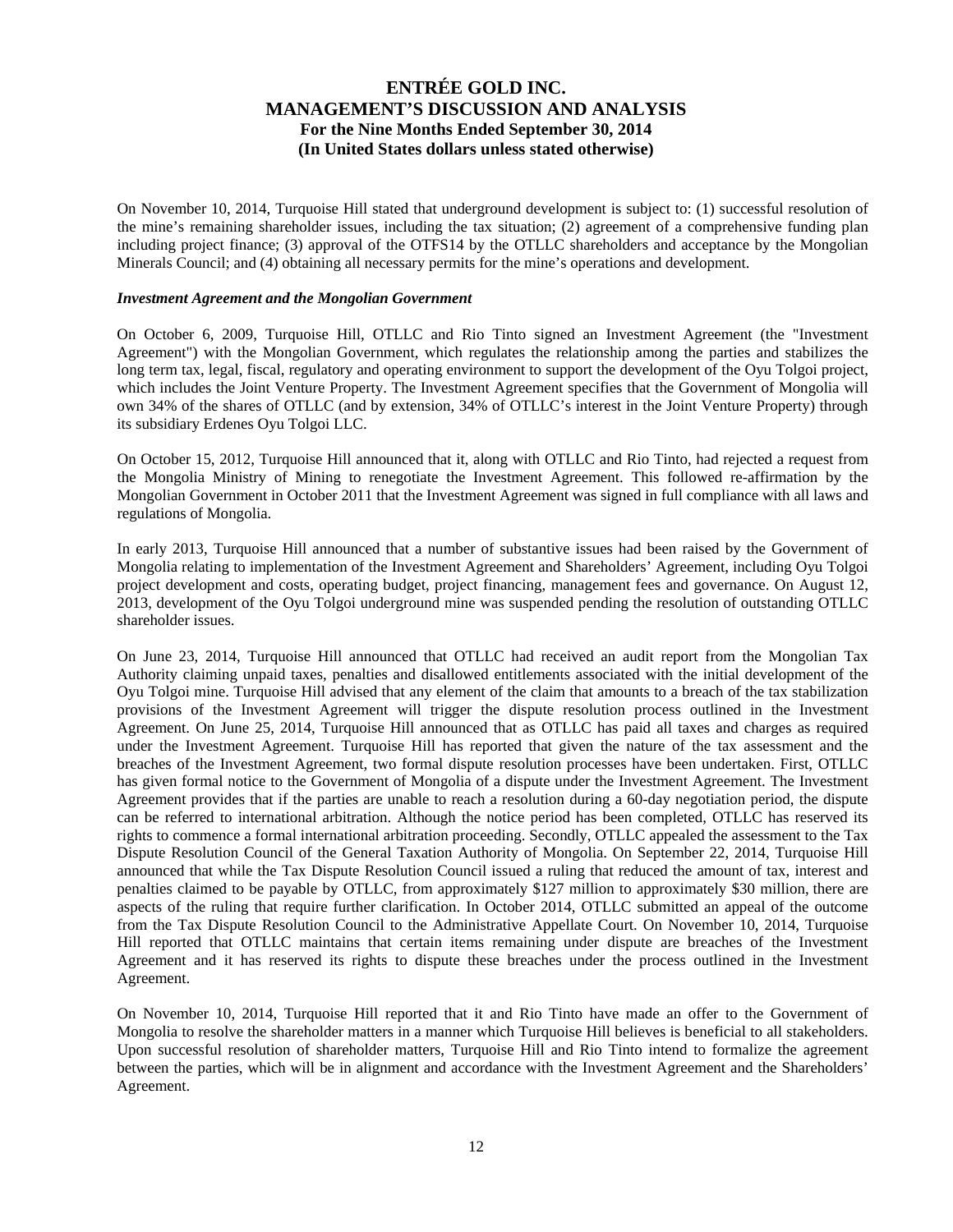#### *Investment Agreement and the Joint Venture Property*

The contract area defined in the Investment Agreement includes the Javhlant and Shivee Tolgoi mining licences, including Shivee West which is 100% owned by Entrée and not currently subject to the Entrée-OTLLC Joint Venture. The conversion of the original Shivee Tolgoi and Javhlant exploration licences into mining licences was a condition precedent to the Investment Agreement coming into effect. The Shivee Tolgoi and Javhlant mining licences were issued on October 27, 2009, and the Investment Agreement took legal effect on March 31, 2010.

Since Entrée itself is not a party to the Investment Agreement, Entrée does not have any direct rights or benefits under the Investment Agreement. OTLLC agreed, under the terms of the Earn-In Agreement, to use its best efforts to cause Entrée to be brought within the ambit of, made subject to and to be entitled to the benefits of the Investment Agreement or a separate stability agreement on substantially similar terms to the Investment Agreement. In order to receive the benefits of the Investment Agreement, the Government of Mongolia may require Entrée to agree to certain concessions, including with respect to the ownership of the Entrée-OTLLC Joint Venture, Entrée LLC or the economic benefit of Entrée's interest in the Joint Venture Property, or the scope of the lands to be covered by the Investment Agreement or similar type of agreement.

In June 2010, the Government of Mongolia passed Resolution 140, the purpose of which is to authorize the designation of certain land areas for "state special needs" within certain defined areas, some of which include or are in proximity to the Oyu Tolgoi project. These state special needs areas are to be used for Khanbogd village development and for infrastructure and plant facilities necessary in order to implement the development and operation of the Oyu Tolgoi project. A portion of the Shivee Tolgoi licence is included in the land area that is subject to Resolution 140.

In June 2011, the Government of Mongolia passed Resolution 175, the purpose of which is to authorize the designation of certain land areas for "state special needs" within certain defined areas in proximity to the Oyu Tolgoi project. These state special needs areas are to be used for infrastructure facilities necessary in order to implement the development and construction of the Oyu Tolgoi project. Portions of the Shivee Tolgoi and Javhlant licences are included in the land area that is subject to Resolution 175.

It is expected but not yet formally confirmed by the Government that to the extent that a consensual access agreement exists or is entered into between OTLLC and an affected licence holder, the application of Resolution 175 to the land area covered by the access agreement will be unnecessary. OTLLC has existing access and surface rights to the Joint Venture Property pursuant to the Earn-In Agreement. If Entrée is unable to reach a consensual arrangement with OTLLC with respect to Shivee West, Entrée's right to use and access a corridor of land included in the state special needs areas for a proposed power line may be adversely affected by the application of Resolution 175. While the Mongolian Government would be responsible for compensating Entrée in accordance with the mandate of Resolution 175, the amount of such compensation is not presently quantifiable.

The Investment Agreement contains provisions restricting the circumstances under which the Shivee Tolgoi and Javhlant licences may be expropriated. As a result, Entrée considers that the application of Resolution 140 and Resolution 175 to the Joint Venture Property will likely be considered unnecessary.

On February 27, 2013, Notice was delivered to Entrée by MRAM that by Order No. 43 dated February 22, 2013, the Ministry of Mining has cancelled the 2009 Order registering the Hugo Dummett (including the Hugo North Extension) and Heruga reserves. The Notice states that the 2009 Order breached Clause 48.4 of the Minerals Law of Mongolia and Clause 9 of the Charter of the Minerals Resource Council. The Notice further advises that any transfer, sale or lease of the Shivee Tolgoi and Javhlant mining licences is temporarily restricted. On September 4, 2013, the Minister of Mining issued Order No. 179, advising the Minerals Professional Council to re-submit its previous conclusions regarding the reserves to MRAM for review and registration. On September 6, 2013, the head of MRAM ordered that the Hugo Dummett (including the Hugo North Extension) and Heruga reserves be registered. Entrée was also subsequently advised that the temporary transfer restriction on the joint venture mining licences will be lifted.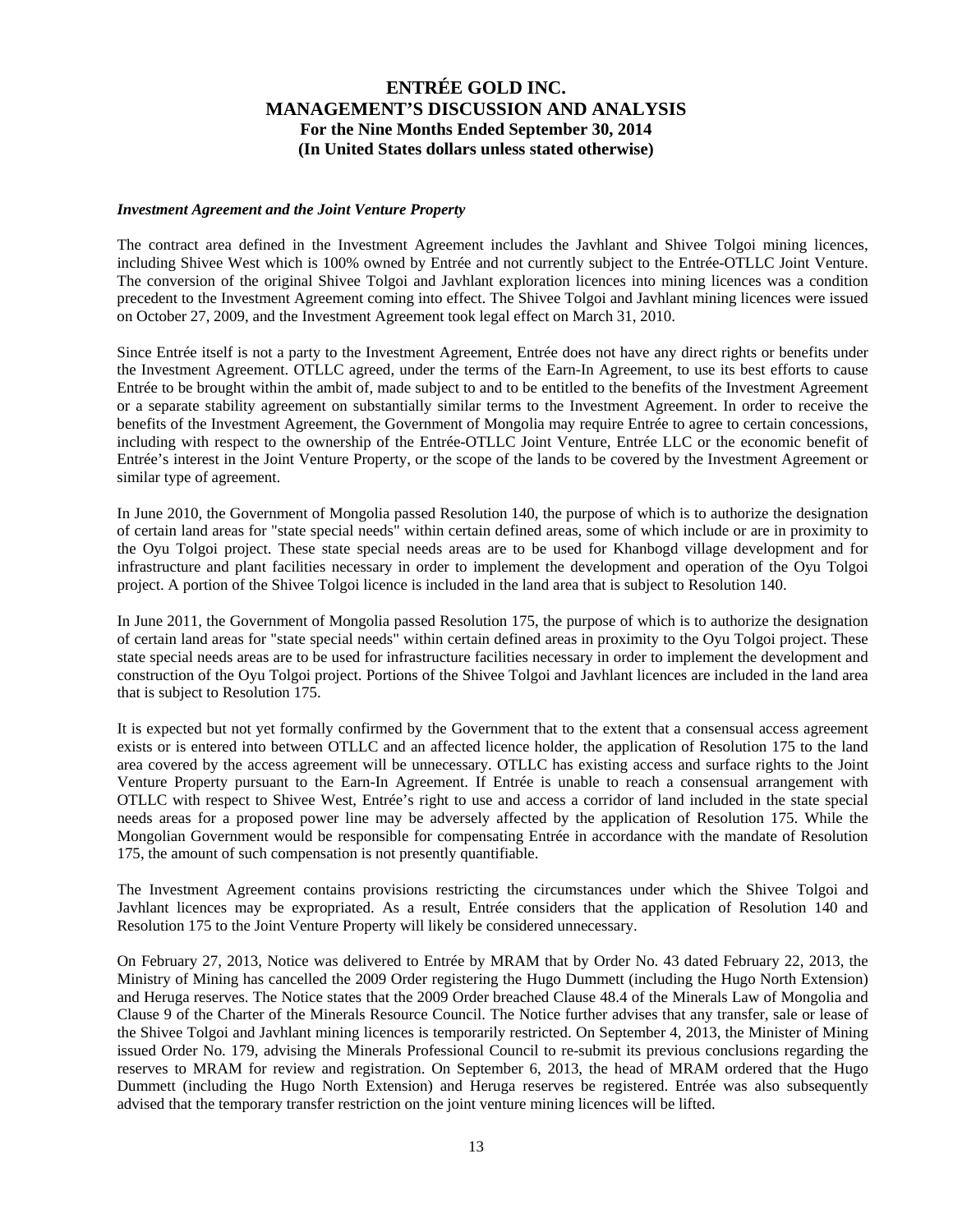Entrée has been in discussions with stakeholders of the Oyu Tolgoi project, including the Government of Mongolia, OTLLC, Erdenes Oyu Tolgoi LLC, and Rio Tinto, since the Government of Mongolia temporarily restricted the joint venture licences from transfer in February 2013. The discussions to date have focussed on issues arising from Entrée's exclusion from the Investment Agreement, including the fact that the Government of Mongolia does not have a full 34% interest in the Joint Venture Property; the fact that the mining licences integral to future underground operations are held by more than one corporate entity; and the fact that Entrée does not benefit from the stability that it would otherwise have if it were a party to the Investment Agreement. No agreements have been finalized.

## *Legislation*

On January 16, 2014, the Mongolian Parliament adopted a new State Minerals Policy. The main focus of the policy is to establish a stable investment environment; improve the quality of mineral exploration, mining and processing; encourage the use of environmentally friendly and modern technology; and strengthen the competitiveness of the Mongolian mining sector on the international market. The State Minerals Policy is also intended to serve as the basis for amendments to the existing Minerals Law and other laws relating to the mining sector.

The State Minerals Policy contemplates the establishment of a "Policy Council" with representatives of the State, investors, professional associations and the public, to make recommendations and support the implementation of the State Minerals Policy. The State Minerals Policy sets out a broad timetable for implementation of its objectives, with legislative reform to be implemented in 2014 and 2015, implementation of the principles of the State Minerals Policy to take place between 2014 and 2025, and assessment of the implementation of the State Minerals Policy to occur between 2020 and 2025.

The Ministry of Finance and Ministry of Economic Development have also released drafts of new tax laws and amendments which include provisions related to taxation of foreign legal entities in Mongolia and more detailed rules for taxation of mining companies.

On November 1, 2013, a new Investment Law came into effect in Mongolia. The new law is aimed at reviving foreign investment by easing restrictions on investors in key sectors such as mining and by providing greater certainty on the taxes they must pay. The new law replaces two previous laws, including the Law of Mongolia on the Regulation of Foreign Investment in Business Entities Operating in Sectors of Strategic Importance ("SEFIL"). The full impact of the new Investment Law is not yet known.

On July 1, 2014, the Mongolian Parliament passed the Law on the Amendments to the Minerals Law which amends the 2006 Minerals Law. In addition, the Mongolian Parliament also passed a separate law which repeals the 2010 statute which imposed a moratorium on the granting of new exploration licenses and the transfer of existing licenses. The Amendments to the Minerals Law extends the maximum period for an exploration license from 9 years to 12 years, extends the requirement for holders of mining licenses to ensure that 90% of their workforce is comprised of Mongolian nationals to the mining license holder's subcontractors as well, and makes clearer the roles and responsibilities of government ministries and departments with respect to mineral matters, among other changes.

#### *Mineral Resource and Reserve Estimates*

On October 28, 2014, Turquoise Hill released a technical report ("2014 OTTR") based on the updated technical, production and cost information contained in the OTFS14. The OTFS14 updates the Reserve Case reported in the Company's March 28, 2013 technical report titled "Technical Report 2013 on the Lookout Hill Property Ömnögovi, Mongolia" ("LHTR13") and is the most likely mining scenario for reserves exploited in Lift 1 of the Entrée-OTLLC Joint Venture's Hugo North Extension deposit, and from OTLLC's Southern Oyu Tolgoi ("SOT") open pit. The 2014 OTTR also updates resources and reserves for the Hugo North deposit, including the Hugo North Extension deposit.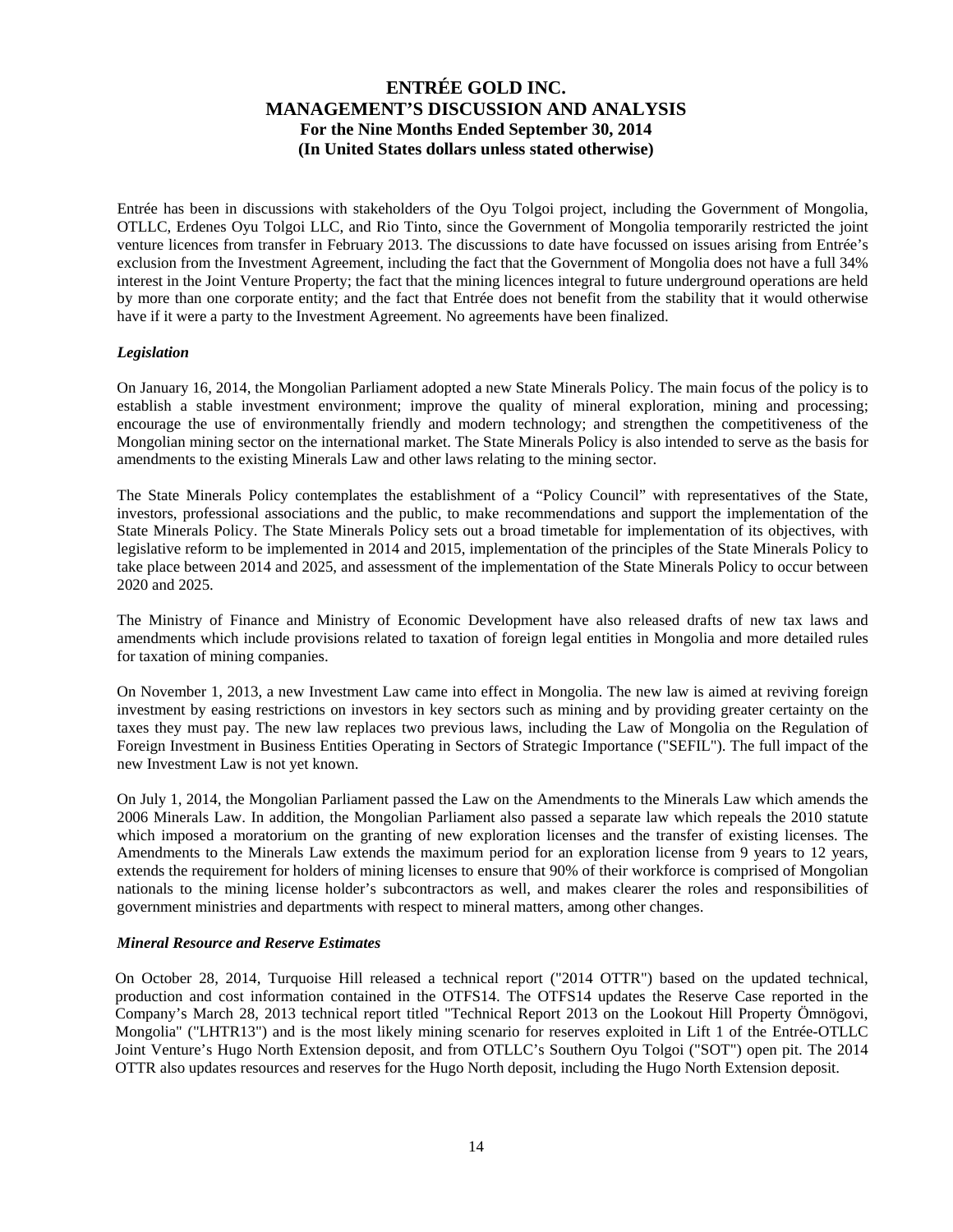On October 28, 2014, Turquoise Hill announced that pursuant to discussions with Turquoise Hill's principal regulator following the filing of Turquoise Hill's press release on September 22, 2014 titled *Oyu Tolgoi Finalizes Underground Feasibility Study*, and in order to comply with the requirements of NI 43-101, the 2014 OTTR does not present the economic analysis of the 2014 LOM Case or economic analysis for any potential expansion options that would include inferred resources.

On November 3, 2014, the Company filed a news release on SEDAR at www.sedar.com reporting on changes and impacts from OTFS14 specific to the Entrée-OTLLC Joint Venture. The Company does not consider the changes to the Entrée-OTLLC Joint Venture mineral resources and mineral reserves in OTFS14 from those reported in LHTR13 to constitute a material change in relation to the Company, and accordingly the Company does not intend to file an updated NI 43-101 technical report to support the news release.

The updated Hugo North Extension reserve estimate was completed independently by Bernard Peters, B. Eng. (Mining), FAusIMM, employed by OreWin Pty Ltd ("OreWin") as Technical Director – Mining, a QP for the purposes of NI 43- 101. The updated Hugo North Extension resource estimate was completed independently by Sharron Sylvester, B.Sc. Geology, MAIG (RPGeo), employed by OreWin as Technical Director – Geology, a QP for the purposes of NI 43-101. The following information is summarized, derived or extracted from LHTR13, as updated by the Company's November 3, 2014 news release. For a complete description of the assumptions, qualifications and procedures associated with the information, reference should be made to the full text of LHTR13 and the Company's November 3, 2014 news release, which are available for review on SEDAR located at www.sedar.com or on www.entreegold.com.

The underground mineral reserves for Lift 1 of the Hugo North deposit, including Lift 1 of the Entrée-OTLLC Joint Venture's Hugo North Extension deposit, were updated in OTFS14. The probable reserve for Hugo North Extension – Lift 1 effective as of September 20, 2014 totals 35 million tonnes ("Mt") grading 1.59% copper and 0.55 grams per tonne ("g/t") gold (Table 4).

| Table 4. Entrée-OTLLC Joint Venture Mineral Reserve, September 20, 2014 |             |                          |           |             |             |                          |             |             |  |  |
|-------------------------------------------------------------------------|-------------|--------------------------|-----------|-------------|-------------|--------------------------|-------------|-------------|--|--|
| <b>Classification</b>                                                   | Ore<br>(Mt) | <b>NSR</b><br>(5/t)      | Cu<br>(%) | Au<br>(g/t) | Ag<br>(g/t) | Cu<br>(M <sub>1b</sub> ) | Au<br>(Moz) | Ag<br>(koz) |  |  |
| Proven                                                                  | -           | $\overline{\phantom{a}}$ | -         | -           |             | $\overline{\phantom{a}}$ |             |             |  |  |
| Probable                                                                | 35          | 99.69                    | 1.59      | 0.55        | 3.72        | 1,121                    | 519         | 3,591       |  |  |
| <b>Total Entrée-OTLLC Joint Venture</b>                                 | 35          | 99.69                    | 1.59      | 0.55        | 3.72        | 1,121                    | 519         | 3,591       |  |  |

#### **Notes**:

- Table shows only the part of the mineral reserve on the Entrée-OTLLC Joint Venture portion of the Shivee Tolgoi licence.
- OTFS14 mineral reserves have the effective date September 20, 2014.
- Metal prices used for calculating the Hugo North Extension underground NSR are as follows: copper at \$3.01/lb; gold at \$1,250/oz; and silver at \$20.37/oz, all based on long-term metal price forecasts at the beginning of the mineral reserves work. The analysis indicates that the mineral reserves are still valid at these metal prices.
- The NSR has been calculated with assumptions for smelter refining and treatment charges, deductions and payment terms, concentrate transport, metallurgical recoveries and royalties.
- For the underground block cave, all mineral resources within the shell have been converted to mineral reserves. This includes measured and indicated mineral resources below the resource cut-off grade. It also includes inferred mineral resources, which have been assigned a zero grade and treated as dilution.
- For Hugo North Extension measured and indicated mineral resources were used to report probable mineral reserves.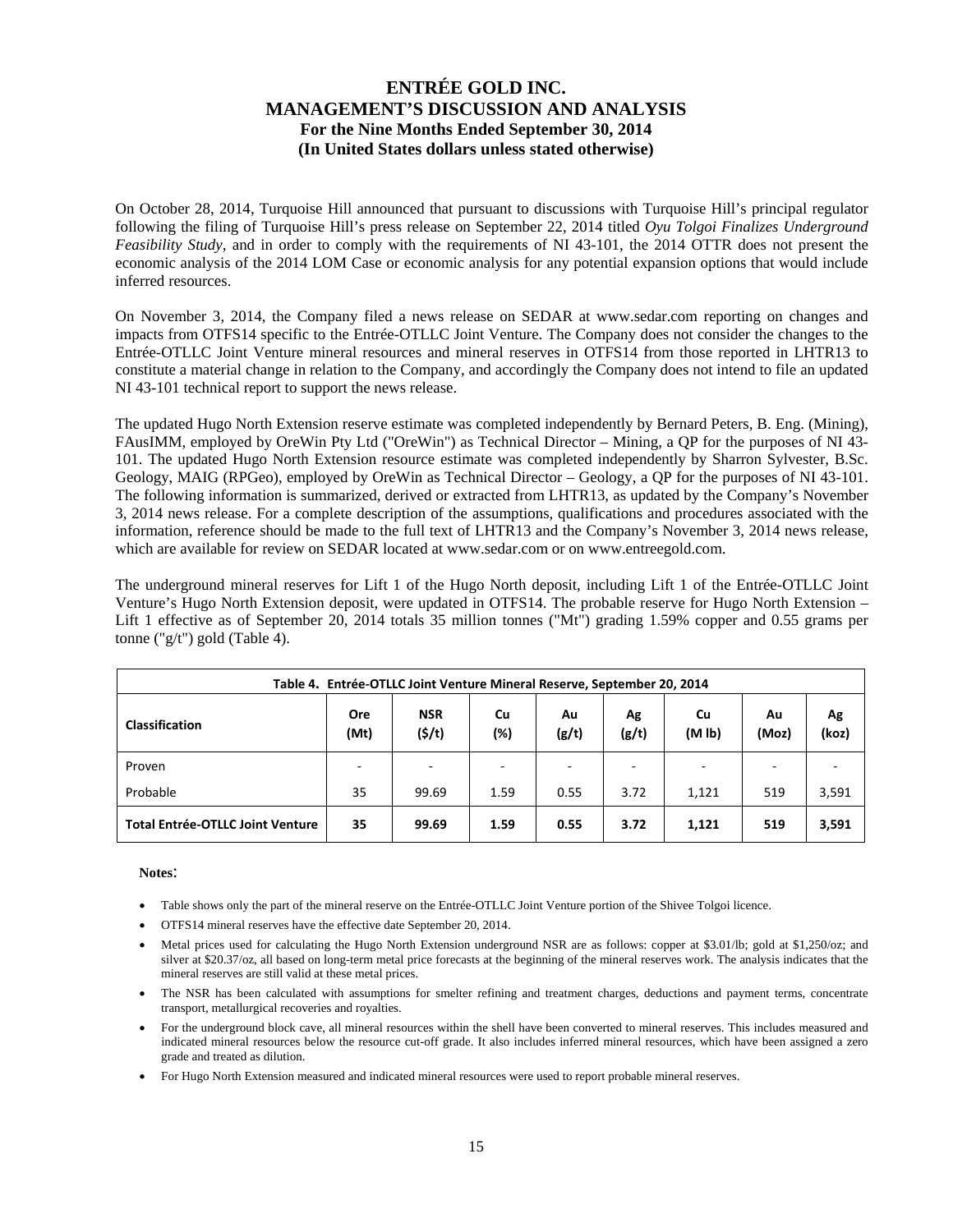- Shivee Tolgoi mining licence and the Javkhlant mining licence are held by Entrée. The Entrée-OTLLC Joint Venture's portion of the Shivee Tolgoi licence and the Javkhlant licence are planned to be operated by OTLLC. Entrée will receive 20% of cash flows after capital and operating costs for material originating below 560 metres, and 30% above this depth.
- Metal prices used for calculating the financial analysis are as follows: long term copper at \$3.08/lb; gold at \$1,304/oz; and silver at \$21.46/oz.
- The mineral reserves reported above are not additive to the mineral resources.

| Table 5. 2014 Summary Production and Financial Results                |                                             |                        |  |  |  |  |  |  |  |  |
|-----------------------------------------------------------------------|---------------------------------------------|------------------------|--|--|--|--|--|--|--|--|
| <b>Description</b>                                                    | <b>Units</b>                                | <b>Reserve Case</b>    |  |  |  |  |  |  |  |  |
| Total Inventory OT and EJV Lift 1 and SOT                             |                                             | <b>Mineral Reserve</b> |  |  |  |  |  |  |  |  |
| Production Rate (average)                                             | Mt/a                                        | 36.5                   |  |  |  |  |  |  |  |  |
| Total Processed - OT and EJV                                          | bt                                          | 1.5                    |  |  |  |  |  |  |  |  |
| <b>Production Years - Total</b>                                       | Years                                       | 41                     |  |  |  |  |  |  |  |  |
| <b>Metal Prices</b>                                                   |                                             |                        |  |  |  |  |  |  |  |  |
| Copper                                                                | \$/lb                                       | 3.08                   |  |  |  |  |  |  |  |  |
| Gold                                                                  | $\frac{1}{2}$ /0Z                           | 1,304                  |  |  |  |  |  |  |  |  |
| Silver                                                                | $\frac{1}{2}$ /oz                           | 21.46                  |  |  |  |  |  |  |  |  |
|                                                                       | Entrée-OTLLC Joint Venture Property Results |                        |  |  |  |  |  |  |  |  |
| Processed                                                             | Mt                                          | 35                     |  |  |  |  |  |  |  |  |
| <b>NSR</b>                                                            | \$/t                                        | 99.69                  |  |  |  |  |  |  |  |  |
| Cu Grade                                                              | %                                           | 1.59                   |  |  |  |  |  |  |  |  |
| Au Grade                                                              | g/t                                         | 0.55                   |  |  |  |  |  |  |  |  |
| Ag Grade                                                              | g/t                                         | 3.72                   |  |  |  |  |  |  |  |  |
| Cu Recovered                                                          | billion lb                                  | 1.1                    |  |  |  |  |  |  |  |  |
| Au Recovered                                                          | Moz                                         | 0.5                    |  |  |  |  |  |  |  |  |
| Ag Recovered                                                          | Moz                                         | 3.6                    |  |  |  |  |  |  |  |  |
| NPV (8%) After Tax (long-term prices)<br>(Entrée's 20% interest only) | \$M                                         | 102                    |  |  |  |  |  |  |  |  |

#### **Notes**:

- Metal prices used for calculating the financial analysis are as follows: long term copper at \$3.08/lb; gold at \$1,304/oz; and silver at \$21.46/oz. The analysis has been calculated with assumptions for smelter refining and treatment charges, deductions and payment terms, concentrate transport, metallurgical recoveries and royalties.
- For mine planning the metal prices used to calculate block model NSR were copper at \$3.01/lb; gold at \$1,250/oz; and silver at \$20.37/oz.
- Underground (including some mining costs) costs used to determine cut-off grades are based on \$15.34/t.
- For the underground block cave, all mineral resources within the shell have been converted to mineral reserves. This includes indicated mineral resources below the resource cut-off grade. It also includes inferred mineral resources, which have been assigned a zero grade and treated as dilution.
- For Hugo North Extension, measured and indicated mineral resources were used to report probable mineral reserves.
- "EJV" is the Entrée-OTLLC Joint Venture. The Shivee Tolgoi mining licence and the Javkhlant mining licence are held by Entrée. The Entrée-OTLLC Joint Venture's portion of the Shivee Tolgoi licence and the Javkhlant licence are planned to be operated by OTLLC. Entrée will receive 20% of cash flows after capital and operating costs for material originating below 560 metres, and 30% above this depth.
- The mineral reserves reported above are not additive to the mineral resources.
- Economic analysis has been calculated from the start of 2015 and excludes 2014. Costs shown are real costs not nominal costs. Expansion capital includes only direct project costs and does not include non-cash shareholder interest, management fees, tax pre- payments, forex adjustments, or exploration phase expenditures.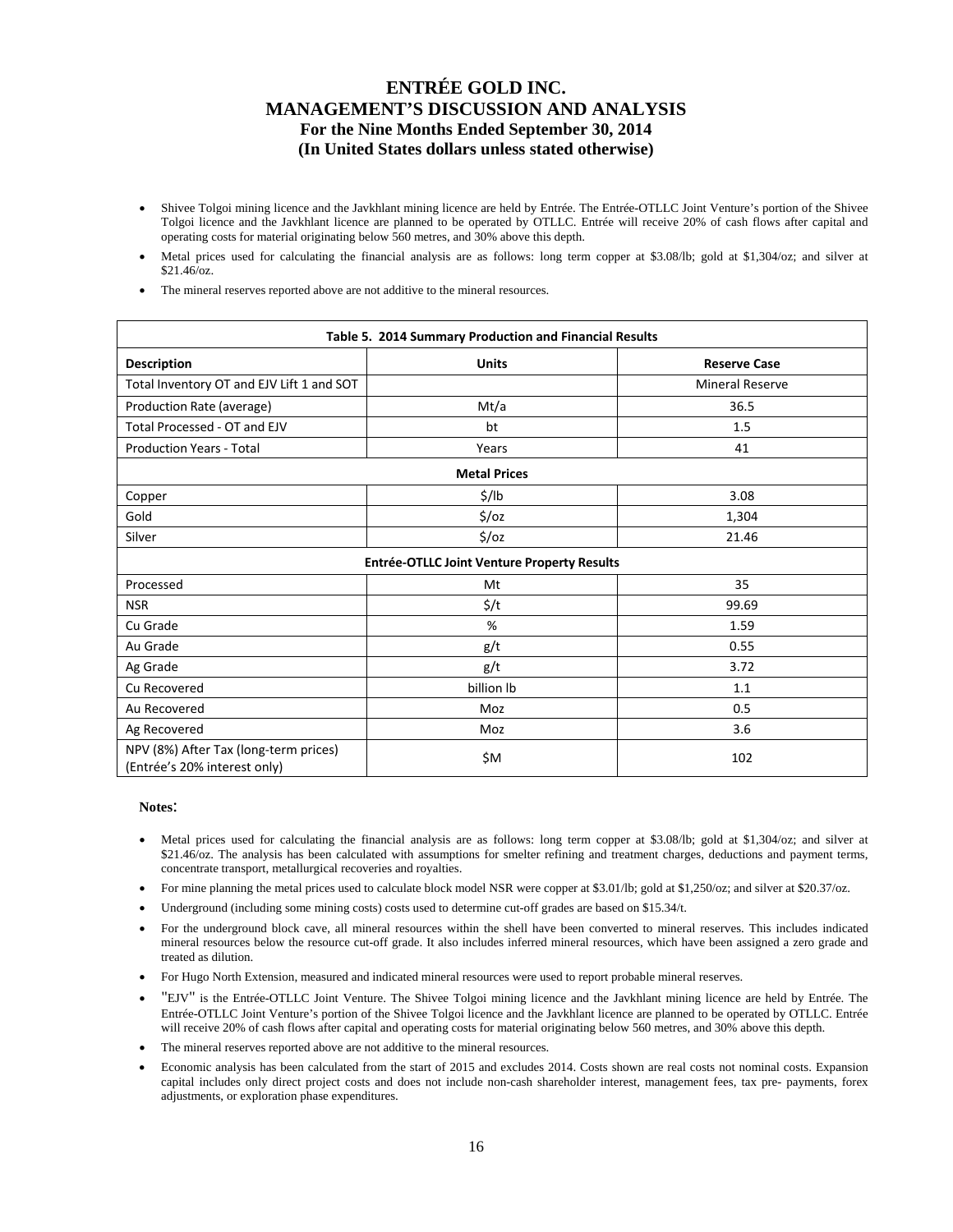Of significance to Entrée:

- Hugo North Extension probable reserve increased to 35 Mt at 1.59% copper, 0.55 g/t gold and 3.72 g/t silver. This has resulted in a 2.8% increase in recovered copper and an 11.2% increase in recovered silver.
- Hugo North Extension NSR is \$99.69/t (calculated from the financial model). The NSR calculation reflects the net value received for the ore by the mine (after all costs and charges). An NSR has been calculated on a US Dollar per tonne basis for each of the mineral reserve areas. The Hugo North Extension has the highest NSR calculated for all the deposits at Oyu Tolgoi.
- 2014 Reserve Case after tax net present value (using an 8% discount) ("NPV8%") decreased to \$102 million from \$110 million in the LHTR13. This is mainly due to a development delay on the Hugo North block cave and a subsequent two year delay on the Hugo North Extension ore. The NPV8% case is also impacted by more cautious cave performance assumptions, which led to a reduction in recovered metal and a slowing of cave ramp-up.
- A significant portion of the mineralization on the Joint Venture Property has not been included in the updated mining plan and remains in the mineral resource category, including Hugo North Extension – Lift 2 and the Heruga deposit.

The summary of the Entrée-OTLLC Joint Venture mineral resources is presented in Table 6. The base case cut-off grade of 0.37% copper equivalent ("CuEq") remains the same as in the LHTR13. The resource model has been updated for the Hugo North Extension deposit but remains the same as reported previously for Heruga. The formula used to calculate copper equivalency has been updated in 2014 for each deposit.

The mineral resources, which are classified in accordance with the Canadian Institute of Mining, Metallurgy and Petroleum (the "CIM") Definition Standards for Mineral Resources and Mineral Reserves and prepared in accordance with NI 43-101, have various effective dates:

- Hugo North Extension 28 March 2014
- Heruga 30 March 2010

The contained copper, gold, silver, and molybdenum estimates in the mineral resources tables have not been adjusted for metallurgical recoveries. However, the differential recoveries were taken into account when calculating the copper equivalency formulae.

The Hugo North Extension resource model is based on a new geological interpretation and refined structural model for Hugo North Extension. The new Hugo North Extension indicated mineral resource is very similar to previous estimates, whereas the new Hugo North Extension inferred mineral resource has increased the estimated tonnage by 34% from the previous (LHTR13) estimate with modest increases in grades. The 2014 revised CuEq formula for Hugo North Extension accounts for a negligible drop in the overall resource tonnage  $\langle 0.1\% \rangle$  and copper equivalent metal  $(0.25\%)$ relative to the previous mineral resource estimate.

The Heruga resource model has not been updated; however, grades and tonnage have been revised slightly because of changes to the CuEq calculation and resultant changes to blocks contained within the CuEq cut-off grade. The 2014 revised CuEq formula has had a more pronounced effect on the Heruga mineral resource estimate, with a 7% drop in tonnage, a 4% drop in copper, gold, silver, and molybdenum contained metals, and a 10% drop in copper equivalent metal relative to LHTR13.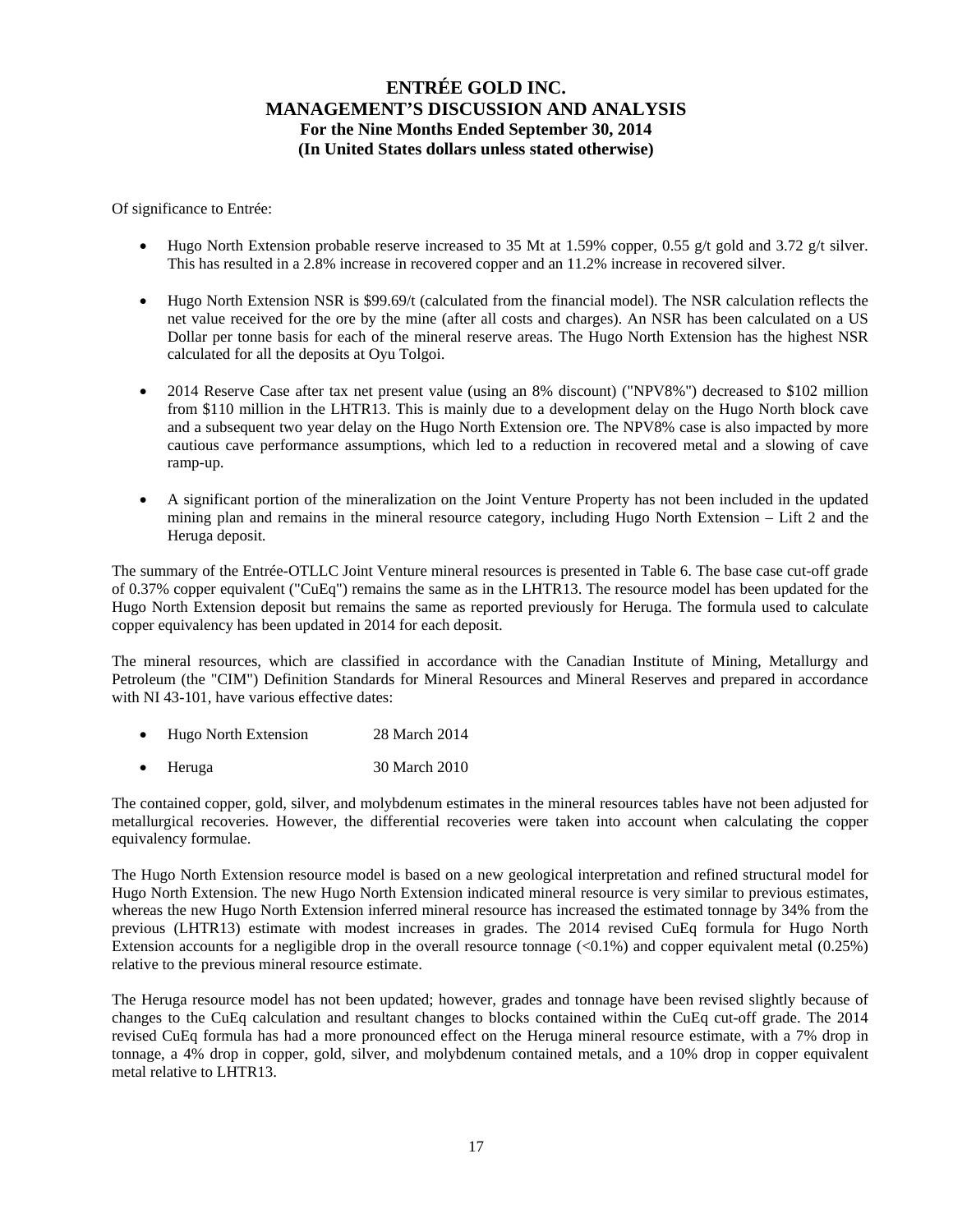| Table 6. Entrée-OTLLC Joint Venture Mineral Resources<br>(0.37% CuEq cut-off)                                                                     |     |                                                                    |      |      |      |       |      |  |  |  |  |
|---------------------------------------------------------------------------------------------------------------------------------------------------|-----|--------------------------------------------------------------------|------|------|------|-------|------|--|--|--|--|
| <b>CuEq</b><br>Au<br>Ag<br><b>Tonnage</b><br>Cu<br>Mo<br><b>Classification</b><br><b>Deposit</b><br>(Mt)<br>(%)<br>(g/t)<br>(%)<br>(g/t)<br>(ppm) |     |                                                                    |      |      |      |       |      |  |  |  |  |
| Hugo North Extension Deposit (0.37% CuEq Cut-Off) - Effective Date 28 March 2014                                                                  |     |                                                                    |      |      |      |       |      |  |  |  |  |
| Measured                                                                                                                                          | EJV |                                                                    | 1.43 | 0.12 | 2.86 | 39.4  | 1.52 |  |  |  |  |
| Indicated                                                                                                                                         | EJV | 128                                                                | 1.65 | 0.55 | 4.12 | 33.6  | 1.99 |  |  |  |  |
| Inferred                                                                                                                                          | EJV | 179                                                                | 0.99 | 0.34 | 2.68 | 25.4  | 1.20 |  |  |  |  |
|                                                                                                                                                   |     | Heruga Deposit (0.37% CuEq Cut-Off) - Effective Date 30 March 2010 |      |      |      |       |      |  |  |  |  |
| Inferred                                                                                                                                          | EJV | 1,700                                                              | 0.39 | 0.37 | 1.39 | 113.2 | 0.64 |  |  |  |  |

|                                                                                  | <b>Deposit</b> |                        | <b>Contained Metal</b> |             |             |             |               |  |  |  |  |  |  |
|----------------------------------------------------------------------------------|----------------|------------------------|------------------------|-------------|-------------|-------------|---------------|--|--|--|--|--|--|
| <b>Classification</b>                                                            |                | <b>Tonnage</b><br>(Mt) | <b>Cu</b><br>(MIb)     | Au<br>(koz) | Ag<br>(koz) | Mo<br>(MIb) | CuEq<br>(MIb) |  |  |  |  |  |  |
| Hugo North Extension Deposit (0.37% CuEq Cut-Off) - Effective Date 28 March 2014 |                |                        |                        |             |             |             |               |  |  |  |  |  |  |
| Measured                                                                         | EJV            |                        | 35                     | 4           | 103         | 0.1         | 38            |  |  |  |  |  |  |
| Indicated                                                                        | EJV            | 128                    | 4,663                  | 2,271       | 16,988      | 9.5         | 5,633         |  |  |  |  |  |  |
| Inferred                                                                         | <b>EJV</b>     | 179                    | 3,887                  | 1,963       | 15,418      | 10.0        | 4,730         |  |  |  |  |  |  |
| Heruga Deposit (0.37% CuEq Cut-Off) - Effective Date 30 March 2010               |                |                        |                        |             |             |             |               |  |  |  |  |  |  |
| Inferred                                                                         | EJV            | 1,700                  | 14,610                 | 20,428      | 75,955      | 424         | 24,061        |  |  |  |  |  |  |

#### **Notes:**

- The contained gold and copper estimates in the tables have not been adjusted for metallurgical recoveries.
- The 0.37% CuEq cut-off is equivalent to the underground mineral reserve cut-off determined by OTLLC.
- The mineral resources include mineral reserves.
- CuEq has been calculated using assumed metal prices (\$3.01/lb for copper, \$1,250/oz for gold, \$20.37/oz for silver, and \$11.90/lb for molybdenum). Mo grades outside of Heruga are assumed to be zero for CuEq calculations.
	- o HNE (EJV) CuEq% = Cu% + ((Au (g/t) x 1,250 x 0.0321507 x 0.913) + (Ag (g/t) x 20.37 x 0.0321507 x 0.942)) / (3.01 x 22.0462)
	- o Heruga CuEq% = Cu% + ((Au (g/t) x 1,250 x 0.0321507 x 0.911) + (Ag (g/t) x 20.37 x 0.0321507 x 0.949) + (Mo (ppm) x 11.9 x 0.0022046 x 0.736)) / (3.01 x 22.0462)
- Mineral resources that are not mineral reserves do not have demonstrated economic viability.
- EJV is the Entrée-OTLLC Joint Venture. The Shivee Tolgoi and Javkhlant mining licences are held by Entrée. The Entrée-OTLLC Joint Venture's portion of the Shivee Tolgoi licence and the Javkhlant licence are planned to be operated by OTLLC. Entrée will receive 20% of cash flows after capital and operating costs for material originating below 560 metres, and 30% above this depth.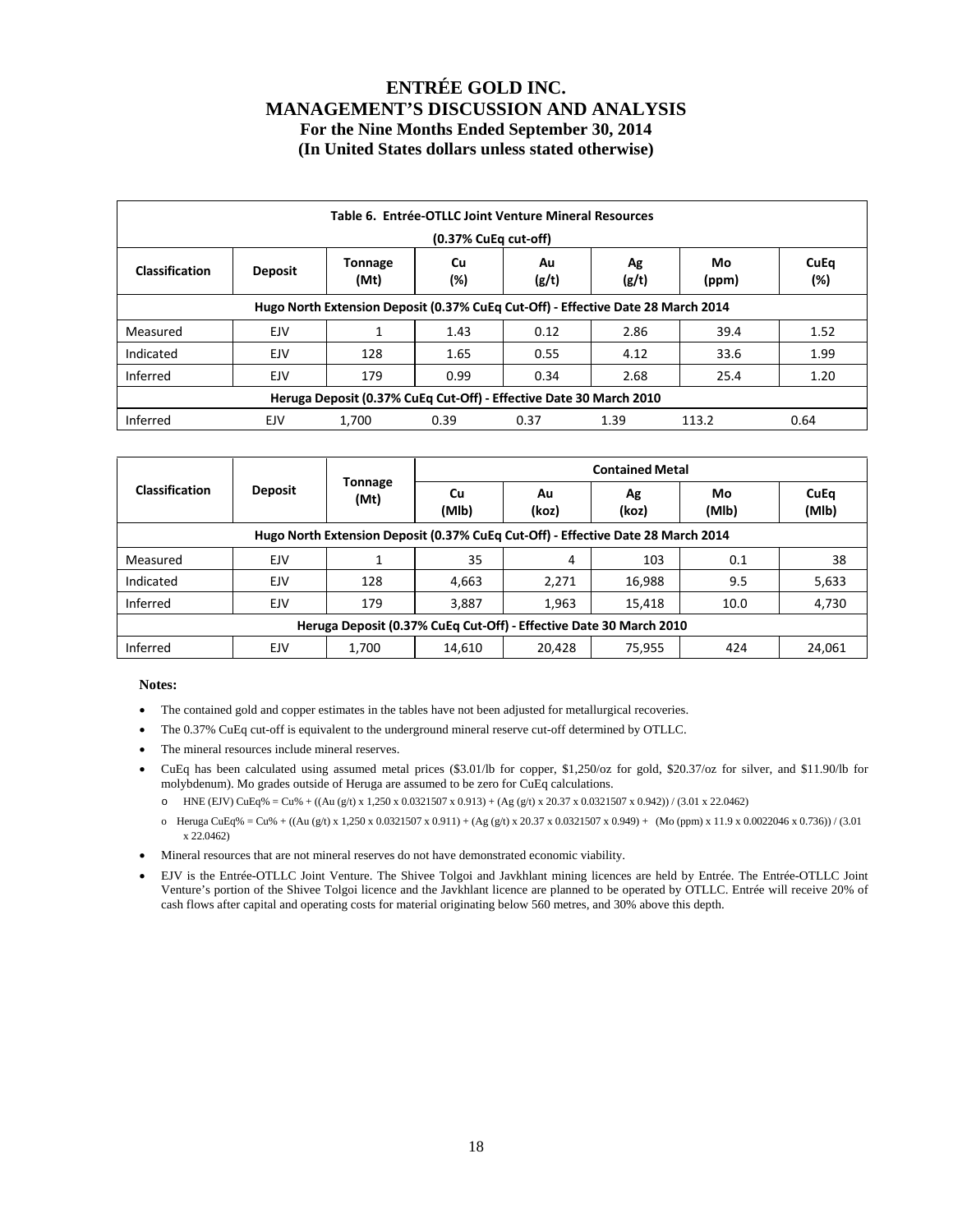|                                       | <b>Three Months</b> | <b>Three Months</b> | <b>Three Months</b> | <b>Three Months</b> |  |
|---------------------------------------|---------------------|---------------------|---------------------|---------------------|--|
|                                       | <b>Ended</b>        | <b>Ended</b>        | <b>Ended</b>        | <b>Ended</b>        |  |
|                                       | September 30,       | <b>June 30,</b>     | March 31,           | December 31,        |  |
|                                       | 2014                | 2014                | 2014                | 2013                |  |
| <b>Total Revenues</b>                 | \$                  | \$                  | \$                  | \$                  |  |
| Net Loss                              | (1,399,598)         | (2,925,791)         | (1,279,985)         | (1,123,962)         |  |
| Net loss per share, basic and diluted | (0.01)              | (0.02)              | (0.01)              | (0.01)              |  |
| Working capital                       | 38,206,137          | 41,706,121          | 43,278,927          | 46,394,496          |  |
| Total assets                          | 86,599,411          | 92,088,906          | 92,784,050          | 97,395,105          |  |
| Total long term liabilities           | 47,553,279          | 50,495,938          | 48,818,885          | 50,956,860          |  |
|                                       | <b>Three Months</b> | <b>Three Months</b> | <b>Three Months</b> | <b>Three Months</b> |  |
|                                       | <b>Ended</b>        | <b>Ended</b>        | <b>Ended</b>        | <b>Ended</b>        |  |
|                                       | September 30,       | <b>June 30,</b>     | March 31,           | December 31,        |  |
|                                       | 2013                | 2013                | 2013                | 2012                |  |
|                                       |                     |                     |                     |                     |  |

## **SELECTED QUARTERLY FINANCIAL INFORMATION**

(1) Working Capital is defined as Current Assets less Current Liabilities.

For the three months ended September 30, 2014, net loss was \$1,399,598 compared to \$2,930,602 in the three months ended September 30, 2013. For the nine months ended September 30, 2014, net loss was \$5,605,374 compared to \$10,298,063 in the nine months ended September 30, 2013. During the three months ended September 30, 2014, Entrée incurred lower operating expenditures due to a combination of higher foreign exchange gains and deferred income tax recovery. As at September 30, 2014, working capital was \$38,206,137 compared to \$49,394,845 as at September 30, 2013. The decrease in working capital is the result of cash used in operations during the period. As at September 30, 2014, total assets were \$86,599,411 compared to \$101,432,787 as at September 30, 2013. The decrease in total assets over the prior year is primarily the net effect of a decrease in working capital described above. As at September 30, 2014, total long term liabilities were \$47,553,279 compared to \$53,505,884 as at September 30, 2013. The decrease in long term liabilities over the prior year is largely due to a decrease in deferred income tax liabilities and decreased deferred revenue resulting from unrealized foreign currency translation gains.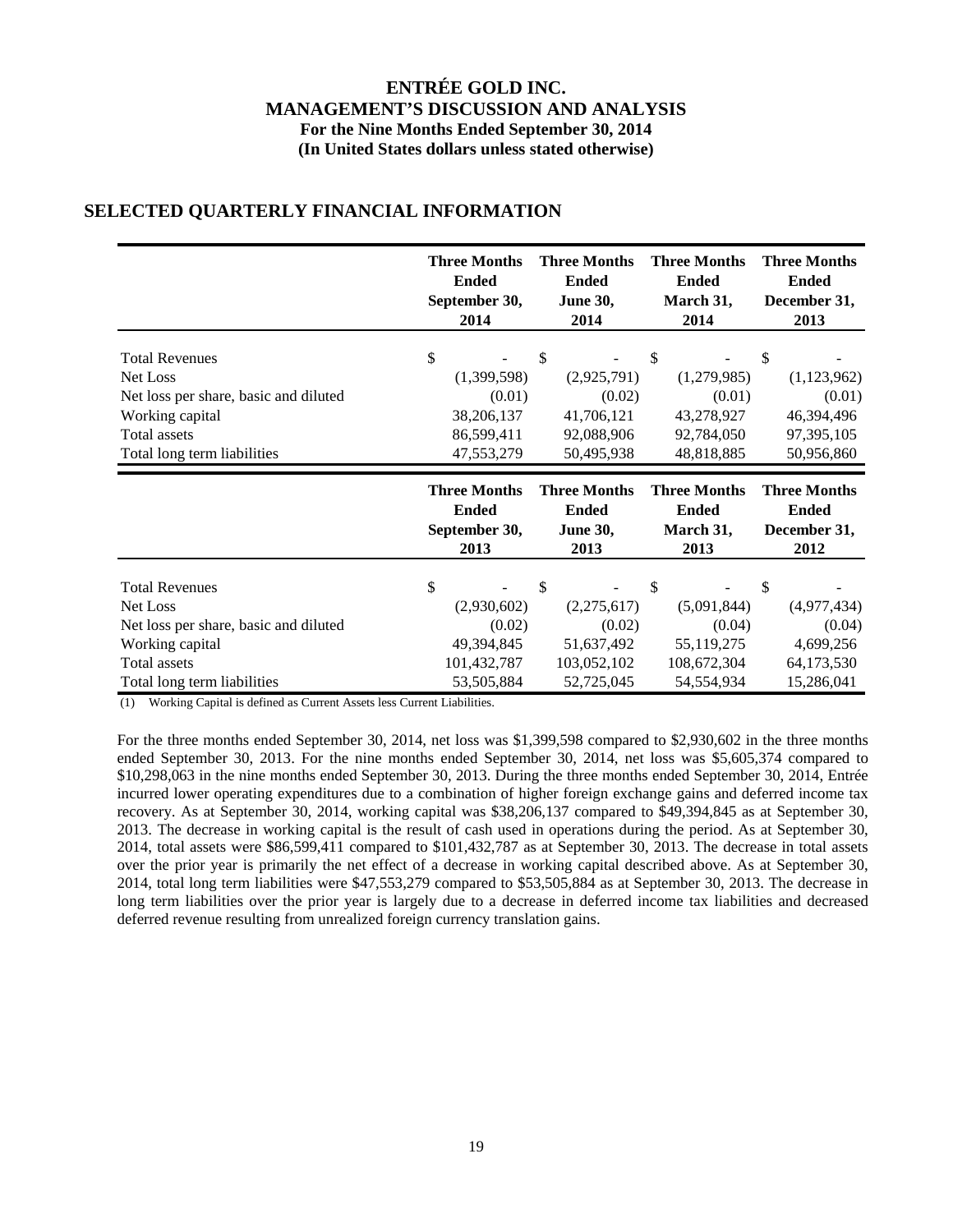## **REVIEW OF OPERATIONS**

Results of operations are summarized as follows:

|                                           | <b>Three Months</b><br><b>Ended</b><br>September 30,<br>2014 |               |     | <b>Three Months</b><br><b>Ended</b><br>September 30,<br>2013 |     | <b>Nine Months</b><br><b>Ended</b><br>September 30,<br>2014 | <b>Nine Months</b><br><b>Ended</b><br>September 30,<br>2013 |             |  |
|-------------------------------------------|--------------------------------------------------------------|---------------|-----|--------------------------------------------------------------|-----|-------------------------------------------------------------|-------------------------------------------------------------|-------------|--|
| Exploration                               | \$                                                           | 2,268,197     | \$. | 1,168,327                                                    | \$. | 4,589,668                                                   | <sup>\$</sup>                                               | 4,528,628   |  |
| General and administrative                |                                                              | 844,646       |     | 1,047,875                                                    |     | 2,968,843                                                   |                                                             | 4,107,710   |  |
| Impairment of mineral property interests  |                                                              | 552,095       |     |                                                              |     | 552,095                                                     |                                                             | 437,732     |  |
| Consultancy and advisory fees             |                                                              | 177,194       |     | 320,567                                                      |     | 696,936                                                     |                                                             | 1,631,668   |  |
| Interest expense                          |                                                              | 66,735        |     | 65,313                                                       |     | 197,120                                                     |                                                             | 194,122     |  |
| Loss from equity investee                 |                                                              | 29,369        |     | 23,049                                                       |     | 78,933                                                      |                                                             | 116,295     |  |
| Depreciation                              |                                                              | 16,277        |     | 24,831                                                       |     | 51,112                                                      |                                                             | 80,371      |  |
| Stock-based compensation                  |                                                              |               |     |                                                              |     |                                                             |                                                             | 1,052,637   |  |
| Fair value adjustment of asset backed     |                                                              |               |     |                                                              |     |                                                             |                                                             |             |  |
| commercial paper                          |                                                              |               |     |                                                              |     |                                                             |                                                             | (147, 564)  |  |
| Gain on sale of mineral property interest |                                                              |               |     |                                                              |     | (28,096)                                                    |                                                             |             |  |
| Current income tax recovery               |                                                              |               |     |                                                              |     | (133, 379)                                                  |                                                             |             |  |
| Interest income                           |                                                              | (79, 174)     |     | (140, 418)                                                   |     | (259, 464)                                                  |                                                             | (304, 932)  |  |
| Foreign exchange loss (gain)              |                                                              | (1, 126, 822) |     | 662,337                                                      |     | (1,316,235)                                                 |                                                             | (348,072)   |  |
| Deferred income tax recovery              |                                                              | (1,348,919)   |     | (241,279)                                                    |     | (1,792,159)                                                 |                                                             | (1,050,532) |  |
| Net loss                                  | \$                                                           | 1,399,598     | \$  | 2,930,602                                                    | \$  | 5,605,374                                                   | \$.                                                         | 10,298,063  |  |

Mineral properties expenditures are summarized as follows:

|                                              | <b>Three Months</b><br><b>Ended</b><br>September 30,<br>2014 |    | <b>Three Months</b><br><b>Ended</b><br>September 30,<br>2013 |     | <b>Nine Months</b><br><b>Ended</b><br>September 30,<br>2014 |     | <b>Nine Months</b><br><b>Ended</b><br>September 30,<br>2013 |
|----------------------------------------------|--------------------------------------------------------------|----|--------------------------------------------------------------|-----|-------------------------------------------------------------|-----|-------------------------------------------------------------|
| US<br>Mongolia<br>Other                      | \$<br>1,843,940<br>364,356<br>59,901                         | -S | 766,309<br>297,740<br>104,278                                | \$. | 2.976.645<br>1,313,250<br>299,773                           | -S  | 3,278,717<br>1,071,352<br>326,684                           |
| Total costs<br>Less stock-based compensation | 2,268,197                                                    |    | 1,168,327                                                    |     | 4,589,668                                                   |     | 4,676,753<br>(148, 125)                                     |
| Total expenditures, cash                     | \$<br>2,268,197                                              | \$ | 1,168,327                                                    |     | 4,589,668                                                   | \$. | 4,528,628                                                   |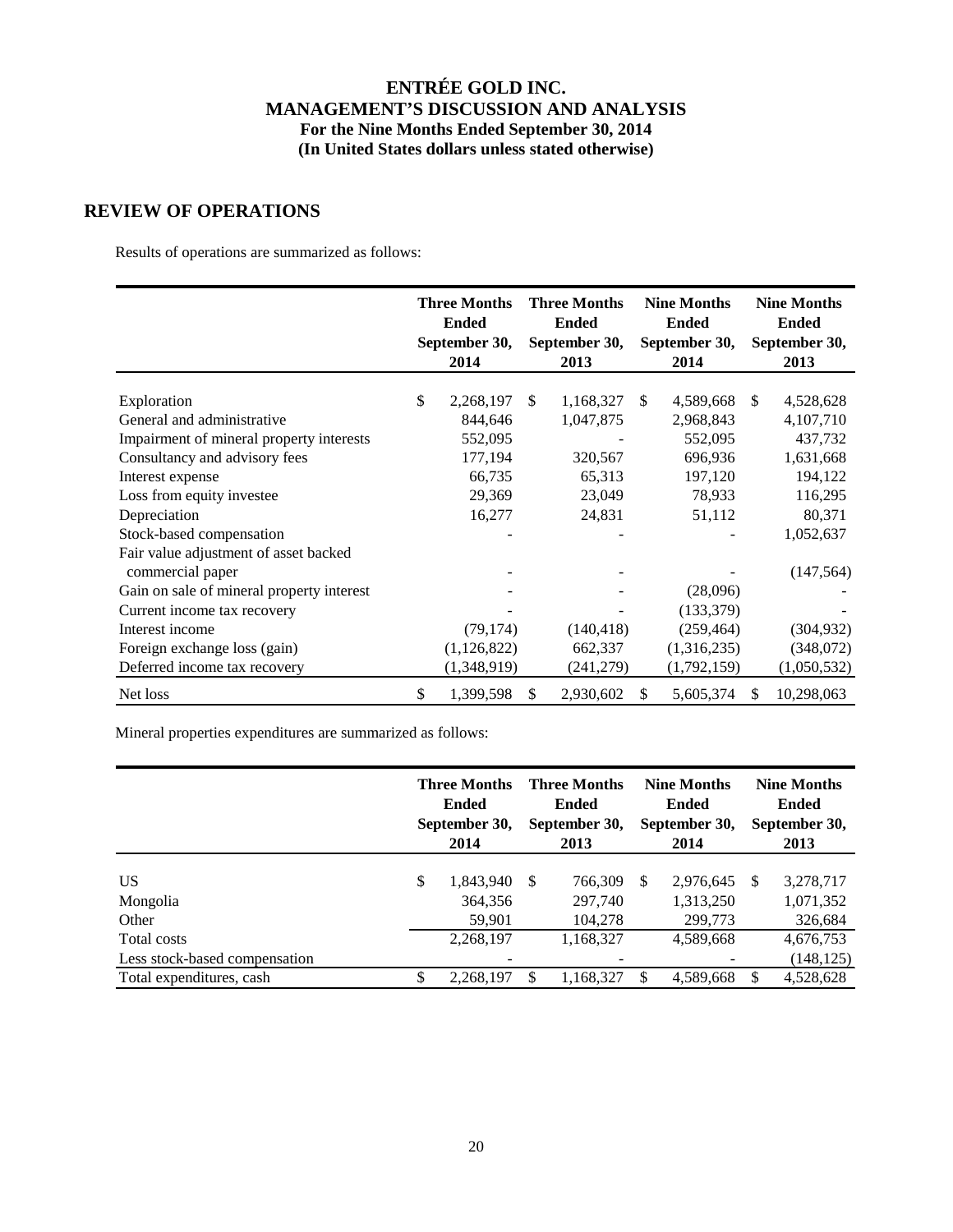## **UNITED STATES**

## **Ann Mason Project, Nevada**

The Ann Mason Project is one of Entrée's most advanced projects. In October 2012, the Company reported the results of a positive PEA study, and subsequently filed a technical report (AMTR12) titled "Amended and Restated Preliminary Economic Assessment on the Ann Mason Project Nevada, U.S.A." with an effective date of October 24, 2012, amended October 15, 2014. On July 16, 2014, the Company announced the commencement of pre-feasibility drilling. In addition, the Company continues to consider strategic partnerships, joint ventures and similar arrangements that would help facilitate the development of the project. To date, excluding any capitalized mineral property acquisition costs, Entrée has expended approximately \$27.1 million on the Ann Mason Project.

In April 2013, Entrée mobilized RC and core rigs onto the Ann Mason Project to test the Ann Mason and Blue Hill deposits and other nearby exploration targets. All drilling was completed by July 2013 and the rigs demobilized from site. On the Ann Mason deposit, 993 metres of RC pre-collar drilling and 2,159 metres of core drilling were completed in five holes which varied in depth from 502 to 811 metres. Two RC holes totalling 180 metres were drilled to test a new exploration target located 950 metres west of the Ann Mason deposit. The Blue Hill drilling included five RC holes totalling 669 metres and two previously drilled RC holes were deepened with core (162 metres and 171 metres) to test underlying sulphide mineralization. In addition, four RC holes, totalling 419 metres, tested near-surface oxide copper to the east of Blue Hill.

At the Ann Mason deposit, core drilling in 2013 was designed to test for extensions of mineralization within the current pit design, primarily along the northeast and northwest margins of the deposit. Drilling results from 2013 continued to enhance understanding of the geometry and potential of the Ann Mason deposit. Three of the five core holes drilled at Ann Mason extended copper mineralization 190 metres to 250 metres northwest and northeast of the deposit. In addition, Ann Mason mineralization remains open in several directions and further drilling programs will be needed to test this potential.

Near the east end of the deposit, hole EG-AM-13-035 intersected 220 metres (from 262 metres depth) averaging 0.30% copper, 0.07 g/t gold and 1.70 g/t silver. Included within the intersection is a higher-grade interval of 100 metres grading 0.43% copper, 0.11 g/t gold and 2.75 g/t silver. Drill holes EG-AM-13-033 and 034, on the northeast side of the deposit, returned 310 metres of 0.21% copper and 46.0 metres of 0.27% copper, respectively and extend copper mineralization up to 250 metres northeast of the current mineral resource. The copper intercept in hole EG-AM-13-033 included 0.014% molybdenum, which is higher than typical values for the deposit.

Two shallow, widely-spaced RC holes (totalling 180 metres) were also completed about 500 to 900 metres to the west of Ann Mason to test a new, near-surface oxide copper target. Holes EG-AM-13-038 and 039 encountered narrow intervals of 0.16% to 0.20% oxide copper within strong, quartz-sericite-pyrite alteration. Deeper sulphide potential below these holes remains untested.

Limited 2013 drilling at Blue Hill tested for additional areas of copper oxide mineralization and for potential underlying sulphide mineralization. The drill program successfully located westward extensions of the current deposit; however, to the east, oxide and mixed mineralization is truncated by the low angle Blue Hill Fault. Although most recent drill holes mainly tested oxide mineralization, two diamond holes (EG-BH-11-019 and 021) were drilled east of the oxide copper zone to test deeper sulphide copper potential. Drilling of the underlying sulphide target remains very widely-spaced, but has identified a target area more than one kilometre in width, which remains open in most directions. Significant molybdenum mineralization was also intersected in two of the drill holes targeting the sulphide mineralization.

Hole EG-BH-11-031, located approximately one kilometre east of Blue Hill, intersected a near-surface zone of copperoxide mineralization assaying an average of 0.28% copper over 13.8 metres from a depth of 22.2 metres. Copper oxide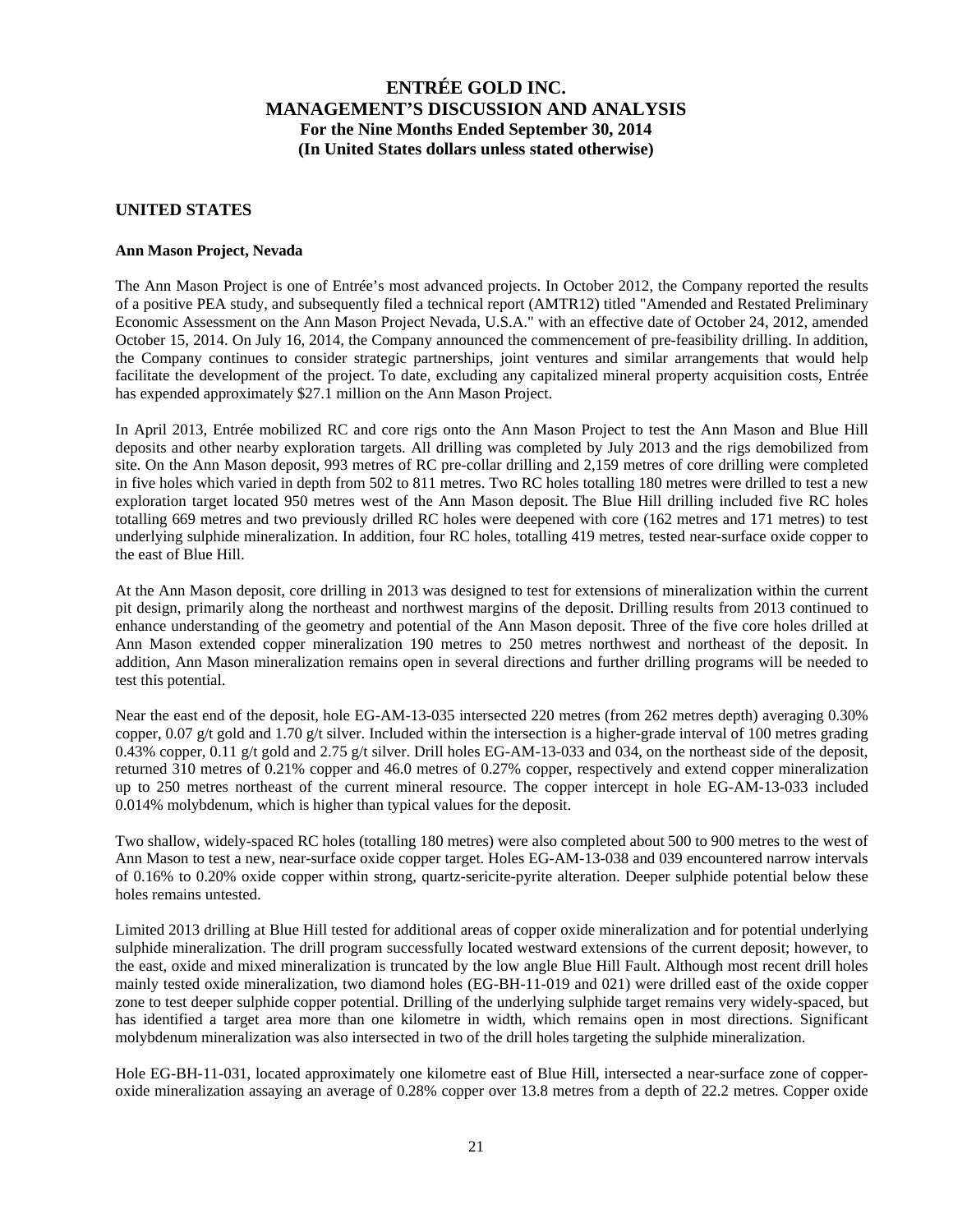and mixed oxide/sulphide mineralization remains open in several directions and further drilling will be required in this area.

The area between the Ann Mason and Blue Hill deposits has seen only wide-spaced, mostly shallow drilling to date and remains a high priority target for future exploration for both additional sulphide and oxide mineralization. South of Ann Mason, soil surveying and mapping suggests potential for near surface oxide copper mineralization which could have a positive impact on the Ann Mason Project.

Several other high-priority targets on the Ann Mason Project property require further exploration. These include the Roulette, Blackjack IP and Blackjack Oxide targets and the Minnesota copper skarn target. In the Blackjack area, induced polarization ("IP") and surface copper oxide exploration targets have been identified for drill testing. The Minnesota skarn target requires further drilling to test deeper IP and magnetic anomalies. The Shamrock and Ann South targets comprise several small-scale historical mines and skarn-related copper showings in the southeast portion of the project. Entrée does not anticipate any field work in 2014 on the Shamrock or Ann South targets.

Baseline environmental studies commenced in the second quarter of 2013 and included wildlife, biology, archaeology and cultural surveys and waters of the US/wetland delineation. These studies were largely complete at the end of 2013 except for minor additional cultural and raptor field surveys, final report writing, and a follow-up waters of the US/wetlands submission to the US Corps of Engineers. Portions of the studies were used to expand the area covered under the existing Plan of Operations. In late 2013, Entrée submitted an amendment to expand its existing Plan of Operations and minor modification of its Nevada Reclamation Permit, which have been accepted by the Nevada Division of Environmental Protection and the BLM. An additional bond, in the amount of \$31,276, was posted by Entrée.

On July 16, 2014, the Company announced the commencement of a pre-feasibility drill program, designed to upgrade the mineral resources contained in the PEA Phase 5 pit from indicated and inferred to a mix of measured and indicated categories. This critical first step towards completion of a pre-feasibility study will entail infill drilling in the Ann Mason deposit and consist of approximately 18,500 metres of pre-collar RC and diamond drilling in 40 holes. The program has an estimated budget of approximately \$5 million and is expected to be completed by the end of 2014. By October 31, 2014, 37 RC pre-collar holes and 18 core holes had been completed and a total of 6,861 metres of RC precollar and 6,100 metres of core had been drilled. Samples have been submitted to ACME Labs in Reno for sample preparation and forwarded by ACME to their laboratory in Vancouver for analysis. Results are pending. The Company plans to issue an updated resource estimate in the first quarter of 2015. For the three months ended September 30, 2014, Ann Mason Project expenditures were \$1,817,124 compared to \$732,048 during the three months ended September 30, 2013. For the nine months ended September 30, 2014, Ann Mason Project expenditures were \$2,889,814 compared to \$3,175,583 during the nine months ended September 30, 2013. The lower expenses in the nine months ended September 30, 2014 resulted primarily from a decrease in salary and stock-based compensation expenses.

#### **Lordsburg and Oak Grove, New Mexico**

On May 2, 2012, Entrée entered into an agreement (the "Purchase Agreement") to purchase a 100% interest in two porphyry copper targets in southeastern Arizona and southwestern New Mexico - the Lordsburg property in New Mexico, and the Oak Grove property. In September 2013 Entrée abandoned the Oak Grove property and recorded an impairment of mineral property interests of \$437,732.

Pursuant to the Purchase Agreement, Entrée paid \$100,000 and issued 500,000 common shares of the Company. The Lordsburg property is subject to a 2% NSR royalty, which may be bought down to 1% for \$1 million if the buydown option is exercised on or before January 1, 2015. The buydown option may be extended to January 1, 2016 or January 1, 2017, in which case the buydown price will be \$2 million and \$200,000 will be payable for each 12 month extension. The buydown price and extension payments are payable in cash or a combination of cash and common shares at Entrée's election.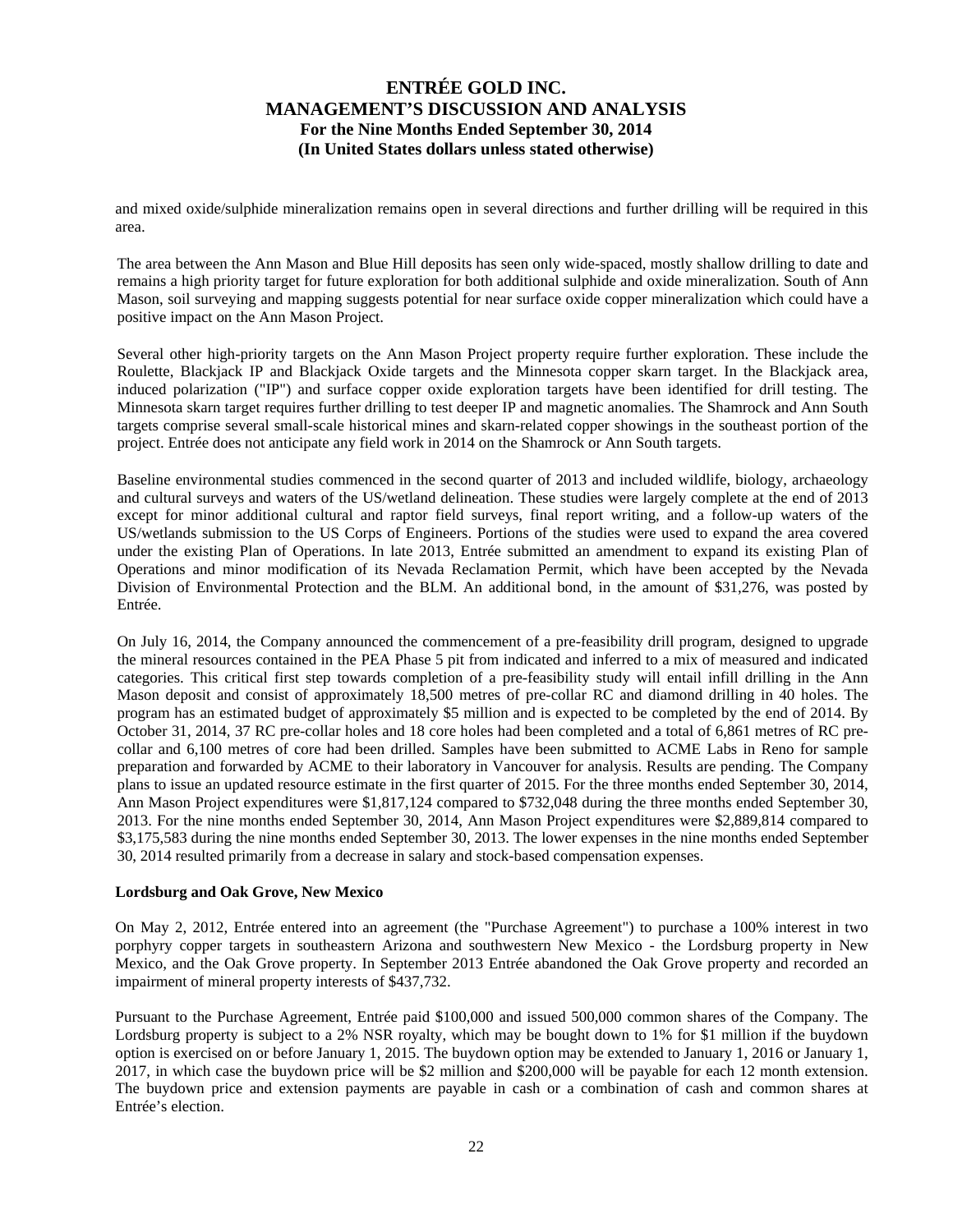The Lordsburg claims cover 2,013 hectares adjacent to the historic Lordsburg copper-gold-silver district in New Mexico. Drilling at Lordsburg has been successful in discovering a porphyry copper-gold occurrence in an area previously known only for vein-style gold mineralization. Future drilling will be directed towards expanding the existing drill defined copper and gold zone. No exploration work was completed in 2013 or in the nine months ended September 30, 2014.

The proposed Plan of Operations for Lordsburg has been approved by the BLM and an Application to Conduct Mineral Exploration has been approved by the New Mexico Division of Mining and Minerals. The Lordsburg Plan of Operations/Environmental Assessment and Application to Conduct Mineral Exploration provides for drilling on 65 additional sites and 28.2 acres of surface disturbance.

## **MONGOLIA**

## **Lookout Hill – Joint Venture Property**

In mid-December 2012 a drill hole was collared at the north end of Heruga on the Javhlant licence but directed northwest onto the Oyu Tolgoi licence. In early February 2013, the hole passed onto the Oyu Tolgoi licence at a depth of approximately 1,500 metres and still above the mineralized zone. The hole terminated February 26, 2013 at a depth of 2,067 metres within the Oyu Tolgoi licence. No exploration has been completed by OTLLC on the Joint Venture Property since February 2013 and no work is currently planned for 2014.

Since formation, and as of September 30, 2014, the Entrée-OTLLC Joint Venture had expended \$26.9 million to advance the project. Under the terms of the Entrée-OTLLC Joint Venture, OTLLC contributed on Entrée's behalf the required cash participation amount of \$6.3 million, equal to 20% of the \$26.9 million incurred to date, plus interest at prime plus 2%.

#### **Lookout Hill - Shivee West**

Entrée has a 100% interest in the western portion of the Shivee Tolgoi mining licence.

No work has been completed on Shivee West in the nine months ended September 30, 2014. The Company does not anticipate significant exploration and development on Shivee West until the current regulatory environment in Mongolia has been stabilized.

For the three months ended September 30, 2014, Shivee West expenses were \$364,356 compared to \$297,740 during the three months ended September 30, 2013. For the nine months ended September 30, 2014, Shivee West expenses were \$1,313,250 compared to \$1,071,352 during the nine months ended September 30, 2013. The higher expenses in 2014 compared to 2013 resulted from higher sales taxes, penalties and interest expenses partially offset by lower personnel expenses.

## **AUSTRALIA**

#### **Blue Rose Joint Venture**

Entrée has a 54.71% interest in the Blue Rose copper-iron-gold-molybdenum joint venture property, with Giralia Resources Pty Ltd, now a subsidiary of Atlas Iron Limited (ASX:AGO) ("Atlas"), retaining a 45.29% interest. The property is located in the Olary Region of South Australia, 300 kilometres north-northeast of Adelaide. Magnetite iron formations occur in the southern portion of this 1,000 square kilometre tenement, and a zone of copper oxide mineralization and a gold target (Golden Sophia) are located in the north-central area of the tenement. The joint venture covers tenement EL5129, which was granted on July 19, 2012, for a 3-year term.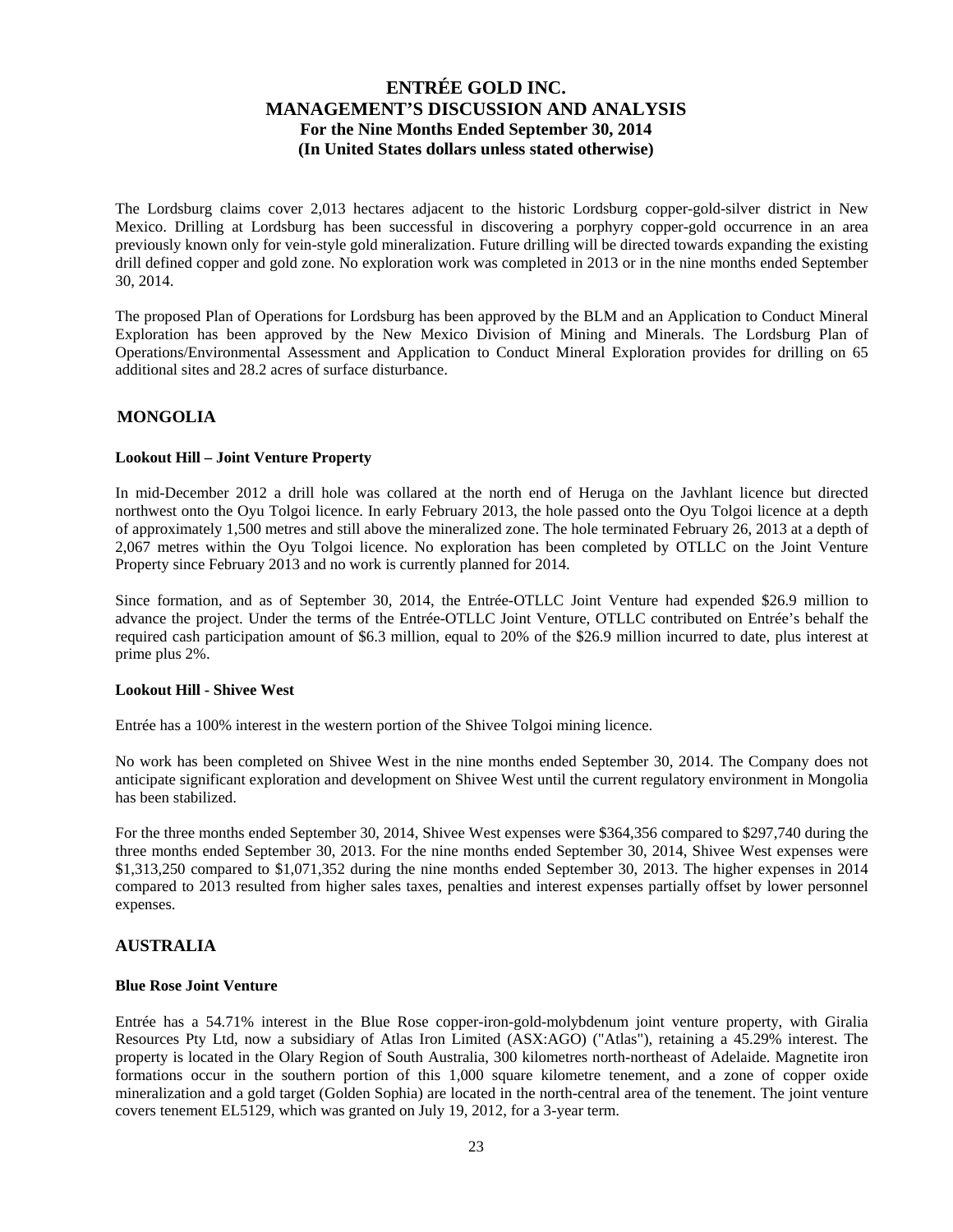In September 2010, the joint venture entered into an agreement with Bonython Metals Group Pty Ltd ("BMG"), a private Australian resource company. BMG purchased 100% of the iron ore rights on the joint venture property in exchange for 6% of BMG's future issued capital. On February 27, 2012, the Federal Court of Australia ordered that BMG be wound up; a liquidator has been appointed. In October 2013, pursuant to an agreement whereby a third party acquired the Blue Rose joint venture's iron ore rights from BMG, Entrée received the first of two cash payments of A\$475,778 plus GST. The third party is currently in breach of this agreement as a consequence of failing to make the second required payment.

Soil sampling was completed by the joint venture in August 2011 over the Golden Sophia shallow gold target. The survey confirmed the historic Battle Mountain gold in soil anomaly and defined a new, linear gold anomaly located approximately 700 metres to the northeast.

On October 23, 2013, the Blue Rose joint venture filed a Part 9B native title application under the South Australia Mining Act and the Wilyakali and Ngadjuri groups registered as native title claimants. Native title agreements must be concluded with claimants prior to any exploration on the joint venture licence. A native title agreement was signed with the Wilyakali group in December 2013 and an agreement with the Ngadjuri group was signed in late March 2014.

During the nine months ended September 30, 2014, the Company recorded an impairment of mineral property interests of \$552,095.

## **PERU**

In September 2010, Entrée entered into a conditional agreement with a private Peruvian company whereby Entrée may acquire an initial 70% interest in the Lukkacha property located in Tacna Province of southeastern Peru. The property is situated within 50 kilometres of the international border with Chile, and initiation of work is subject to Entrée obtaining a Supreme Decree allowing it to work on the property. Subject to obtaining the Supreme Decree, Entrée may earn a 70% interest by making cash payments totaling \$215,000 and expending a minimum of \$1.5 million on exploration, to include a minimum 6,000 metres of diamond drilling, within 24 months. Once Entrée has earned a 70% interest, it may acquire a further 30% interest by paying the vendors \$2 million within 24 months. The vendors would retain a 2% NSR royalty, half of which may be purchased at any time for \$1 million.

The property consists of seven concessions totaling 4,400 hectares which cover two large areas of surface alteration, iron oxides and quartz veining approximately 50 kilometres along the structural trend southeast from the giant Toquepala mining operation of Grupo Mexico. The property has never been drilled and represents a unique opportunity for early stage exploration within an under-explored major copper district. Further exploration is dependent on receipt of the Supreme Decree. As a first step in obtaining the Supreme Decree, a joint military inspection of the property took place on September 12, 2013. The military submitted a favourable written opinion to the General Secretary of the Ministry of Defense on September 15, 2013. During the first nine months of 2014, the Company held several meetings with the local village to discuss completion of a community economic and land use agreement.

For the three months ended September 30, 2014, Lukkacha expenses were \$(2,692) compared to \$38,716 during the three months ended September 30, 2013. For the nine months ended September 30, 2014, Lukkacha expenses were \$78,925 compared to \$67,238 during the nine months ended September 30, 2013.

## **GENERAL AND ADMINISTRATIVE**

For the three months ended September 30, 2014, general and administrative expense, excluding foreign exchange gains and losses and before stock-based compensation, was \$844,646 compared to \$1,047,875 during the three months ended September 30, 2013. For the nine months ended September 30, 2014, general and administrative expense, excluding foreign exchange gains and losses and before stock-based compensation, was \$2,968,843 compared to \$4,107,710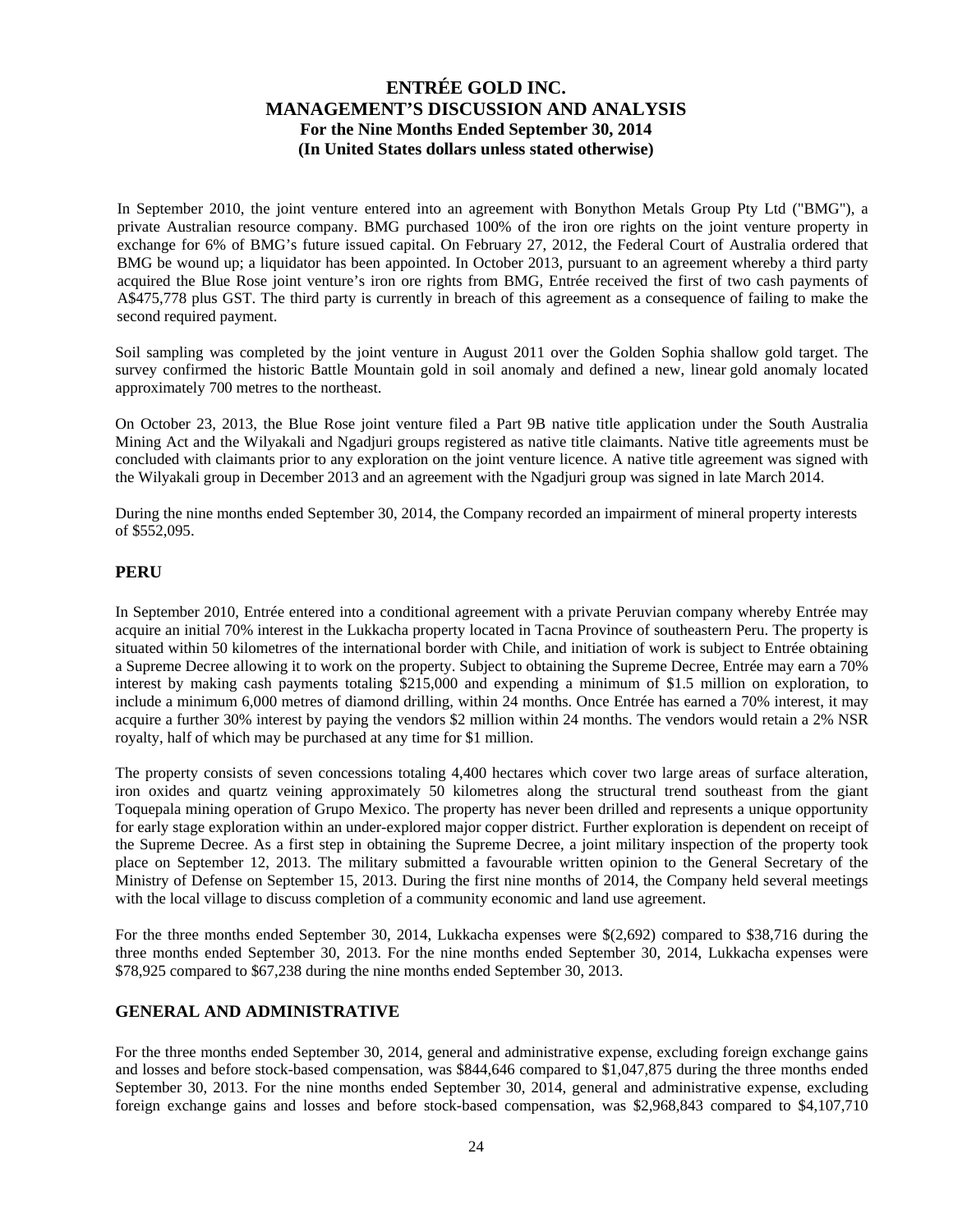during the nine months ended September 30, 2013. The decrease in 2014 was due primarily to decreases in consulting and personnel expenses compared to 2013.

## **STOCK-BASED COMPENSATION**

For the three months ended September 30, 2014, stock-based compensation expense was \$Nil compared to \$Nil during the three months ended September 30, 2013. For the nine months ended September 30, 2014, stock-based compensation expense was \$Nil compared to \$1,052,637 during the nine months ended September 30, 2013. During the nine months ended September 30, 2014, no options were granted, compared to 5,185,000 options that were granted with a fair value of \$1,051,712 during the nine months ended September 30, 2013.

## **INTEREST INCOME AND EXPENSE**

For the three months ended September 30, 2014, interest expense was \$66,735 compared to \$65,313 during the three months ended September 30, 2013. For the nine months ended September 30, 2014, interest expense was \$197,120 compared to \$194,122 during the nine months ended September 30, 2013. Interest expense is due to accrued interest on the OTLLC loan payable. For the three months ended September 30, 2014, interest income was \$79,174 compared to \$140,418 during the three months ended September 30, 2013. For the nine months ended September 30, 2014, interest income was \$259,464 compared to \$304,932 for the nine months ended September 30, 2013. The Company earns interest income on its invested cash.

## **VALUATION OF LONG-TERM INVESTMENT**

#### **Equity Method Investment**

As further described in the notes to the Unaudited Financial Statements, Entrée accounts for its interest in a joint venture with OTLLC as a 20% equity investment. As at September 30, 2014, the Company's investment in the Entrée-OTLLC Joint Venture was \$126,616 (December 31, 2013 - \$96,367). The Company's share of the loss of the Entrée-OTLLC Joint Venture was \$78,933 for the nine months ended September 30, 2014 (September 30, 2013 - \$116,295) plus accrued interest expense of \$197,120 for the nine months ended September 30, 2014 (September 30, 2013 - \$194,122). The decrease in the loss from equity investee for the nine months ended September 30, 2014 compared to the same period last year was due to decreased exploration expenses incurred by the Entrée-OTLLC Joint Venture in the period.

## **OUTLOOK**

Entrée is primarily focused on exploring its principal properties in Nevada and Mongolia. In addition, Entrée is engaged in evaluating acquisition opportunities which are complementary to its existing projects, particularly large tonnage base and precious metal targets in mining friendly jurisdictions. These efforts have resulted in the consolidation of the Ann Mason Project in Nevada and the acquisition of the Lordsburg property in New Mexico. The commodities Entrée is most likely to pursue include copper, gold and molybdenum, which are often associated with large tonnage, porphyry related environments. Smaller, higher grade systems will be considered by Entrée if they demonstrate potential for nearterm production and cash-flow.

Entrée has not generated any revenue from operations since its incorporation and Entrée anticipates that it will continue to incur operating expenses without revenues until the Joint Venture Property in Mongolia is brought into production or it builds and operates a mine on one or more of its other mineral properties. As at September 30, 2014, Entrée had working capital of approximately \$38 million. Entrée's average monthly operating expenses for the nine months ended September 30, 2014, were approximately \$835,000, including exploration, general and administrative expenses and investor relations expenses.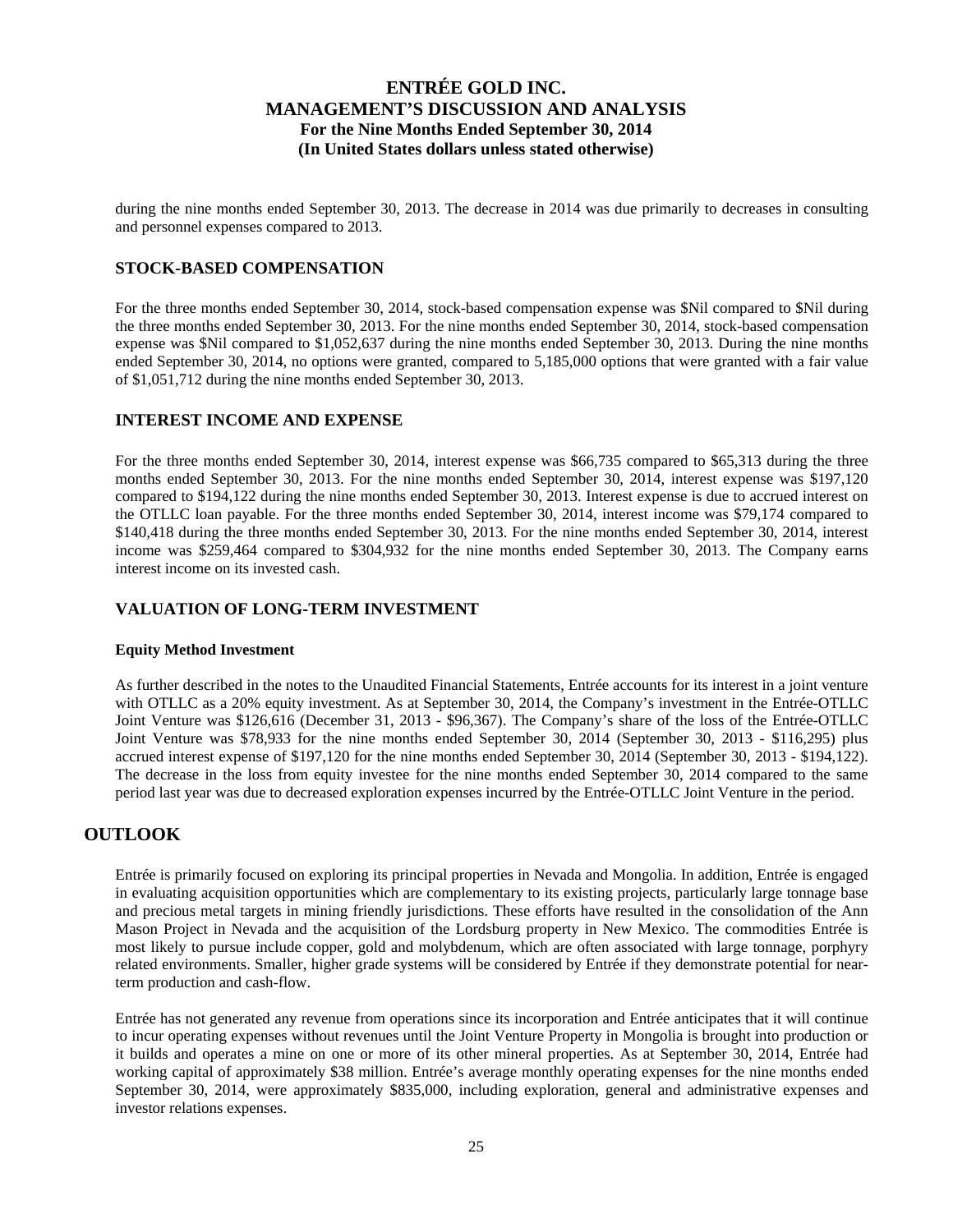# **SELECTED QUARTERLY DATA**

|                                                            | <b>Three Months</b><br><b>Ended</b><br>September 30,<br>2014 | <b>Three Months</b><br><b>Ended</b><br><b>June 30,</b><br>2014 |               | <b>Three Months</b><br><b>Ended</b><br>March 31,<br>2014 |     | <b>Three Months</b><br><b>Ended</b><br>December 31,<br>2013 |
|------------------------------------------------------------|--------------------------------------------------------------|----------------------------------------------------------------|---------------|----------------------------------------------------------|-----|-------------------------------------------------------------|
| Exploration                                                | \$<br>2,268,197                                              | \$<br>757,325                                                  | <sup>\$</sup> | 1,564,146                                                | \$. | 1,426,239                                                   |
| General and administrative                                 | 860,923                                                      | 997,267                                                        |               | 1,161,765                                                |     | 1,648,610                                                   |
| Consultancy and advisory fees                              | 177,194                                                      | 234,070                                                        |               | 285,672                                                  |     | 309,462                                                     |
| Foreign exchange loss (gain)                               | (1,126,822)                                                  | 882,044                                                        |               | (1,071,457)                                              |     | (765, 656)                                                  |
| Gain on sale of mineral property interest                  |                                                              | (28,096)                                                       |               |                                                          |     | (451, 892)                                                  |
| Impairment of mineral property interests                   | 552,095                                                      |                                                                |               |                                                          |     |                                                             |
| Loss from operations                                       | (2, 731, 587)                                                | (2,842,610)                                                    |               | (1,940,126)                                              |     | (2,166,763)                                                 |
| Interest income                                            | 79,174                                                       | 97,064                                                         |               | 83,226                                                   |     | 126,664                                                     |
| Interest expense                                           | (66, 735)                                                    | (65, 524)                                                      |               | (64, 861)                                                |     | (66, 331)                                                   |
| Loss from equity investee                                  | (29,369)                                                     | (28, 772)                                                      |               | (20, 792)                                                |     | (29,756)                                                    |
| Fair value adjustment of asset backed<br>commercial papers |                                                              |                                                                |               |                                                          |     |                                                             |
| Current income tax recovery (expense)                      |                                                              | 246,609                                                        |               | (113,230)                                                |     | (319, 112)                                                  |
| Deferred income tax recovery (expense)                     | 1,348,919                                                    | (332, 558)                                                     |               | 775,798                                                  |     | 1,331,336                                                   |
| Net loss                                                   | \$<br>(1,399,598)                                            | \$<br>(2,925,791)                                              | \$            | (1,279,985)                                              | \$. | (1, 123, 962)                                               |
| Loss per share, basic and diluted                          | \$<br>$(0.01)$ \$                                            | (0.02)                                                         | -S            | $(0.01)$ \$                                              |     | (0.01)                                                      |

|                                          |    | <b>Three Months</b><br><b>Ended</b><br>September 30,<br>2013 |    | <b>Three Months</b><br><b>Ended</b><br><b>June 30,</b><br>2013 |               | <b>Three Months</b><br><b>Ended</b><br>March 31,<br>2013 |    | <b>Three Months</b><br><b>Ended</b><br>December 31,<br>2012 |  |
|------------------------------------------|----|--------------------------------------------------------------|----|----------------------------------------------------------------|---------------|----------------------------------------------------------|----|-------------------------------------------------------------|--|
| Exploration                              | \$ | 1,168,327                                                    | S. | 1,904,636                                                      | <sup>\$</sup> | 1,603,790                                                | \$ | 987,942                                                     |  |
| General and administrative               |    | 1,072,706                                                    |    | 1,217,555                                                      |               | 2,802,332                                                |    | 1,206,757                                                   |  |
| Consultancy and advisory fees            |    | 320,567                                                      |    | 324,175                                                        |               | 986,926                                                  |    |                                                             |  |
| Foreign exchange loss (gain)             |    | 662,337                                                      |    | (892, 725)                                                     |               | (117, 684)                                               |    | 61,536                                                      |  |
| Impairment of mineral property interests |    |                                                              |    | 437,732                                                        |               |                                                          |    | 486,746                                                     |  |
| Loss from operations                     |    | (3,223,937)                                                  |    | (2,991,373)                                                    |               | (5,275,364)                                              |    | (2,742,981)                                                 |  |
| Interest income                          |    | 140,418                                                      |    | 100,948                                                        |               | 63,566                                                   |    | 22,293                                                      |  |
| Interest expense                         |    | (65,313)                                                     |    | (64, 553)                                                      |               | (64,256)                                                 |    | (63, 134)                                                   |  |
| Gain (loss) from equity investee         |    | (23,049)                                                     |    | 19,683                                                         |               | (112,929)                                                |    | (281, 055)                                                  |  |
| Fair value adjustment of asset backed    |    |                                                              |    |                                                                |               |                                                          |    |                                                             |  |
| commercial papers                        |    |                                                              |    | 147,564                                                        |               |                                                          |    |                                                             |  |
| Deferred income tax recovery (expense)   |    | 241,279                                                      |    | 512,114                                                        |               | 297,139                                                  |    | (1,912,557)                                                 |  |
| Net loss                                 | \$ | (2,930,602)                                                  | S  | (2,275,617)                                                    | <sup>\$</sup> | (5,091,844)                                              | \$ | (4,977,434)                                                 |  |
| Loss per share, basic and diluted        | \$ | $(0.02)$ \$                                                  |    | $(0.02)$ \$                                                    |               | (0.04)                                                   | -S | (0.04)                                                      |  |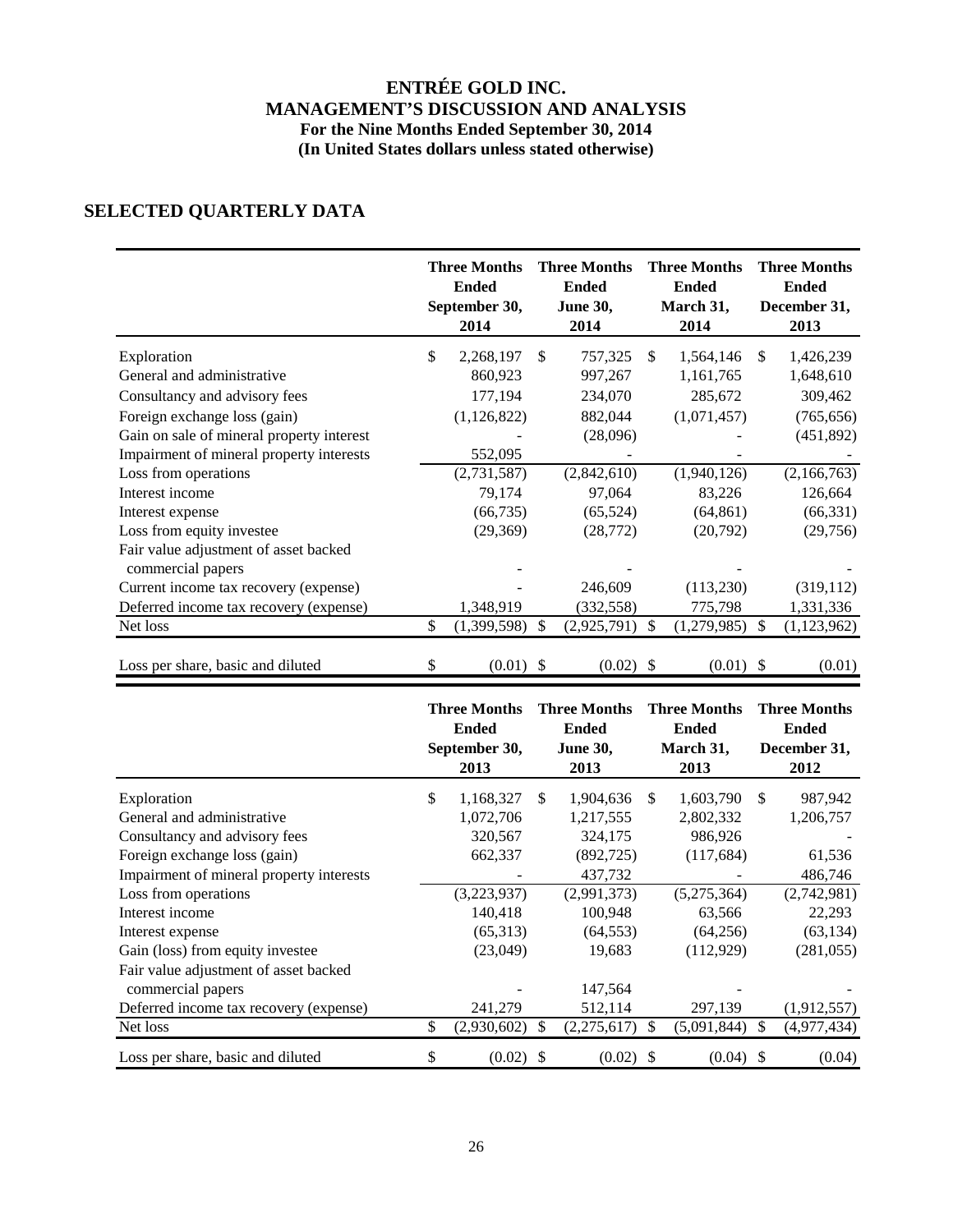Exploration costs were slightly lower in the nine months ended September 30, 2014 compared to the nine months ended September 30, 2013, primarily due to lower personnel and stock-based compensation expenses, partially offset by an increase in drilling expenses and higher sales taxes, penalties and interest expenses during the nine months ended September 30, 2014. General and administrative costs, excluding stock-based compensation changes, were approximately 28% lower in the nine months ended September 30, 2014 compared to the nine months ended September 30, 2013. This decrease is primarily attributable to decreased personnel expenses and legal fees. During the three months ended September 30, 2014, the Company recorded an impairment of mineral property interests of \$552,095 on the Blue Rose joint venture property. During the three months ended June 30, 2014, Entrée sold its interest in the Mystique property for proceeds of \$28,096, net of taxes. During the three months ended March 31, 2013, the Company incurred consultancy and advisory fees of \$936,926 related to the Sandstorm financing agreement. During the three months ended December 31, 2013, Entrée received the first of two cash payments of \$451,892 pertaining to an agreement whereby a third party acquired the Blue Rose joint venture iron ore rights. Loss from equity investee was lower in the nine months ended September 30, 2014 compared to the nine months ended September 30, 2013 due to decreased expenditures on the Joint Venture Property.

# **LIQUIDITY**

To date, Entrée has not generated revenues from its operations, has been dependent on equity and production-based financings for additional funding and is considered to be in the exploration stage. Working capital on hand at September 30, 2014 was \$38,206,137. Cash was \$38,738,298 at September 30, 2014. On February 15, 2013, the Company closed the approximately \$55 million financing package with Sandstorm which will be used to advance the Ann Mason Project, support operations in Mongolia and for general working capital requirements. In the event of a partial expropriation of Entrée's interest in the Joint Venture Property, which is not reversed during the abeyance period provided for in the Funding Agreement, the Company will be required to return a pro rata portion of the Deposit (the amount of the repayment not to exceed the amount of the Unearned Balance).

Under the terms of the Entrée-OTLLC Joint Venture, Entrée elected to have OTLLC debt finance Entrée's share of costs on the Joint Venture Property, with interest accruing at OTLLC's actual cost of capital or prime +2%, whichever is less, at the date of the advance. As at September 30, 2014, the total amount that OTLLC has contributed to costs on the Company's behalf, including interest, is \$6.3 million.

## **Operating activities**

Cash used in operations was \$7,575,208 for the nine months ended September 30, 2014 compared to the cash provided by operations of \$30,134,905 for the nine months ended September 30, 2013. This decrease is primarily due to cash proceeds of \$40 million received from the funding agreement with Sandstorm during the nine months ended September 30, 2013 and lower personnel and consulting expenses in the nine months ended September 30, 2014.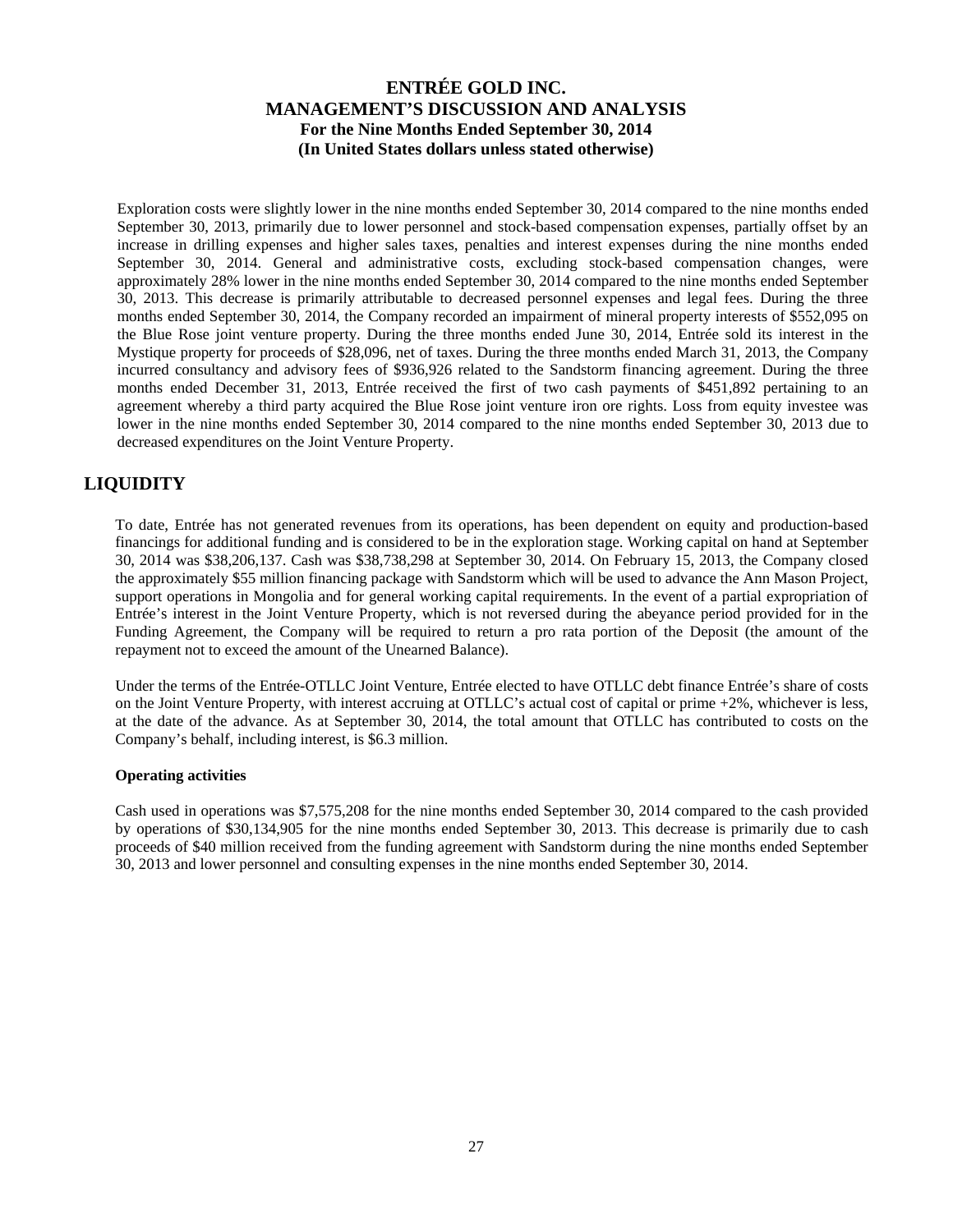## **Financing activities**

Cash provided by financing activities during the nine months ended September 30, 2014 and 2013 and common shares issued for cash were as follows:

|                            |                              | <b>Nine Months</b><br><b>Ended</b><br>September 30,<br>2014 |                |               |    | <b>Nine Months</b><br><b>Ended</b><br>September 30,<br>2013 |  |  |  |  |  |
|----------------------------|------------------------------|-------------------------------------------------------------|----------------|---------------|----|-------------------------------------------------------------|--|--|--|--|--|
|                            | <b>Shares</b>                | Amount                                                      |                | <b>Shares</b> |    | Amount                                                      |  |  |  |  |  |
| Private placement          | $\overline{\phantom{a}}$     | \$                                                          | $\overline{a}$ | 17,857,142    | -S | 9,722,897                                                   |  |  |  |  |  |
| Exercise of over allotment | $\qquad \qquad \blacksquare$ |                                                             | -              |               |    |                                                             |  |  |  |  |  |
| Share issuance costs       | $\qquad \qquad \blacksquare$ |                                                             |                |               |    | (86, 636)                                                   |  |  |  |  |  |
|                            | $\overline{\phantom{a}}$     | S                                                           |                | 17,857,142    | -S | 9,636,261                                                   |  |  |  |  |  |

The 2013 private placement was part of the Sandstorm financing package.

## **Investing activities**

During the nine months ended September 30, 2014, Entrée made payments of \$100,000 related to mineral property acquisitions (September 30, 2013 – \$50,000). During the nine months ended September 30, 2014, Entrée received cash proceeds of \$83,428 on the release of reclamation deposits (September 30, 2013 – \$115,180) and made payments of \$66,179 related to reclamation deposits (September 30, 2013 – \$Nil). During the nine months ended September 30, 2014, Entrée expended \$13,074 on equipment, primarily for exploration activities (September 30, 2013 – \$4,736). During the nine months ended September 30, 2014, Entrée sold its interest in the Mystique property for proceeds of \$28,096, net of taxes. During the nine months ended September 30, 2013, Entrée received cash proceeds of \$5 million from Sandstorm in return for a 0.4% NSR royalty on the Ann Mason and Blue Hill deposits.

#### **Contingencies and Contractual Commitments**

The following table lists, as at September 30, 2014, the Company's contractual obligations. Entrée is committed to make lease payments totaling \$641,600 over its four year office lease in Vancouver, Canada and two office, three warehouse and four accommodation leases in the United States.

|               |               | Less than<br>1 Year |  | 1-3 Years |    | 3-5 Years |  | <b>Total</b> |  |
|---------------|---------------|---------------------|--|-----------|----|-----------|--|--------------|--|
| Office leases | \$            | 80,387              |  | 477,718   | \$ | 83,495    |  | 641,600      |  |
| Total         | <sup>\$</sup> | 80,387              |  | 477,718   |    | 83,495    |  | 641,600      |  |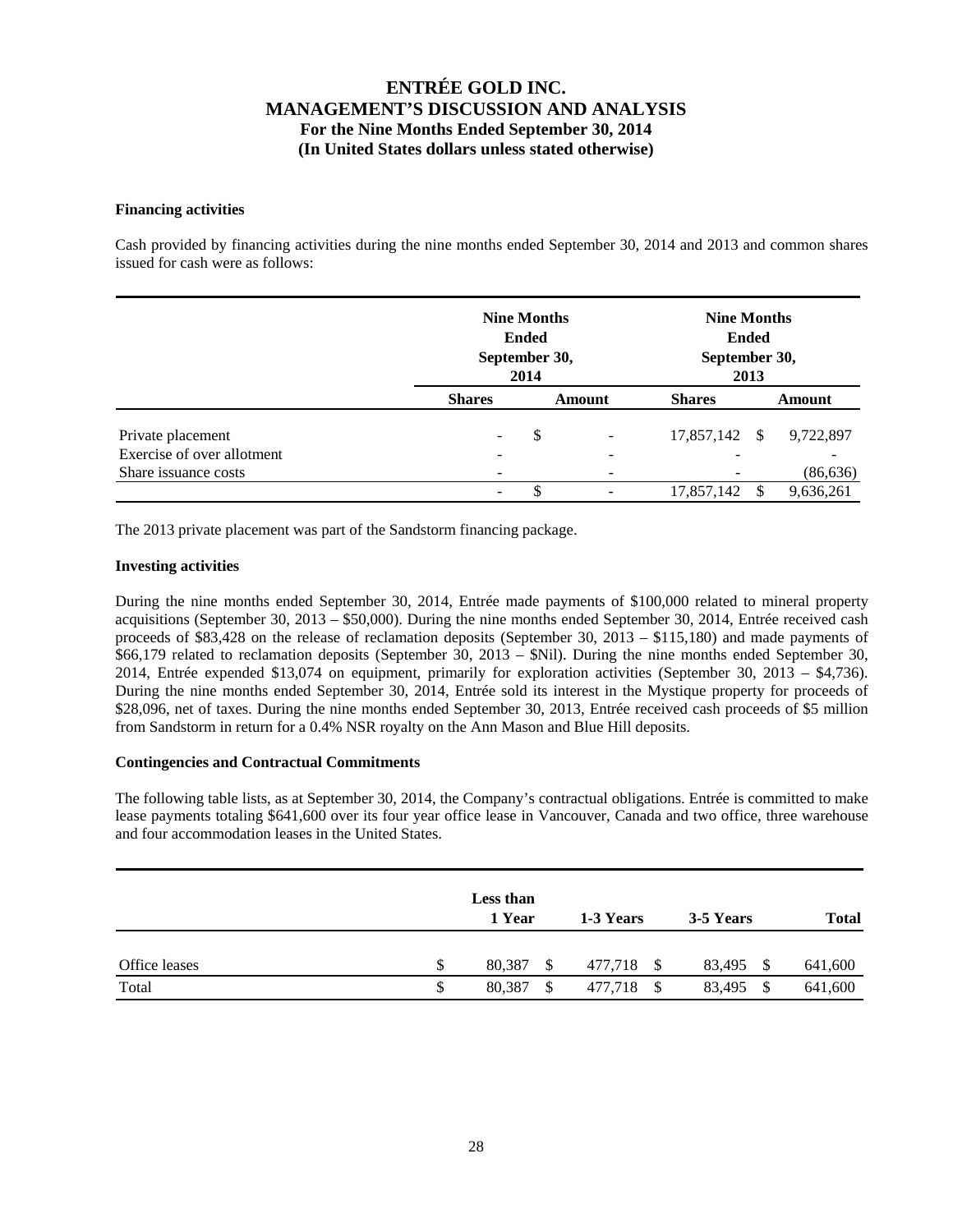#### **Outstanding share data**

As at September 30, 2014 and November 12, 2014, there were 146,984,385 common shares outstanding. In addition, as at September 30, 2014 and November 12, 2014, there were 13,026,500 stock options outstanding with exercise prices ranging from C\$0.30 to C\$3.47 per share. There were no warrants outstanding at September 30, 2014 or at November 12, 2014.

## **CAPITAL RESOURCES**

Entrée had no commitments for capital assets at September 30, 2014.

At September 30, 2014, Entrée had working capital of \$38,206,137 compared to \$46,394,496 as at December 31, 2013.

## **OFF-BALANCE SHEET TRANSACTIONS**

Entrée has no off-balance sheet arrangements except for the contractual obligation noted above.

## **TRANSACTIONS WITH RELATED PARTIES**

The Company did not enter into any transactions with related parties during the nine months ended September 30, 2014.

## **CRITICAL ACCOUNTING ESTIMATES**

The preparation of consolidated financial statements in conformity with generally accepted accounting principles in the United States requires management to make estimates and assumptions that affect the reported amount of assets and liabilities and the disclosure of contingent assets and liabilities at the date of the financial statements and the reported amount of revenues and expenses during the period. Actual results could differ from these estimates.

The Company must make estimates and judgments in determining income tax expense for financial statement purposes. These estimates and judgments occur in the calculation of tax credits, benefits, and deductions, and in the calculation of certain tax assets and liabilities that arise from differences in the timing of recognition of revenue and expense for tax and financial statement purposes. Significant changes in these estimates may result in an increase or decrease to the tax provision in a subsequent period. The Company must assess the likelihood that we will be able to recover any deferred tax assets. If recovery is not likely, the provision for taxes must be increased by recording a valuation allowance against the deferred tax assets. However, should there be a change in the ability to recover any deferred tax assets, the tax provision would increase in the period in which it is determined that the recovery was not likely. Recovery of a portion of the deferred tax assets is impacted by Company plans with respect to holding or disposing of certain assets. Changes in economic conditions, exploration results, metal prices and other factors could result in changes to the estimates and judgements used in determining the income tax expense.

The Company capitalizes the cost of acquiring mineral property interests, including undeveloped mineral property interests, until the viability of the mineral interest is determined. Capitalized acquisition costs are expensed if it is determined that the mineral property has no future economic value. The Company must make estimates and judgments in determining if any capitalized amounts should be written down by assessing if future cash flows, including potential sales proceeds, related to the mineral property are estimated to be less than the property's total carrying value. The carrying value of each mineral property is reviewed periodically, and whenever events or changes in circumstances indicate that the carrying value may not be recoverable. Reductions in the carrying value of a property would be recorded to the extent that the total carrying value of the mineral property exceeds its estimated fair value.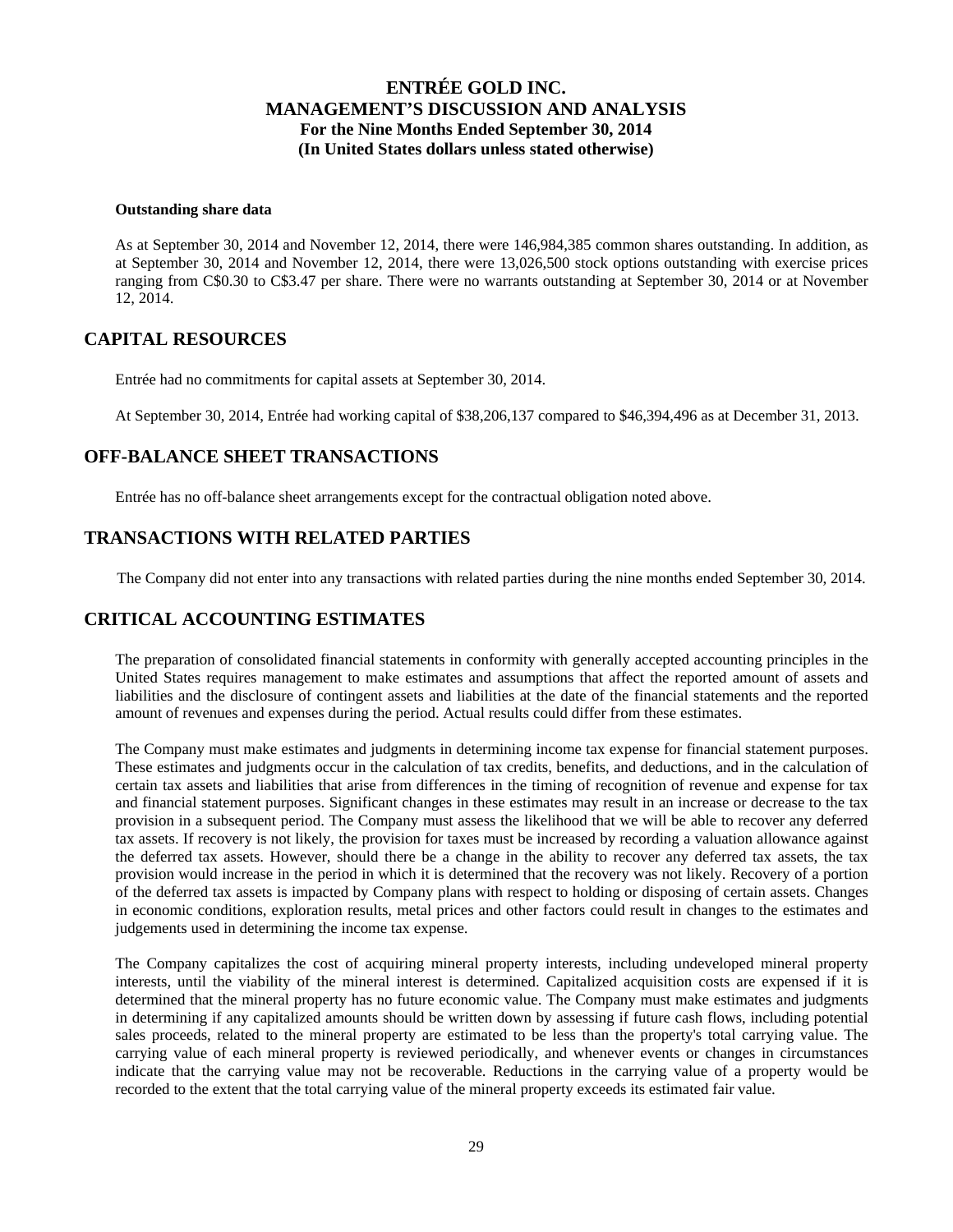The Company follows accounting guidelines in determining the value of stock option compensation, as disclosed in Note 9 to the Annual Financial Statements. Unlike other numbers in the accounts, this is a calculated amount not based on historical cost, but on subjective assumptions introduced to an option pricing model, in particular: (1) an estimate for the average future hold period of issued stock options before exercise, expiry or cancellation; and (2) future volatility of the Company's share price in the expected hold period (using historical volatility as a reference). Given that there is no market for the options and they are not transferable, the resulting value calculated is not necessarily the value the holder of the option could receive in an arm's-length transaction.

The Company's accounting policy is to expense exploration costs on a project by project basis consistent with US GAAP. The policy is consistent with that of other exploration companies that have not established mineral reserves. When a mineral reserve has been objectively established further exploration costs would be deferred. Management is of the view that its current policy is appropriate for the Company.

## **CHANGES IN ACCOUNTING POLICIES**

The accounting pronouncements issued by the Financial Accounting Standards Board during the year ended December 31, 2013 were not applicable to the Company.

A detailed summary of all of the Company's significant accounting policies and the estimates derived therefrom is included in Note 2 to the Annual Financial Statements for the year ended December 31, 2013.

## **FINANCIAL INSTRUMENTS AND OTHER INSTRUMENTS**

The Company's financial assets and liabilities generally consist of cash and cash equivalents, receivables, deposits, accounts payable and accrued liabilities and loans payable, some of which are denominated in foreign currencies including United States dollars, Mongolian Tugriks and Australian dollars. The Company is at risk to financial gain or loss as a result of foreign exchange movements against the Canadian dollar. The Company does not currently have major commitments to acquire assets in foreign currencies; but historically it has incurred the majority of its exploration costs in foreign currencies.

# **OTHER MD&A REQUIREMENTS**

## **Forward-Looking Statements**

This MD&A contains forward-looking statements within the meaning of the United States Private Securities Litigation Reform Act of 1995 and forward-looking information within the meaning of applicable Canadian securities laws.

Forward-looking statements include, but are not limited to, statements with respect to the future prices of copper, gold, molybdenum and silver; the estimation of mineral reserves and resources; the realization of mineral reserve and resource estimates; anticipated future production, cash flows and mine life; the initiation of a pre-feasibility study on the Ann Mason deposit; the preparation and release of an updated resource estimate for the Ann Mason deposit; the potential development of the Ann Mason Project; the potential impact of future exploration results on Ann Mason mine design and economics; anticipated capital and operating costs; the potential funding and development of the Oyu Tolgoi underground mine; the expected timing of initial production from Lift 1 of the Oyu Tolgoi underground mine; discussions with the Government of Mongolia, Rio Tinto, OTLLC and Turquoise Hill on a range of issues including Entrée's interest in the Joint Venture Property, the Shivee Tolgoi and Javhlant mining licences and certain material agreements; potential actions by the Government of Mongolia with respect to the Shivee Tolgoi and Javhlant mining licences and Entrée's interest in the Joint Venture Property, including the filing of legal proceedings against Entrée; the potential for Entrée to be included in or otherwise receive the benefits of the Investment Agreement or another similar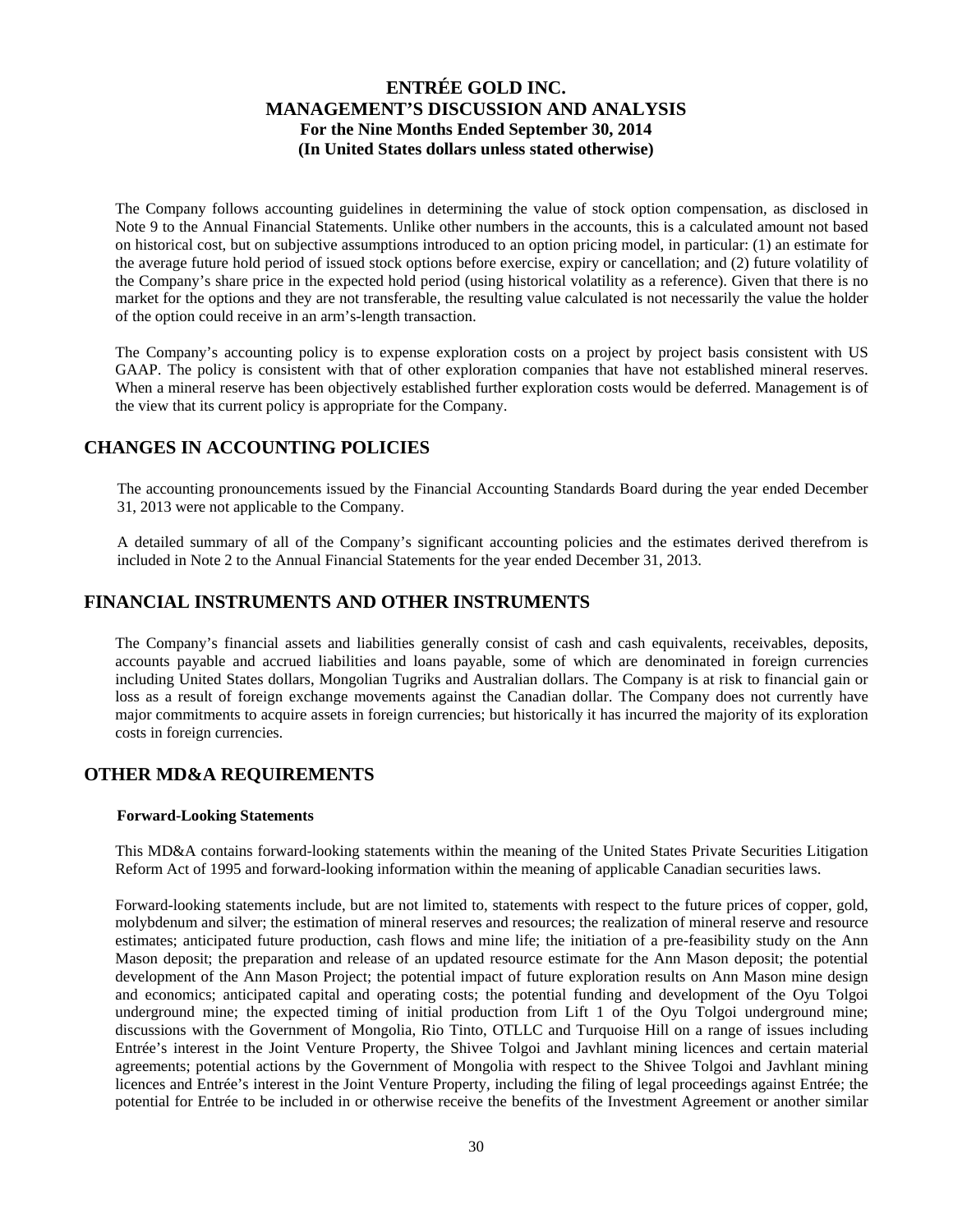agreement; the potential for the Government of Mongolia to seek to directly or indirectly invest in Entrée's interest in the Hugo North Extension and Heruga deposits; the potential impact of amendments and proposed amendments to the laws of Mongolia; potential size of a mineralized zone; potential expansion of mineralization; potential discovery of new mineralized zones; potential types of mining operations; government regulation of exploration and mining operations; the potential application of the Government of Mongolia's Resolution 140 and Resolution 175 to the Shivee Tolgoi and Javhlant licences; potential metallurgical recoveries and grades; plans for future exploration and/or development programs and budgets; permitting timelines; anticipated business activities; corporate strategies; requirements for additional capital; uses of funds; proposed acquisitions and dispositions of assets; and future financial performance.

In certain cases, forward-looking statements and information can be identified by the use of words such as "plans", "expects" or "does not expect", "is expected", "budgeted", "scheduled", "estimates", "forecasts", "intends", "anticipates", or "does not anticipate" or "believes" or variations of such words and phrases or statements that certain actions, events or results "may", "could", "would", "might", "will be taken", "occur" or "be achieved". While the Company has based these forward-looking statements on its expectations about future events as at the date that such statements were prepared, the statements are not a guarantee of Entrée's future performance and are subject to risks, uncertainties, assumptions and other factors which could cause actual results to differ materially from future results expressed or implied by such forward-looking statements and information. Such factors and assumptions include, amongst others, that the size, grade and continuity of deposits and resource and reserve estimates have been interpreted correctly from exploration results; that the results of preliminary test work are indicative of what the results of future test work will be; that the prices of copper, gold, molybdenum and silver will remain relatively stable; the effects of general economic conditions, changing foreign exchange rates and actions by Rio Tinto, Turquoise Hill and OTLLC and by government authorities including the Government of Mongolia; the availability of funding on reasonable terms; the impact of the decision announced by Turquoise Hill to delay the funding and development of the Oyu Tolgoi underground mine pending resolution of outstanding issues with the Government of Mongolia associated with the development and operation of the Oyu Tolgoi mine and to satisfy all conditions precedent to the availability of Oyu Tolgoi project financing, and the costs which could result from delays; the time required for OTFS14 to be approved by OTLLC's shareholders and the Minerals Counsel of Mongolia; the impact of changes in interpretation to or changes in enforcement of laws, regulation and government practices, including laws, regulation and government practices with respect to mining, foreign investment, royalties and taxation; the terms and timing of obtaining necessary environmental and other government approvals, consents and permits; the availability and cost of necessary items such as skilled labour, transportation, power, water, and appropriate smelting and refining arrangements; uncertainties associated with legal proceedings and negotiations; and misjudgements in the course of preparing forward-looking statements. In addition, there are also known and unknown risk factors which may cause the actual results, performances or achievements of Entrée to be materially different from any future results, performance or achievements expressed or implied by the forward-looking statements and information. Such factors include, among others, risks related to international operations, including legal and political risk in Mongolia; risks associated with changes in the attitudes of governments to foreign investment; risks associated with the conduct of joint ventures; discrepancies between actual and anticipated production, mineral reserves and resources and metallurgical recoveries; global financial conditions; changes in project parameters as plans continue to be refined; inability to upgrade inferred mineral resources to indicated or measured mineral resources; inability to convert mineral resources to mineral reserves; conclusions of economic evaluations; future prices of copper, gold, silver and molybdenum; failure of plant, equipment or processes to operate as anticipated; accidents, labour disputes and other risks of the mining industry; delays in obtaining government approvals, permits or licences or financing or in the completion of development or construction activities; environmental risks; title disputes; limitations on insurance coverage; as well as those factors discussed in the section entitled "Risk" in this MD&A and in the section entitled "Risk Factors" in the AIF. Although the Company has attempted to identify important factors that could cause actual actions, events or results to differ materially from those described in forward-looking statements, there may be other factors that cause actions, events or results not to be as anticipated, estimated or intended. There can be no assurance that forward-looking statements will prove to be accurate, as actual results and future events could differ materially from those anticipated in such statements. Except as required under applicable securities legislation, the Company undertakes no obligation to publicly update or revise forward-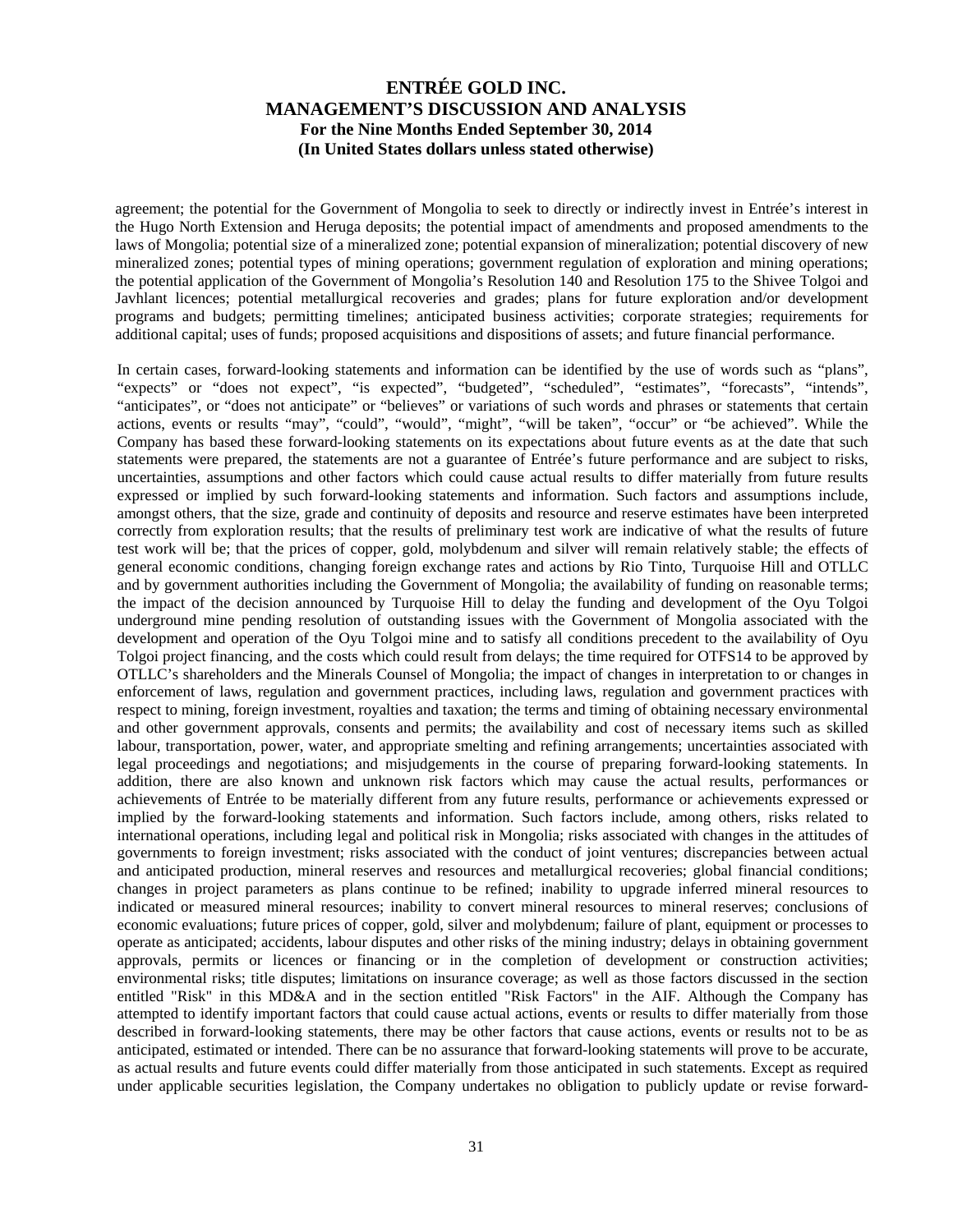looking statements, whether as a result of new information, future events, or otherwise. Accordingly, readers should not place undue reliance on forward-looking statements.

#### **Risk**

Entrée is a mineral exploration company and is exposed to a number of risks and uncertainties; some of these risks and uncertainties have been discussed elsewhere in this MD&A. For a more extensive discussion of risks and uncertainties to which Entrée is exposed, the reader should refer to the section titled "Risk Factors" contained in the Company's AIF available on SEDAR at www.sedar.com.

#### *Legal and Political Risk*

The Minerals Law of Mongolia, which became effective on August 26, 2006 and was amended on July 1, 2014, defines a mineral deposit of strategic importance (a "Strategic Deposit") as a mineral resource that may have the potential to impact national security, or the economic and social development of the country, or that is generating or has the potential to generate more than five percent (5%) of Mongolia's gross domestic product in any given year.

The 15 Strategic Deposits that have to date been specified as such by Parliament have no defined coordinates. They each consist of concentrations of mineralization in a general area that is identified only by a name. Licence areas, on the other hand, are precisely defined by coordinates. Thus it is not feasible to definitively determine whether or not any given licence area is within, or overlaps, a Strategic Deposit.

The Minerals Law of Mongolia provides that the State may be an equity participant with any private legal entity, up to a 34% equity interest, in the exploitation of any Strategic Deposit where the quantity and grade of the deposit have been defined by exploration that has not been funded from the State budget.

The Ministry of Mining has advised Entrée that it considers the deposits on the Joint Venture Property to be part of the series of Oyu Tolgoi deposits, which were declared to be Strategic Deposits under Resolution No. 57 dated July 16, 2009 of the State Great Khural. Entrée has been in discussions with stakeholders of the Oyu Tolgoi project, including the Government of Mongolia, OTLLC, Erdenes Oyu Tolgoi LLC and Rio Tinto, since the Government of Mongolia temporarily restricted the joint venture licences from transfer in February 2013. The discussions to date have focussed on issues arising from Entrée's exclusion from the Investment Agreement, including the fact that the Government of Mongolia does not have a full 34% interest in the Joint Venture Property; the fact that the mining licences integral to future underground operations are held by more than one corporate entity; and the fact that Entrée does not benefit from the stability that it would otherwise have if it were a party to the Oyu Tolgoi Investment Agreement. No agreements have been finalized. If the parties fail to reach mutually acceptable agreements in a timely manner, there is a risk that the Government of Mongolia may resort to measures which, whether legitimate or not, could have an adverse effect on the business, assets and financial condition of Entrée as well as the Company's share price. Such measures could include suspending, revoking, cancelling or withdrawing the Shivee Tolgoi and Javhlant mining licences; attempting to invalidate, confiscate, expropriate or rescind the Entrée-OTLLC Joint Venture or Entrée's interest in the Joint Venture Property; and filing legal proceedings against Entrée.

Entrée is not presently a party to the Investment Agreement. Although OTLLC agreed under the terms of the Earn-In Agreement to use its best efforts to cause Entrée to be brought within the ambit of, made subject to and be entitled to the benefits of the Investment Agreement or a separate stability agreement on substantially similar terms to the Investment Agreement, unless and until Entrée finalizes agreements with the Government of Mongolia and other Oyu Tolgoi stakeholders, there can be no assurance that Entrée will be entitled to all of the benefits of the Investment Agreement, including stability with respect to taxes payable. If Entrée is not entitled to all of the benefits of the Investment Agreement, it could be subject to the surtax royalty which came into effect in Mongolia on January 1, 2011. The rates of the surtax royalty vary from 1% to 5% for minerals other than copper. For copper, the surtax royalty rates range between 22% and 30% for ore, between 11% and 15% for concentrates, and between 1% and 5% for final products. No surtax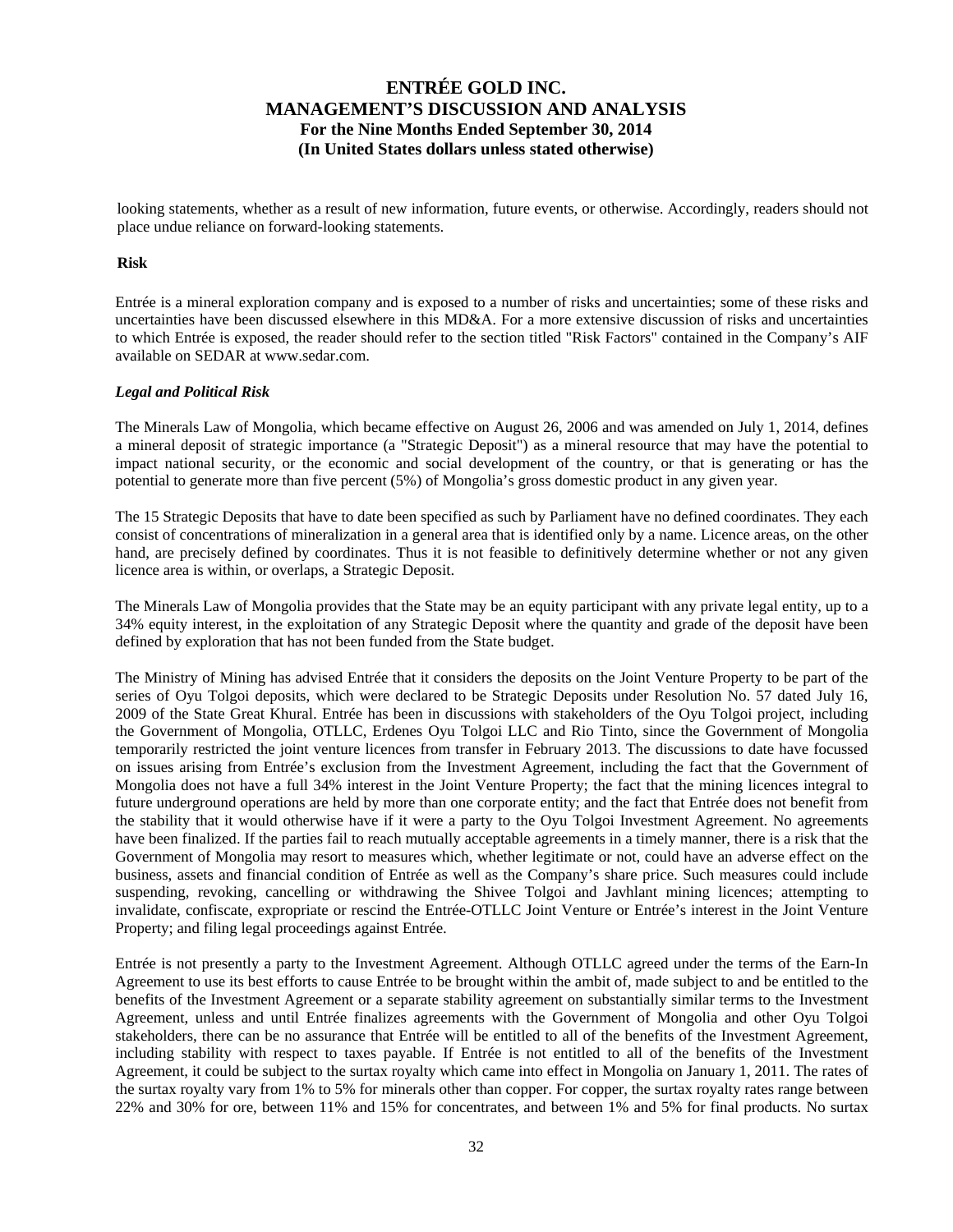royalty is charged on any minerals below a certain threshold market price, which varies depending on the type of minerals. This is in addition to the standard royalty rates of 2.5% for coal sold in Mongolia and commonly occurring minerals sold in Mongolia, and 5% for all other minerals.

Even if Entrée does finalize agreements with the Government of Mongolia and other Oyu Tolgoi stakeholders, there can be no assurance that the present or future Parliament will refrain from enacting legislation that undermines such agreements or the Investment Agreement or that the present or a future government will refrain from adopting government policies or seeking to renegotiate the terms of such agreements or the Investment Agreement (which was threatened in both 2011 and 2012) in ways that are adverse to Entrée's interests or that impair Entrée's ability to develop Shivee West or OTLLC's ability to develop and operate the Oyu Tolgoi project on the basis currently contemplated, which may have a material adverse impact on Entrée and the Company's share price.

The Government of Mongolia has put in place a framework and environment for foreign direct investment. However, there are political constituencies within Mongolia that have espoused ideas that would not be regarded by the international mining community as conducive to foreign investment if they were to become law or official government policy. This was evidenced by revisions to the Minerals Law in 2006 as well as by the recent passage of legislation to control foreign direct investment in strategic sectors of the Mongolian economy, including mining. In October 2011, Prime Minister Batbold stated in his 2012 budget speech that the Government of Mongolia is revisiting all treaties for the avoidance of double taxation, including the 2002 convention between Canada and Mongolia for the avoidance of double taxation and the prevention of fiscal evasion with respect to taxes on income and on capital (the "Canadian Double Tax Treaty").

On January 16, 2014, the Mongolian Parliament adopted a new State Minerals Policy. The main focus of the policy is to establish a stable investment environment; improve the quality of mineral exploration, mining and processing; encourage the use of environmentally friendly and modern technology; and strengthen the competitiveness of the Mongolian mining sector on the international market. The State Minerals Policy is also intended to serve as the basis for amendments to the existing Minerals Law and other laws relating to the mining sector. On July 1, 2014, the Mongolian Parliament passed the Law on the Amendments to the Minerals Law, which amends the 2006 Minerals Law. In addition, the Mongolian Parliament also passed a separate law which repeals the 2010 statute which imposed a moratorium on the granting of new exploration licenses and the transfer of existing licenses. The Amendments to the Minerals Law extends the maximum period for an exploration license from 9 years to 12 years, extends the requirement for holders of mining licenses to ensure that 90% of their workforce is comprised of Mongolian nationals to the mining license holder's subcontractors as well, and made clearer the roles and responsibilities of government ministries and departments with respect to mineral matters, among other changes.

The Ministry of Finance and Ministry of Economic Development have also released drafts of new tax laws and amendments which include provisions related to taxation of foreign legal entities in Mongolia and more detailed rules for taxation of mining companies.

On November 1, 2013, a new Investment Law came into effect in Mongolia. The new law is aimed at reviving foreign investment by easing restrictions on investors in key sectors such as mining and by providing greater certainty on the taxes they must pay. The new law replaces two previous laws, including SEFIL. The full impact of the new Investment Law is not yet known.

If the Government of Mongolia revises, amends or cancels the Canadian Double Tax Treaty; if the new Investment Law, State Minerals Policy or Amendments to the Minerals Law are implemented or interpreted in a manner that is not favourable to foreign investment; or if amendments to the new tax laws are adopted that are not favourable to foreign investment, it could have an adverse effect on Entrée's operations in Mongolia and future cash flow, earnings, results of operations and financial condition as well as the Company's share price.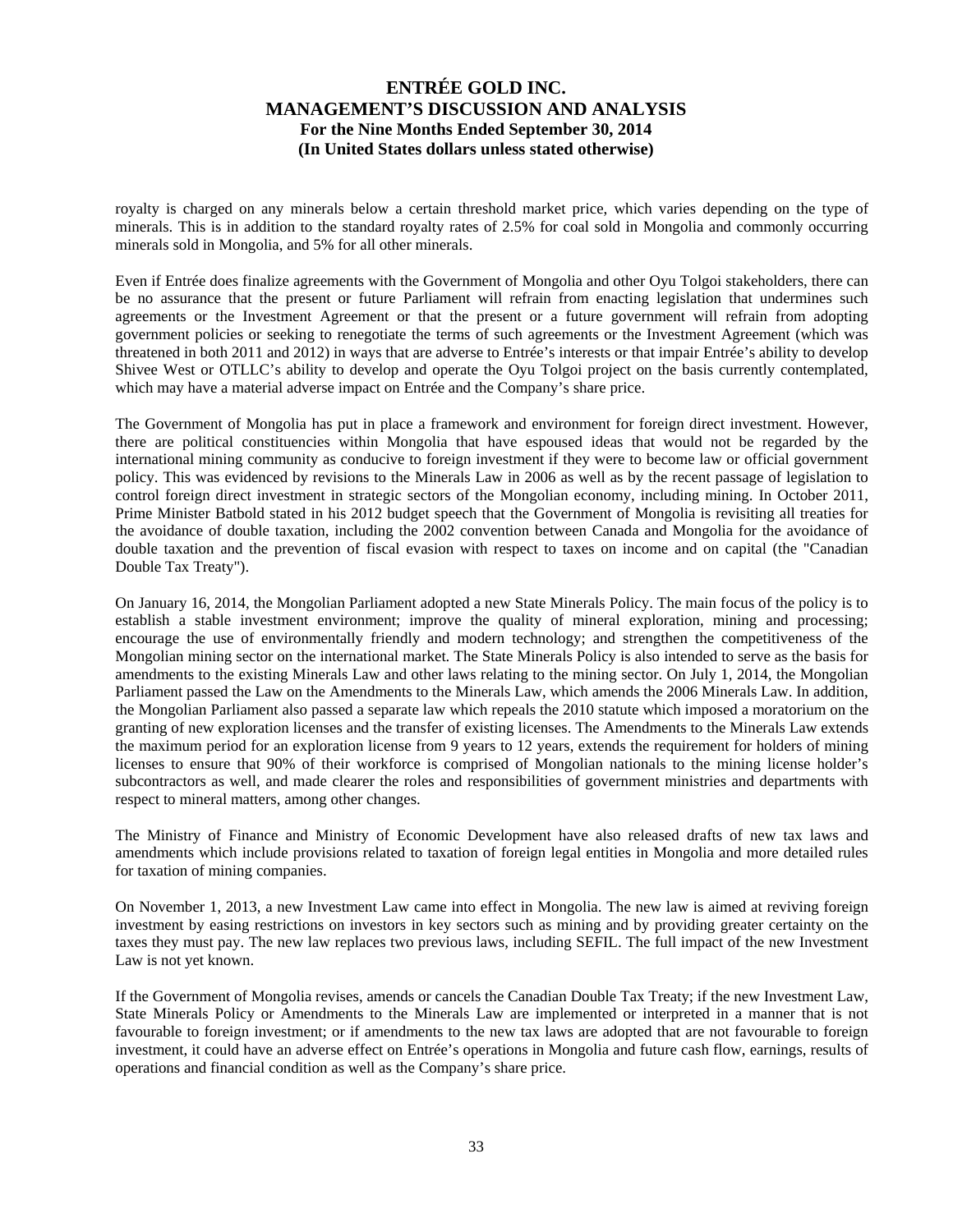On February 27, 2013, Notice was delivered to Entrée by MRAM that by Order No. 43 dated February 22, 2013, the Ministry of Mining has cancelled the 2009 Order of the Ministry of Mineral Resources and Energy registering the Hugo Dummett (including the Hugo North Extension) and Heruga reserves, and has requested that the Minerals Resource Council go over its previous conclusion that the reserves should be submitted to MRAM. The registration of reserves is a pre-condition to applying for the conversion of an exploration licence into a mining licence. The Notice states that the 2009 Order breached Clause 48.4 of the Minerals Law of Mongolia and Clause 9 of the Charter of the Minerals Resource Council because it was not within the authority of the Ministry of Mineral Resources and Energy to order that the reserves be registered. The Notice, which is not explicitly concerned with the issuance of the mining licences, further advises that any transfer, sale or lease of the Shivee Tolgoi and Javhlant mining licences is temporarily restricted. On September 4, 2013, the Minister of Mining issued Order No. 179, advising the Minerals Professional Council to resubmit its previous conclusions regarding the reserves to MRAM for review and registration. On September 6, 2013, the head of MRAM ordered that the Hugo Dummett (including the Hugo North Extension) and Heruga reserves be registered. While Entrée was also subsequently advised that the temporary transfer restriction on the joint venture mining licences will be lifted, it has not received official notification of the lifting of the restriction. Any future action by the Government of Mongolia to suspend, revoke, withdraw or cancel the Shivee Tolgoi and Javhlant mining licences, whether legitimate or not, would have an adverse effect on the business, assets and financial condition of Entrée as well as the Company's share price.

The Earn-In Agreement requires OTLLC to enter into a form of joint venture agreement that bestows upon it certain powers and duties as manager of the Entrée-OTLLC Joint Venture, including the duty to cure title defects, the duty to prosecute and defend all litigation or administrative proceedings arising out of operations, and the duty to do all acts reasonably necessary to maintain the Joint Venture Property assets, including the mining licences. Pursuant to the Assignment Agreement dated March 1, 2005 between the Company, Turquoise Hill and OTLLC, the Company is also entitled to look to Turquoise Hill for the performance of OTLLC's obligations under the Earn-In Agreement, which is governed by British Columbia law. In addition, the Shivee Tolgoi and Javhlant mining licences are included in the contract area of the Investment Agreement. The Investment Agreement restricts the grounds upon which the Mongolian State administrative authority in charge of geology and mining may revoke a mining licence covered by the Investment Agreement. The Investment Agreement also includes a dispute resolution clause that requires the parties to resolve disputes through international commercial arbitration procedures. Entrée is not a party to the Investment Agreement and does not have any direct rights under the Investment Agreement. In the event that the Government of Mongolia suspends, revokes, withdraws or cancels the Shivee Tolgoi and Javhlant mining licences, there can be no assurance that OTLLC, Turquoise Hill or Rio Tinto will invoke the international arbitration procedures, or that Entrée will be able to enforce the terms of the Earn-In Agreement to cause OTLLC or Turquoise Hill to do all acts reasonably necessary to maintain the Joint Venture Property assets, including by invoking the international arbitration procedures under the Investment Agreement. There may also be limitations on OTLLC, Turquoise Hill and Rio Tinto's ability to enforce the terms of the Investment Agreement against the Government of Mongolia, which is a sovereign entity, regardless of the outcome of an arbitration proceeding. Without an effective means of enforcing the terms of the Earn-In Agreement or the Investment Agreement, Entrée could be deprived of substantial rights and benefits with little or no recourse for fair and reasonable compensation.

Irrespective of the ultimate outcome of any potential dispute, any requirement to engage in discussions or proceedings with the Government of Mongolia, OTLLC, Turquoise Hill or Rio Tinto, whether or not formal, would likely result in significant expense and diversion of management's attention.

While the Entrée-OTLLC Joint Venture is operating under the terms of the form of joint venture agreement appended to the Earn-in Agreement, the joint venture agreement has not been formally executed by the parties. There can be no assurance that OTLLC or its shareholders will not attempt to renegotiate some or all of the material terms governing the joint venture relationship in a manner which could have an adverse effect on Entrée's future cash flow, earnings, results of operations and financial condition.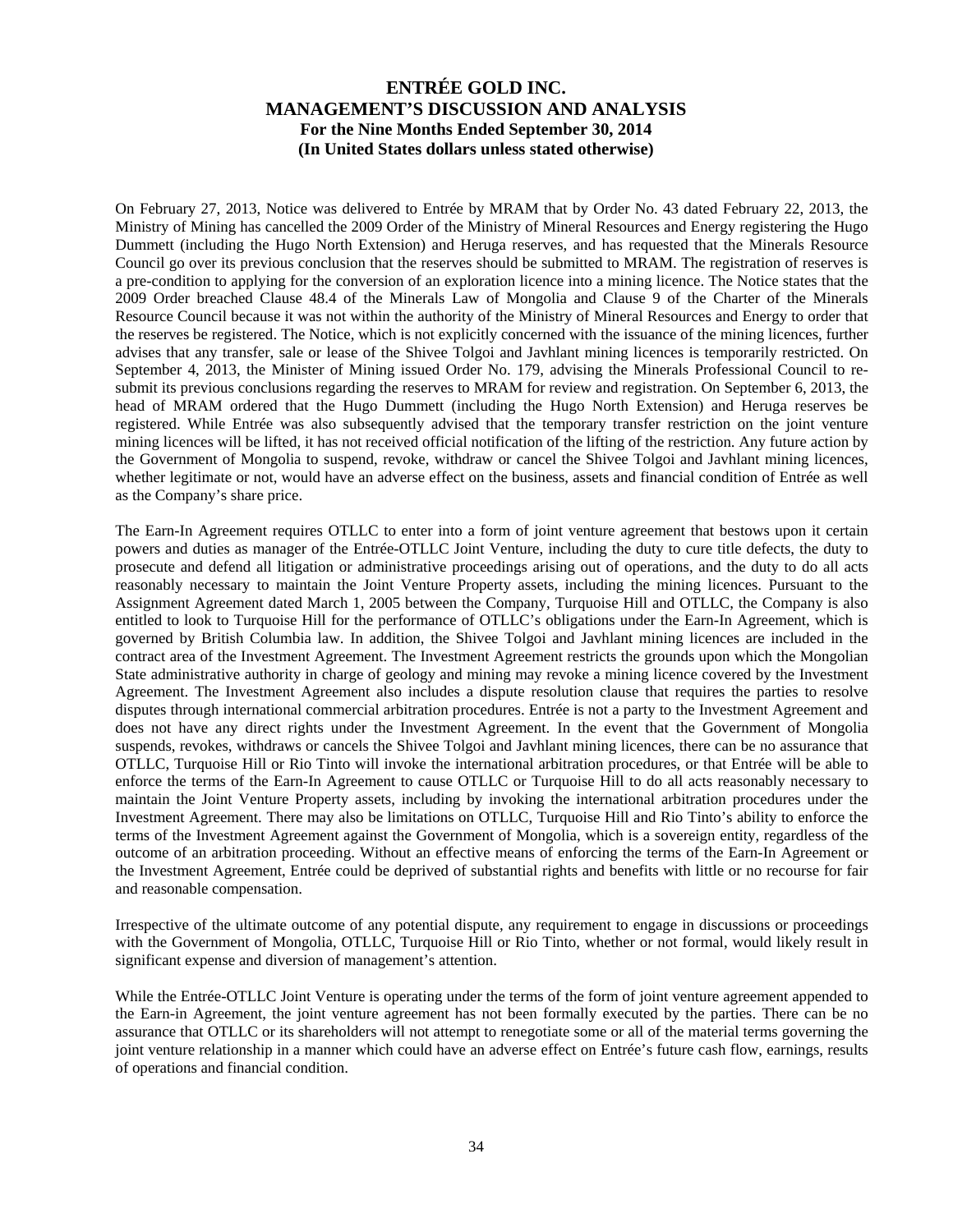Entrée is and will be subject to the risks normally associated with the conduct of joint ventures, which include disagreements as to how to develop, operate and finance a project, inequality of bargaining power, incompatible strategic and economic objectives and possible litigation between the participants regarding joint venture matters. These matters may have an adverse effect on Entrée's ability to realize the full economic benefits of its interest in the property that is the subject of a joint venture, which could affect its results of operations and financial condition.

In the event of a dispute arising at or in respect of Entrée's foreign operations, Entrée may be subject to the exclusive jurisdiction of foreign courts or may not be successful in subjecting foreign persons to the jurisdiction of courts in Canada or other jurisdictions. Entrée may also be hindered or prevented from enforcing its rights with respect to a governmental entity or instrumentality because of the doctrine of sovereign immunity. Any adverse or arbitrary decision of a court, arbitrator or other governmental or regulatory body, or Entrée's inability to enforce its contractual rights, may have a material adverse impact on Entrée's business, assets, prospects, financial condition and results of operation.

In June 2010, the Government of Mongolia passed Resolution 140, the purpose of which is to authorize the designation of certain land areas for "state special needs" within certain defined areas, some of which include or are in proximity to the Oyu Tolgoi project. These state special needs areas are to be used for Khanbogd village development and for infrastructure and plant facilities necessary in order to implement the development and operation of the Oyu Tolgoi project. A portion of the Shivee Tolgoi licence is included in the land area that is subject to Resolution 140.

In June 2011, the Government of Mongolia passed Resolution 175, the purpose of which is to authorize the designation of certain land areas for "state special needs" within certain defined areas in proximity to the Oyu Tolgoi project. These state special needs areas are to be used for infrastructure facilities necessary in order to implement the development and construction of the Oyu Tolgoi project. Portions of the Shivee Tolgoi and Javhlant licences are included in the land area that is subject to Resolution 175.

It is expected but not yet formally confirmed by the Government that to the extent that a consensual access agreement exists or is entered into between OTLLC and an affected licence holder, the application of Resolution 175 to the land area covered by the access agreement will be unnecessary. OTLLC has existing access and surface rights to the Joint Venture Property pursuant to the Earn-In Agreement. If Entrée is unable to reach a consensual arrangement with OTLLC with respect to Shivee West, Entrée's right to use and access a corridor of land included in the state special needs areas for a proposed power line may be adversely affected by the application of Resolution 175. While the Mongolian Government would be responsible for compensating Entrée in accordance with the mandate of Resolution 175, the amount of such compensation is not presently quantifiable.

The Investment Agreement contains provisions restricting the circumstances under which the Shivee Tolgoi and Javhlant licences may be expropriated. As a result, Entrée considers that the application of Resolution 140 and Resolution 175 to the Joint Venture Property will likely be considered unnecessary.

#### *Risks Associated with the Development of the Oyu Tolgoi Project*

Further development of the Oyu Tolgoi project depends upon Turquoise Hill's ability to obtain a reliable source of funding. Volatility in capital markets and commodity prices and other macroeconomic factors may adversely affect Turquoise Hill's ability to secure project financing. Even if macroeconomic factors are conducive to securing project financing, there can be no assurance that final agreement with the project lenders will be reached on terms reasonably satisfactory to Turquoise Hill and Rio Tinto or that Turquoise Hill or Rio Tinto will continue to pursue project financing for the Oyu Tolgoi project. In addition, OTLLC operates in a region of the world that is prone to economic and political upheaval and instability, which may make it more difficult to obtain sufficient debt financing from project lenders.

On August 12, 2013, development of the Oyu Tolgoi underground mine, including Lift 1 of the Entrée-OTLLC Joint Venture's Hugo North Extension deposit, was suspended until outstanding OTLLC shareholder issues could be resolved. However, Turquoise Hill reported that the feasibility study for expansion of the Oyu Tolgoi mine was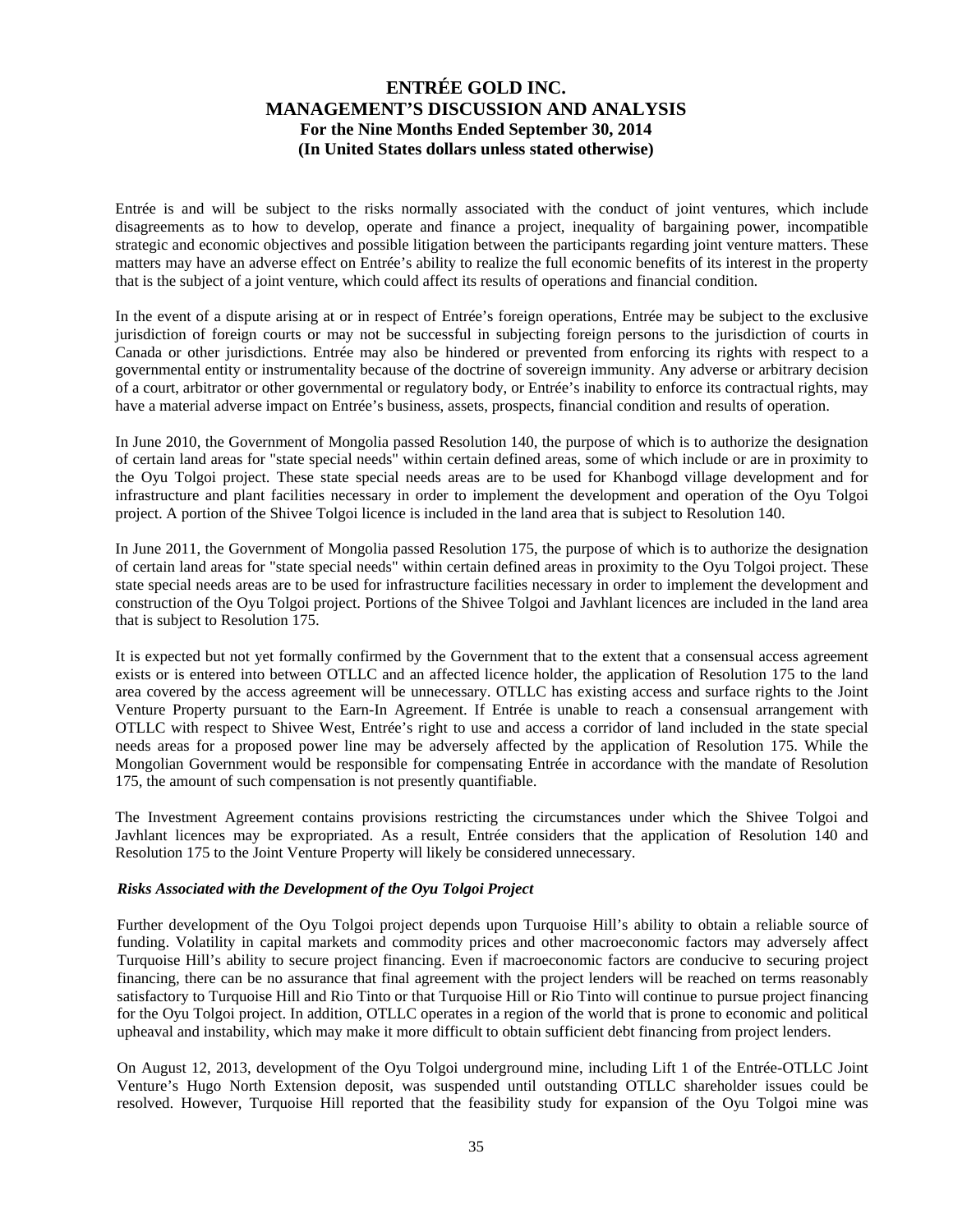ongoing, and expected to be completed in the first half of 2014. The parties were unable to reach agreement on outstanding shareholder issues and close project financing prior to the March 31, 2014 expiry of the commitment letters that Rio Tinto signed with 15 global banks. On May 12, 2014, Turquoise Hill announced that 14 of the 15 global banks participating in the Oyu Tolgoi project financing had agreed to extend their commitment letters to September 30, 2014. On September 22, 2014, Turquoise Hill announced that the OTFS14 has been finalized and presented to the board of directors of OTLLC. On October 2, 2014, Turquoise Hill announced that while the extended expiry date for the commitment letters of September 30, 2014 had passed and there is ongoing engagement with the lenders, no requests have been made to further extend the lender commitments. Turquoise Hill further stated that underground development remains subject to: (1) successful resolution of remaining OTLLC shareholder issues, including the tax situation; (2) agreement of a comprehensive funding plan including project finance; (3) approval of the OTFS14 by the OTLLC shareholders and acceptance by the Mongolian Minerals Council; and (4) obtaining all necessary permits for the Oyu Tolgoi mine's operations and development. There can be no assurance that outstanding shareholder matters will be resolved in a satisfactory manner or that Oyu Tolgoi project financing will be available on the currently proposed terms, or at all, or within a reasonable time frame to permit development of the underground mine, including Lift 1 and Lift 2 of the Hugo North Extension deposit and the Heruga deposit, within current cost estimates, on schedule or at all. Further, there can be no assurance that the corporate, governmental and other approvals required to implement Oyu Tolgoi project financing will be obtained.

Turquoise Hill's estimates regarding the cost of development and operation of the Oyu Tolgoi project are estimates only. The estimates and the assumptions upon which they are based are subject to a variety of risks and uncertainties and other factors that could cause actual expenditures to differ materially from those estimated. If these estimates prove incorrect, the total capital expenditures required to complete development of the Oyu Tolgoi project underground mine, including the portion that Entrée is responsible for, may increase, which may have a material adverse impact on Entrée, its results of operations, financial conditions, and the Company's share price.

There are a number of uncertainties inherent in the development and construction of any new mine, including the Oyu Tolgoi project. These uncertainties include: the timing and cost, which can be considerable, of the construction of mining and processing facilities; the availability and cost of skilled labour, process water, power and transportation, including costs of transport for the supply chain for the Oyu Tolgoi project, which requires routing approaches which have not been fully tested; the annual usage costs to the local province for sand, aggregate and water; the availability and cost of appropriate smelting and refining arrangements; and the need to obtain necessary environmental and other government permits, such permits being on reasonable terms, and the timing of those permits. The cost, timing and complexities of mine construction and development are increased by the remote location of the Oyu Tolgoi project.

It is common in new mining operations and in the development or expansion of existing facilities to experience unexpected problems and delays during development, construction and mine start-up, which may cause delays in commencement or expansion of mineral production. In particular, funding and development of the Oyu Tolgoi project underground mine, including Lift 1 and Lift 2 of the Hugo North Extension deposit and the Heruga deposit, has been delayed until matters with the Mongolian government can be resolved and a new timetable agreed. Any of these delays could impact disclosed project economics. Accordingly, there is no assurance that the future development, construction or expansion activities will be successfully completed within cost estimates, on schedule or at all and, if completed, there is no assurance that such activities will result in profitable mining operations.

OTLLC has earned either a 70% or 80% interest in mineralization extracted from the Joint Venture Property, depending on the depth at which minerals are extracted, and has effective control of the Entrée-OTLLC Joint Venture management committee. Rio Tinto, which beneficially owns 20.7% of the Company's issued and outstanding shares, exerts a significant degree of control over the business and affairs of Turquoise Hill and OTLLC. Under the Heads of Agreement and MOA, Rio Tinto is responsible for the management of the building and operation of the Oyu Tolgoi project (which includes the Heruga and Hugo North Extension deposits on the Joint Venture Property); is responsible for all exploration operations on behalf of OTLLC, including exploration on the Joint Venture Property; and prepares all programs and budgets for approval by the OTLLC board. The interest of Rio Tinto, Turquoise Hill and OTLLC and the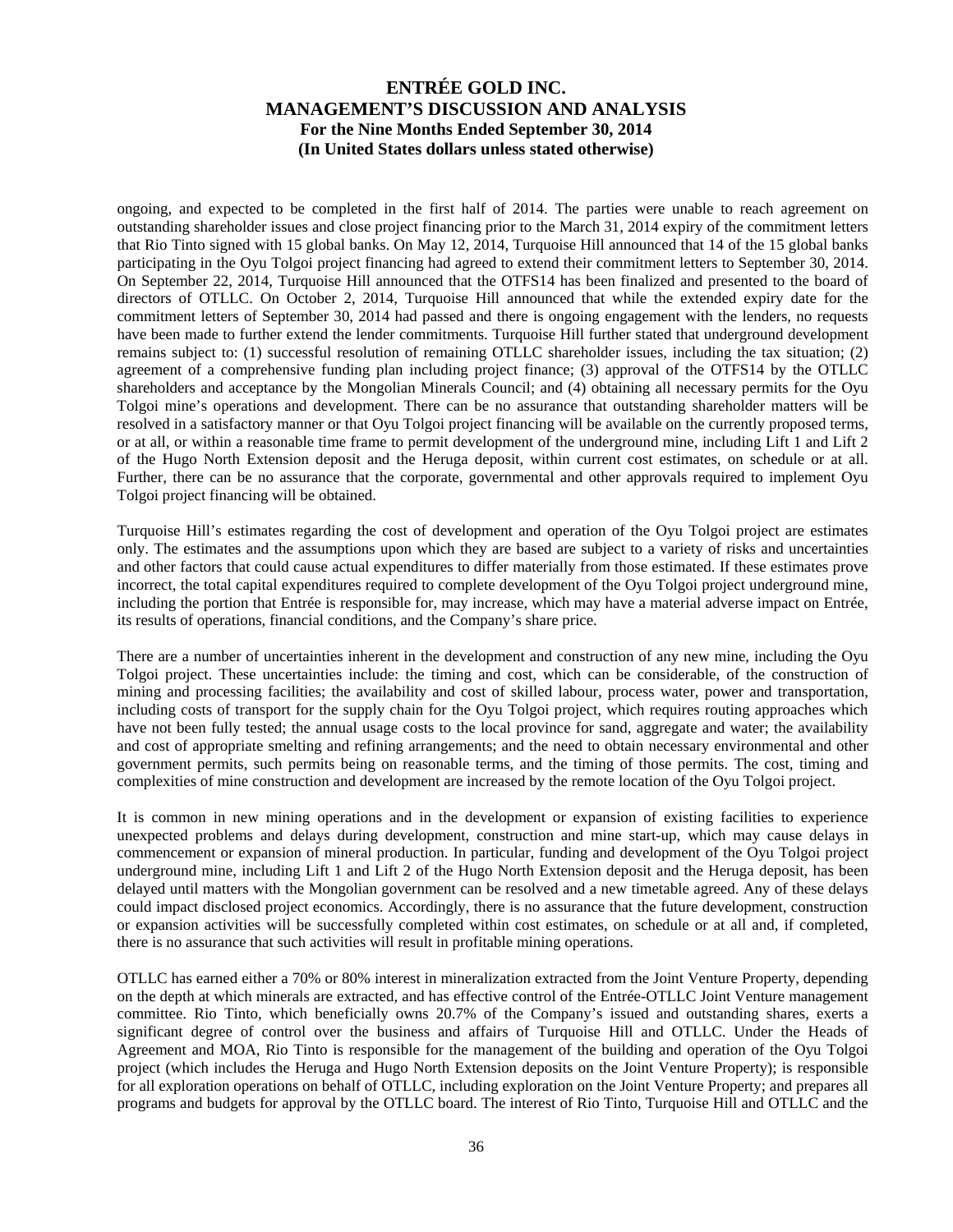interests of the Company's other shareholders are not necessarily aligned and there can be no assurance that Rio Tinto, Turquoise Hill or OTLLC will exercise its rights or act in a manner that is consistent with the best interests of the Company's other shareholders.

#### *Risks Associated with the Funding Agreement*

In the event of a partial expropriation of Entrée's interest in the Joint Venture Property, which is not reversed during the abeyance period provided for in the Funding Agreement with Sandstorm, the Company will be required to return a pro rata portion of the Deposit (the amount of the repayment not to exceed the amount of the Unearned Balance).

If an event of default occurs under the Funding Agreement, the Company may be required to immediately pay to Sandstorm a default fee, which it may not have sufficient funds to cover. Some potential events of default may be outside of Entrée's control, including a partial or full expropriation of Entrée's interest in the Joint Venture Property which is not reversed during the abeyance period provided for in the Funding Agreement. If an event of default occurs and the Company is required to pay a default fee to Sandstorm, it may have a material adverse impact on Entrée's business, financial condition, assets and prospects, and on the Company's share price.

Under the Funding Agreement, the Company agreed to use future cash flows from its mineral property interests to purchase and deliver metal credits to Sandstorm. The Funding Agreement does not require the Company to deliver actual metal production, therefore the Company will have to use revenue it receives from the sale of its share of metal production to purchase the requisite amount of metal credits for delivery to Sandstorm. To the extent metal prices on the day on which the Company's production is sold are different from metal prices on the day on which the Company purchases metal credits for delivery to Sandstorm, the Company may suffer a gain or loss on the difference.

## *Risks Associated with Mining or Related to Entrée*

The estimates of reserves and resources, including the anticipated tonnages and grades that will be achieved or the indicated level of recovery that will be realized, are estimates only and no assurances can be given as to their accuracy. Such estimates are, in large part, based on interpretations of geological data obtained from drill holes and other sampling techniques. Actual mineralization or formations may be different from those predicted. Reserve and resource estimates are materially dependent on prevailing market prices and the cost of recovering and processing minerals at the mine site. Market fluctuations in the price of metals or increases in the costs to recover metals may render the mining of ore reserves uneconomical and materially adversely affect operations.

There is no assurance that a commercially viable mineral deposit exists on any of the exploration properties in which Entrée has an interest. There is also no assurance that, even if commercial quantities of ore are discovered, a mineral property will be brought into commercial production. The discovery of mineral deposits is dependent upon a number of factors, not the least of which is the technical skill of the exploration personnel involved. The commercial viability of a mineral deposit, once discovered, is also dependent upon a number of factors, some of which are the particular attributes of the deposit, such as size, grade and proximity to infrastructure, metal prices and government regulations, including regulations relating to royalties, allowable production, importing and exporting of minerals, and environmental protection. Most of the above factors are beyond the control of Entrée. If mineral reserves in commercially exploitable quantities are established on any of Entrée's properties (other than the Joint Venture Property, in which Entrée has a carried interest), Entrée will be required to expend substantial sums of money to establish the extent of the resource, develop processes to extract it and develop extraction and processing facilities and infrastructure. Although Entrée may derive substantial benefits from the discovery of a major deposit, there can be no assurance that such a resource will be large enough to justify commercial operations, nor can there be any assurance that Entrée will be able to raise the funds required for development on a timely basis. Entrée may be required to acquire rights to additional lands in order to develop a mine if a mine cannot be properly located on Entrée's properties. There can be no assurance that Entrée will be able to acquire such additional lands on commercially reasonable terms, if at all.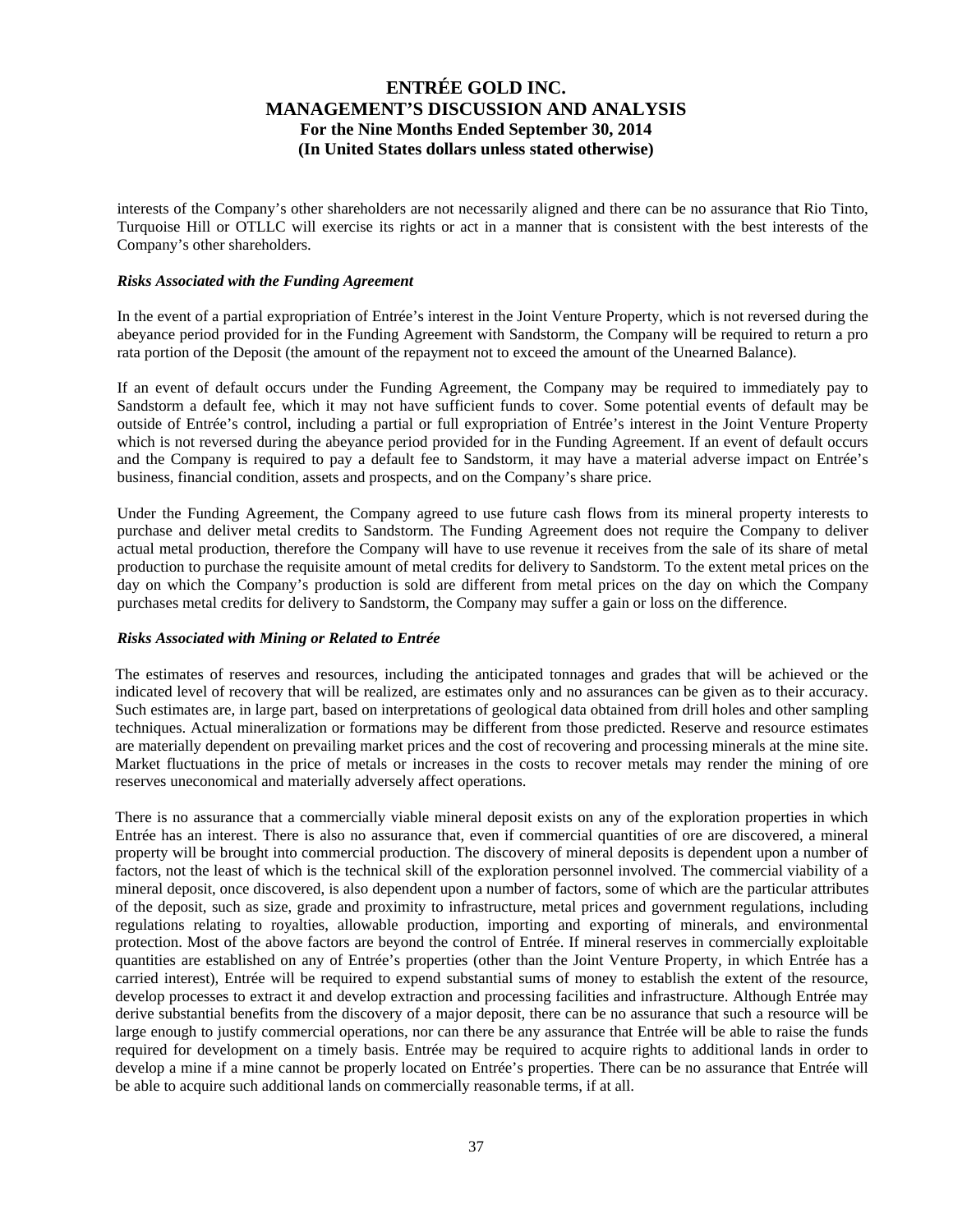Recent global financial and market conditions have been subject to increased volatility, which may impact the ability of Entrée to obtain equity or debt financing in the future and, if obtained, on terms favourable to Entrée. If Entrée cannot raise the money that it needs to continue exploration of its mineral properties, there is a risk that Entrée may be forced to delay, scale back, or eliminate certain of its exploration activities. If these increased levels of volatility and market turmoil continue, Entrée's operations could be adversely impacted and the value and the price of the Company's common shares could be adversely affected.

Rio Tinto's beneficial shareholdings in the Company potentially give Rio Tinto the voting power to influence the policies, business and affairs of Entrée and the outcome of any significant corporate transaction or other matter, including a merger, business combination or a sale of all, or substantially all, of Entrée's assets. In addition, Rio Tinto has operational control over the Joint Venture Property. OTLLC also has a right of first refusal with respect to any proposed disposition by Entrée of an interest in Shivee West, which is not subject to the Entrée-OTLLC Joint Venture. The share position in the Company of each of Turquoise Hill and Rio Tinto may have the effect of delaying, deterring or preventing a transaction involving a change of control of the Company in favour of a third party that otherwise could result in a premium in the market price of the Company's common shares in the future. This risk could be mitigated by the Funding Agreement, which provides that Sandstorm will vote its shares in the manner specified by the Company's board of directors with respect to a take-over of the Company, provided the acquirer has agreed to deliver to Sandstorm a deed of adherence to the Funding Agreement.

Entrée must comply with licence and permitting requirements. In Mongolia, the Shivee Tolgoi and Javhlant exploration licences were converted to mining licences on October 27, 2009. These licences now have a term of 30 years, with two potential extensions of 20 years each. The total estimated annual fees in order to maintain the Shivee Tolgoi and Javhlant mining licences in good standing is \$1,100,000. Approximately \$600,000 of the total is recoverable from, or loaned by, OTLLC.

In Nevada, maintenance fees must be paid to the BLM. For the 2014 assessment year, the aggregate fee for the Ann Mason Project is approximately \$189,000.

In both Nevada and Mongolia, Entrée must comply with environmental regulations that govern air and water quality and land disturbance and provide mine reclamation and closure costs.

#### **Internal Control over Financial Reporting**

Management is responsible for designing internal control over financial reporting, to provide reasonable assurance regarding the reliability of financial reporting and the preparation of financial statements for external purposes in accordance with US GAAP. No change in the Company's internal control over financial reporting occurred during the period beginning on July 1, 2014 and ended on September 30, 2014 that has materially affected, or is reasonably likely to materially affect, the Company's internal control over financial reporting.

## **Cautionary Note to United States Investors - Canadian Disclosure Standards in Mineral Resources and Mineral Reserve**s

The terms "mineral reserve", "proven mineral reserve" and "probable mineral reserve" are Canadian mining terms as defined in accordance with NI 43-101 under the guidelines set out in the CIM Standards on Mineral Resources and Mineral Reserves, adopted by the CIM Council, as may be amended from time to time by the CIM.

The definitions of proven and probable reserves used in NI 43-101 differ from the definitions in the United States Securities and Exchange Commission ("SEC") Industry Guide 7. Under SEC Industry Guide 7 standards, a "final" or "bankable" feasibility study is required to report reserves, the three year history average price is used in any reserve or cash flow analysis to designate reserves and the primary environmental analysis or report must be filed with the appropriate governmental authority.